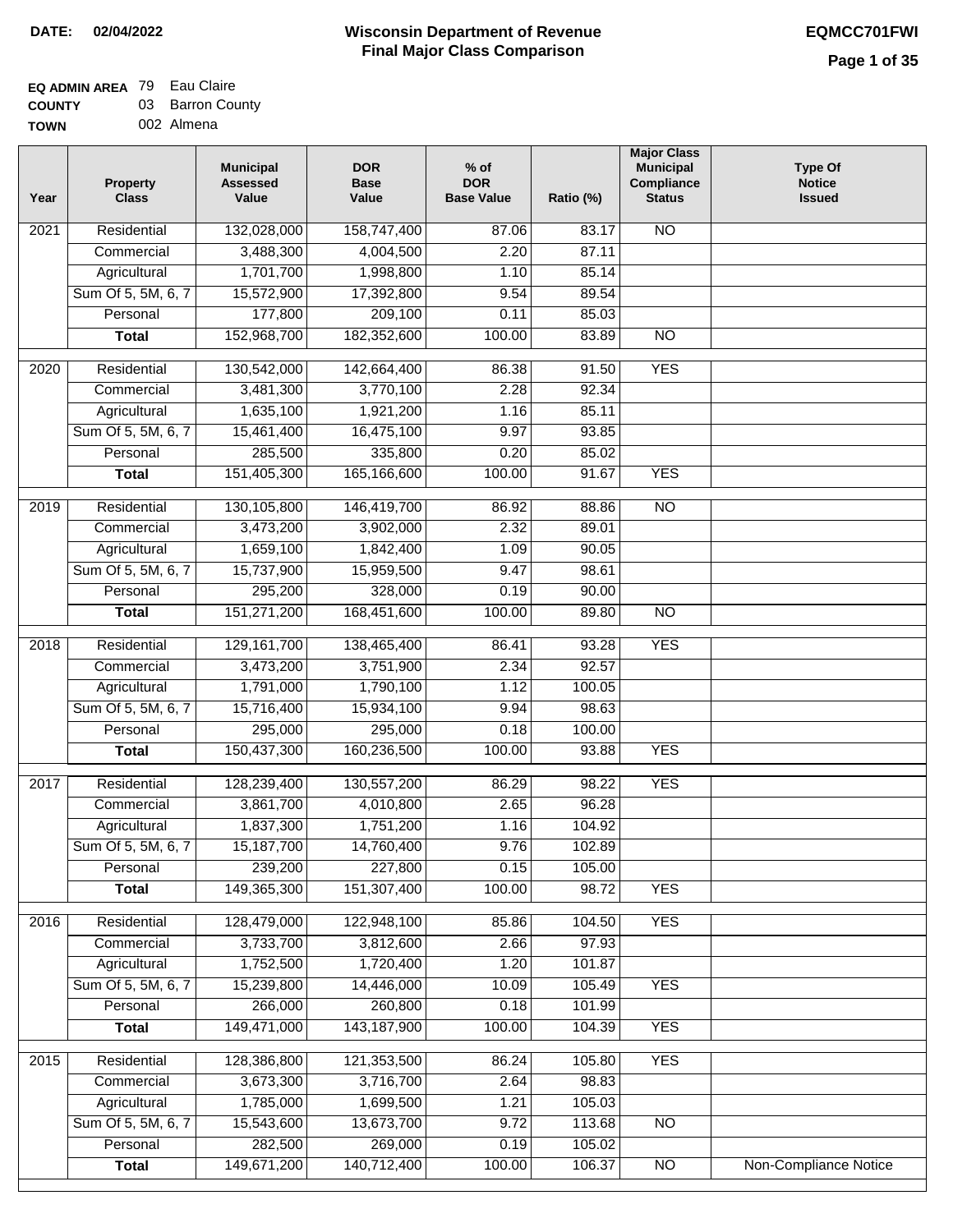| Year | <b>Property</b><br><b>Class</b> | <b>Municipal</b><br><b>Assessed</b><br>Value | <b>DOR</b><br><b>Base</b><br>Value | $%$ of<br><b>DOR</b><br><b>Base Value</b> | Ratio (%) | <b>Major Class</b><br><b>Municipal</b><br>Compliance<br><b>Status</b> | <b>Type Of</b><br><b>Notice</b><br><b>Issued</b> |
|------|---------------------------------|----------------------------------------------|------------------------------------|-------------------------------------------|-----------|-----------------------------------------------------------------------|--------------------------------------------------|
| 2021 | Residential                     | 24,807,300                                   | 30,894,800                         | 53.62                                     | 80.30     | <b>NO</b>                                                             |                                                  |
|      | Commercial                      | 3,022,800                                    | 3,123,300                          | $\overline{5.42}$                         | 96.78     |                                                                       |                                                  |
|      | Agricultural                    | 1,873,400                                    | 1,872,100                          | 3.25                                      | 100.07    |                                                                       |                                                  |
|      | Sum Of 5, 5M, 6, 7              | 17,395,100                                   | 21,465,800                         | 37.25                                     | 81.04     | $\overline{NO}$                                                       |                                                  |
|      | Personal                        | 263,400                                      | 263,400                            | 0.46                                      | 100.00    |                                                                       |                                                  |
|      | <b>Total</b>                    | 47,362,000                                   | 57,619,400                         | 100.00                                    | 82.20     | $\overline{NO}$                                                       | 1st Notice of Non-Compliance                     |
| 2020 | Residential                     | 24,603,000                                   | 28,945,000                         | 55.41                                     | 85.00     | $\overline{NO}$                                                       |                                                  |
|      | Commercial                      | 324,300                                      | 400,700                            | 0.77                                      | 80.93     |                                                                       |                                                  |
|      | Agricultural                    | 1,770,300                                    | 1,794,900                          | 3.44                                      | 98.63     |                                                                       |                                                  |
|      | Sum Of 5, 5M, 6, 7              | 17,356,500                                   | 20,781,600                         | 39.78                                     | 83.52     | $\overline{NO}$                                                       |                                                  |
|      | Personal                        | 314,000                                      | 314,000                            | 0.60                                      | 100.00    |                                                                       |                                                  |
|      | <b>Total</b>                    | 44,368,100                                   | 52,236,200                         | 100.00                                    | 84.94     | $\overline{NO}$                                                       |                                                  |
| 2019 | Residential                     | 24,473,000                                   | 29,181,100                         | 56.82                                     | 83.87     | $\overline{3}$                                                        |                                                  |
|      | Commercial                      | 324,300                                      | 341,400                            | 0.66                                      | 94.99     |                                                                       |                                                  |
|      | Agricultural                    | 1,772,800                                    | 1,729,100                          | 3.37                                      | 102.53    |                                                                       |                                                  |
|      | Sum Of 5, 5M, 6, 7              | 17,028,300                                   | 19,764,000                         | 38.48                                     | 86.16     | $\overline{NO}$                                                       |                                                  |
|      | Personal                        | 314,400                                      | 343,200                            | 0.67                                      | 91.61     |                                                                       |                                                  |
|      | <b>Total</b>                    | 43,912,800                                   | 51,358,800                         | 100.00                                    | 85.50     | $\overline{NO}$                                                       |                                                  |
| 2018 | Residential                     | 24,307,500                                   | 26,865,000                         | 54.80                                     | 90.48     | <b>YES</b>                                                            |                                                  |
|      | Commercial                      | 324,300                                      | 328,300                            | 0.67                                      | 98.78     |                                                                       |                                                  |
|      | Agricultural                    | 1,772,300                                    | 1,679,300                          | 3.43                                      | 105.54    |                                                                       |                                                  |
|      | Sum Of 5, 5M, 6, 7              | 17,147,800                                   | 19,807,000                         | 40.40                                     | 86.57     | $\overline{3}$                                                        |                                                  |
|      | Personal                        | 313,900                                      | 342,700                            | 0.70                                      | 91.60     |                                                                       |                                                  |
|      | <b>Total</b>                    | 43,865,800                                   | 49,022,300                         | 100.00                                    | 89.48     | <b>NO</b>                                                             |                                                  |
| 2017 | Residential                     | 24,200,600                                   | 25,723,900                         | 55.05                                     | 94.08     | <b>YES</b>                                                            |                                                  |
|      | Commercial                      | 324,300                                      | 315,700                            | 0.68                                      | 102.72    |                                                                       |                                                  |
|      | Agricultural                    | 1,775,400                                    | 1,638,300                          | 3.51                                      | 108.37    |                                                                       |                                                  |
|      | Sum Of 5, 5M, 6, 7              | 16,940,000                                   | 18,591,100                         | 39.79                                     | 91.12     | <b>YES</b>                                                            |                                                  |
|      | Personal                        | 418,500                                      | 456,900                            | 0.98                                      | 91.60     |                                                                       |                                                  |
|      | <b>Total</b>                    | 43,658,800                                   | 46,725,900                         | 100.00                                    | 93.44     | <b>YES</b>                                                            |                                                  |
| 2016 | Residential                     | 23,850,700                                   | 23,917,500                         | 53.32                                     | 99.72     | <b>YES</b>                                                            |                                                  |
|      | Commercial                      | 699,500                                      | 665,900                            | 1.48                                      | 105.05    |                                                                       |                                                  |
|      | Agricultural                    | 1,781,300                                    | 1,621,400                          | 3.61                                      | 109.86    |                                                                       |                                                  |
|      | Sum Of 5, 5M, 6, 7              | 16,679,700                                   | 18,164,200                         | 40.50                                     | 91.83     | <b>YES</b>                                                            |                                                  |
|      | Personal                        | 444,900                                      | 485,700                            | 1.08                                      | 91.60     |                                                                       |                                                  |
|      | <b>Total</b>                    | 43,456,100                                   | 44,854,700                         | 100.00                                    | 96.88     | <b>YES</b>                                                            |                                                  |
| 2015 | Residential                     | 23,624,600                                   | 23,898,100                         | 54.46                                     | 98.86     | <b>YES</b>                                                            |                                                  |
|      | Commercial                      | 700,600                                      | 660,400                            | 1.51                                      | 106.09    |                                                                       |                                                  |
|      | Agricultural                    | 1,781,700                                    | 1,603,100                          | 3.65                                      | 111.14    |                                                                       |                                                  |
|      | Sum Of 5, 5M, 6, 7              | 16,503,300                                   | 17,242,900                         | 39.30                                     | 95.71     | <b>YES</b>                                                            |                                                  |
|      | Personal                        | 434,200                                      | 474,000                            | 1.08                                      | 91.60     |                                                                       |                                                  |
|      | <b>Total</b>                    | 43,044,400                                   | 43,878,500                         | 100.00                                    | 98.10     | <b>YES</b>                                                            |                                                  |
|      |                                 |                                              |                                    |                                           |           |                                                                       |                                                  |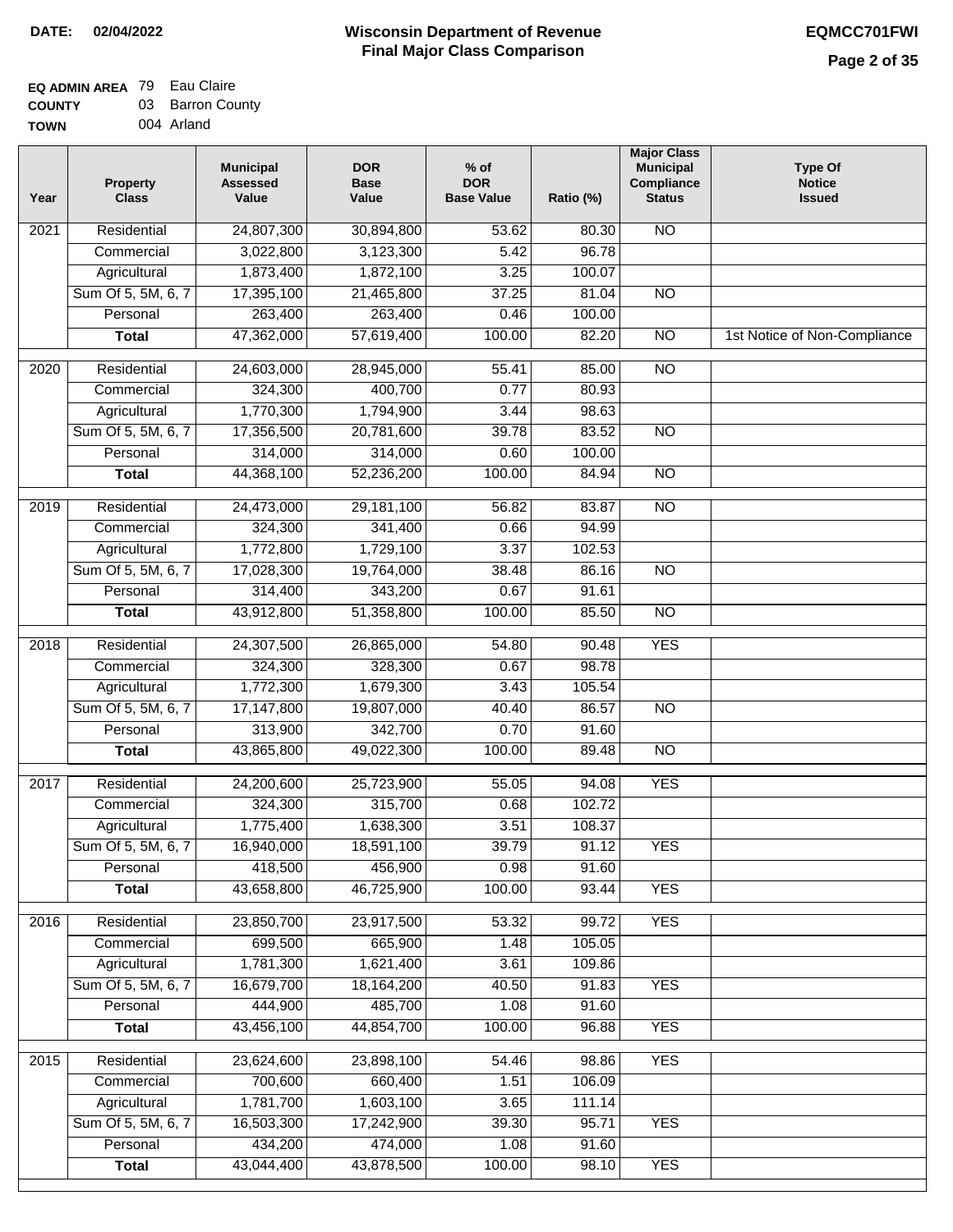#### **EQ ADMIN AREA** 79 Eau Claire **COUNTY TOWN** 03 Barron County 006 Barron

| Year             | <b>Property</b><br><b>Class</b> | <b>Municipal</b><br><b>Assessed</b><br>Value | <b>DOR</b><br><b>Base</b><br>Value | $%$ of<br><b>DOR</b><br><b>Base Value</b> | Ratio (%)      | <b>Major Class</b><br><b>Municipal</b><br>Compliance<br><b>Status</b> | <b>Type Of</b><br><b>Notice</b><br><b>Issued</b> |
|------------------|---------------------------------|----------------------------------------------|------------------------------------|-------------------------------------------|----------------|-----------------------------------------------------------------------|--------------------------------------------------|
| 2021             | Residential                     | 30,089,600                                   | 39,155,600                         | 60.49                                     | 76.85          | <b>NO</b>                                                             |                                                  |
|                  | Commercial                      | 4,743,100                                    | 5,121,400                          | 7.91                                      | 92.61          |                                                                       |                                                  |
|                  | Agricultural                    | 2,288,200                                    | 2,598,500                          | 4.01                                      | 88.06          |                                                                       |                                                  |
|                  | Sum Of 5, 5M, 6, 7              | 15,196,000                                   | 17,510,600                         | 27.05                                     | 86.78          | N <sub>O</sub>                                                        |                                                  |
|                  | Personal                        | 303,400                                      | 344,800                            | 0.53                                      | 87.99          |                                                                       |                                                  |
|                  | <b>Total</b>                    | 52,620,300                                   | 64,730,900                         | 100.00                                    | 81.29          | $\overline{NO}$                                                       |                                                  |
|                  |                                 |                                              |                                    |                                           |                | $\overline{NO}$                                                       |                                                  |
| 2020             | Residential                     | 30,042,500                                   | 36,891,600                         | 60.48                                     | 81.43          |                                                                       |                                                  |
|                  | Commercial                      | 4,489,900                                    | 4,560,000                          | 7.48                                      | 98.46          |                                                                       |                                                  |
|                  | Agricultural                    | 2,204,800                                    | 2,502,900                          | 4.10                                      | 88.09          |                                                                       |                                                  |
|                  | Sum Of 5, 5M, 6, 7<br>Personal  | 15,202,800<br>201,300                        | 16,819,200<br>228,800              | 27.57<br>0.38                             | 90.39<br>87.98 | <b>YES</b>                                                            |                                                  |
|                  |                                 | 52, 141, 300                                 | 61,002,500                         | 100.00                                    | 85.47          | $\overline{NO}$                                                       |                                                  |
|                  | <b>Total</b>                    |                                              |                                    |                                           |                |                                                                       |                                                  |
| $\frac{1}{2019}$ | Residential                     | 29,935,700                                   | 34,943,500                         | 59.71                                     | 85.67          | $\overline{NO}$                                                       |                                                  |
|                  | Commercial                      | 4,615,800                                    | 5,043,800                          | 8.62                                      | 91.51          |                                                                       |                                                  |
|                  | Agricultural                    | 2,236,650                                    | 2,398,900                          | 4.10                                      | 93.24          |                                                                       |                                                  |
|                  | Sum Of 5, 5M, 6, 7              | 14,921,750                                   | 15,900,900                         | 27.17                                     | 93.84          | <b>YES</b>                                                            |                                                  |
|                  | Personal                        | 211,575                                      | 235,100                            | 0.40                                      | 89.99          |                                                                       |                                                  |
|                  | <b>Total</b>                    | 51,921,475                                   | 58,522,200                         | 100.00                                    | 88.72          | $\overline{NO}$                                                       |                                                  |
| 2018             | Residential                     | 29,778,800                                   | 32,141,800                         | 58.34                                     | 92.65          | <b>YES</b>                                                            |                                                  |
|                  | Commercial                      | 4,301,200                                    | 4,513,600                          | 8.19                                      | 95.29          |                                                                       |                                                  |
|                  | Agricultural                    | 2,239,800                                    | 2,335,900                          | 4.24                                      | 95.89          |                                                                       |                                                  |
|                  | Sum Of 5, 5M, 6, 7              | 14,862,150                                   | 15,835,600                         | 28.74                                     | 93.85          | <b>YES</b>                                                            |                                                  |
|                  | Personal                        | 248,450                                      | 270,100                            | 0.49                                      | 91.98          |                                                                       |                                                  |
|                  | <b>Total</b>                    | 51,430,400                                   | 55,097,000                         | 100.00                                    | 93.35          | <b>YES</b>                                                            |                                                  |
| 2017             | Residential                     | 29,356,400                                   | 29,850,300                         | 56.44                                     | 98.35          | <b>YES</b>                                                            |                                                  |
|                  | Commercial                      | 4,044,100                                    | 4,071,300                          | 7.70                                      | 99.33          |                                                                       |                                                  |
|                  | Agricultural                    | 2,235,800                                    | 2,276,700                          | 4.30                                      | 98.20          |                                                                       |                                                  |
|                  | Sum Of 5, 5M, 6, 7              | 14,963,350                                   | 15,819,400                         | 29.91                                     | 94.59          | <b>YES</b>                                                            |                                                  |
|                  | Personal                        | 855,030                                      | 872,400                            | 1.65                                      | 98.01          |                                                                       |                                                  |
|                  | <b>Total</b>                    | 51,454,680                                   | 52,890,100                         | 100.00                                    | 97.29          | <b>YES</b>                                                            |                                                  |
| 2016             | Residential                     | 29,018,900                                   | 28,367,500                         | 56.09                                     | 102.30         | <b>YES</b>                                                            |                                                  |
|                  | Commercial                      | 4,042,500                                    | 3,989,800                          | 7.89                                      | 101.32         |                                                                       |                                                  |
|                  | Agricultural                    | 2,378,600                                    | 2,245,000                          | 4.44                                      | 105.95         |                                                                       |                                                  |
|                  | Sum Of 5, 5M, 6, 7              | 15,071,100                                   | 15,128,800                         | 29.92                                     | 99.62          | <b>YES</b>                                                            |                                                  |
|                  | Personal                        | 799,040                                      | 841,100                            | 1.66                                      | 95.00          |                                                                       |                                                  |
|                  | <b>Total</b>                    | 51,310,140                                   | 50,572,200                         | 100.00                                    | 101.46         | <b>YES</b>                                                            |                                                  |
| 2015             | Residential                     | 28,618,200                                   | 26,813,200                         | 55.69                                     | 106.73         | <b>YES</b>                                                            |                                                  |
|                  | Commercial                      | 4,010,300                                    | 3,916,700                          | 8.14                                      | 102.39         | <b>YES</b>                                                            |                                                  |
|                  | Agricultural                    | 2,381,200                                    | 2,222,200                          | 4.62                                      | 107.16         |                                                                       |                                                  |
|                  | Sum Of 5, 5M, 6, 7              | 14,990,750                                   | 14,385,700                         | 29.88                                     | 104.21         | <b>YES</b>                                                            |                                                  |
|                  | Personal                        | 822,360                                      | 806,300                            | 1.67                                      | 101.99         |                                                                       |                                                  |
|                  | <b>Total</b>                    | 50,822,810                                   | 48, 144, 100                       | 100.00                                    | 105.56         | <b>YES</b>                                                            |                                                  |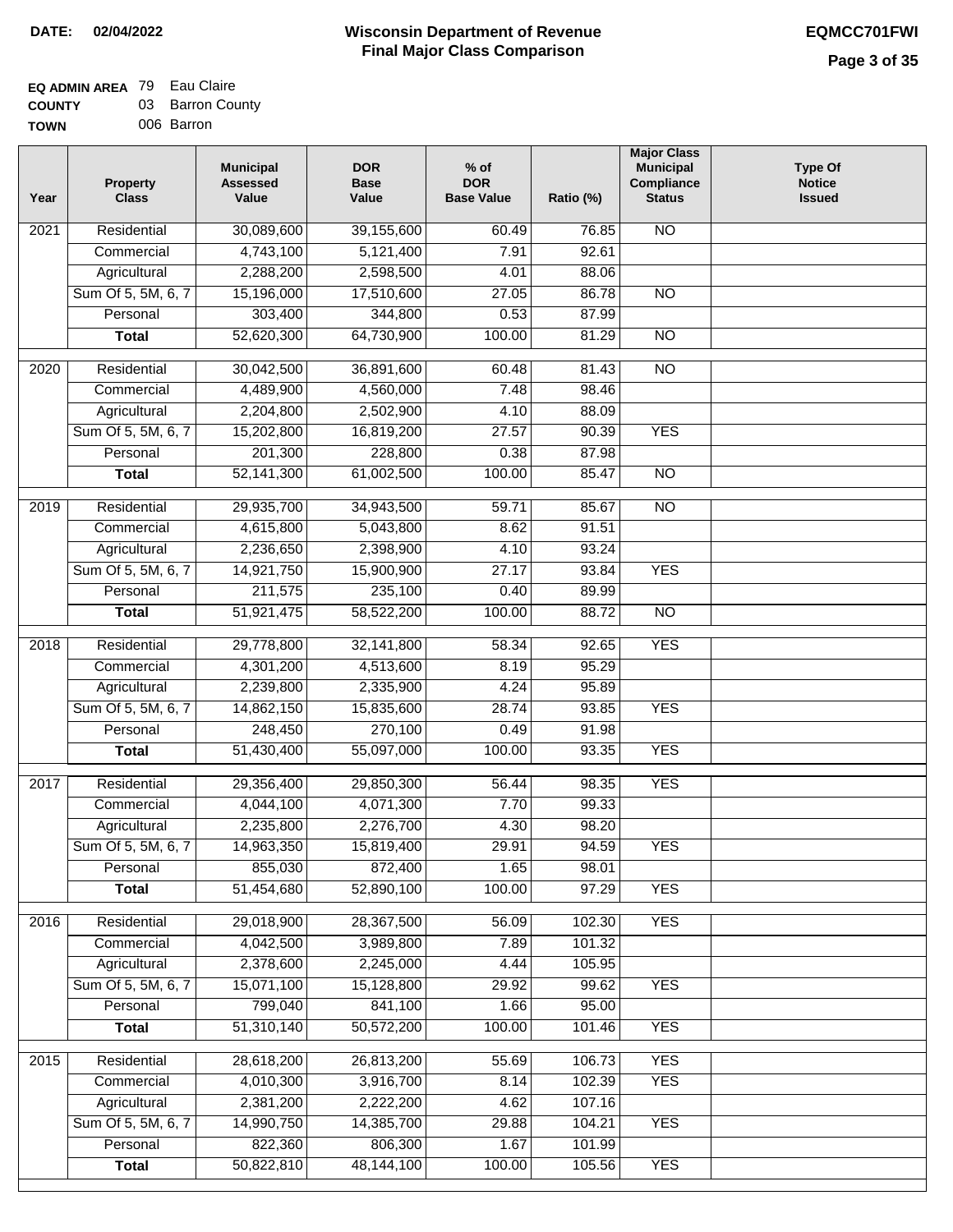## **EQ ADMIN AREA** 79 Eau Claire **COUNTY** 03 Barron County

**TOWN** 008 Bear Lake

| Year | <b>Property</b><br><b>Class</b> | <b>Municipal</b><br><b>Assessed</b><br>Value | <b>DOR</b><br><b>Base</b><br>Value | $%$ of<br><b>DOR</b><br><b>Base Value</b> | Ratio (%) | <b>Major Class</b><br><b>Municipal</b><br>Compliance<br><b>Status</b> | <b>Type Of</b><br><b>Notice</b><br><b>Issued</b> |
|------|---------------------------------|----------------------------------------------|------------------------------------|-------------------------------------------|-----------|-----------------------------------------------------------------------|--------------------------------------------------|
| 2021 | Residential                     | 69,205,300                                   | 81,931,900                         | 81.67                                     | 84.47     | <b>NO</b>                                                             |                                                  |
|      | Commercial                      | 1,816,200                                    | 2,116,900                          | 2.11                                      | 85.80     |                                                                       |                                                  |
|      | Agricultural                    | 999,400                                      | 1,086,400                          | 1.08                                      | 91.99     |                                                                       |                                                  |
|      | Sum Of 5, 5M, 6, 7              | 12,694,900                                   | 15,146,500                         | 15.10                                     | 83.81     | $\overline{NO}$                                                       |                                                  |
|      | Personal                        | 33,700                                       | 36,600                             | 0.04                                      | 92.08     |                                                                       |                                                  |
|      | <b>Total</b>                    | 84,749,500                                   | 100,318,300                        | 100.00                                    | 84.48     | $\overline{NO}$                                                       |                                                  |
| 2020 | Residential                     | 68,498,400                                   | 73,023,900                         | 80.63                                     | 93.80     | <b>YES</b>                                                            |                                                  |
|      | Commercial                      | 1,816,800                                    | 1,998,000                          | 2.21                                      | 90.93     |                                                                       |                                                  |
|      | Agricultural                    | 965,600                                      | 1,051,100                          | 1.16                                      | 91.87     |                                                                       |                                                  |
|      | Sum Of 5, 5M, 6, 7              | 12,686,800                                   | 14,452,800                         | 15.96                                     | 87.78     | $\overline{NO}$                                                       |                                                  |
|      | Personal                        | 34,500                                       | 37,500                             | 0.04                                      | 92.00     |                                                                       |                                                  |
|      | <b>Total</b>                    | 84,002,100                                   | 90,563,300                         | 100.00                                    | 92.76     | $\overline{NO}$                                                       |                                                  |
| 2019 | Residential                     | 67,958,700                                   | 73,587,700                         | 81.53                                     | 92.35     | <b>YES</b>                                                            |                                                  |
|      | Commercial                      | 1,804,800                                    | 1,921,000                          | 2.13                                      | 93.95     |                                                                       |                                                  |
|      | Agricultural                    | 981,200                                      | 1,008,800                          | 1.12                                      | 97.26     |                                                                       |                                                  |
|      | Sum Of 5, 5M, 6, 7              | 12,660,800                                   | 13,701,400                         | 15.18                                     | 92.41     | <b>YES</b>                                                            |                                                  |
|      | Personal                        | 40,300                                       | 39,300                             | 0.04                                      | 102.54    |                                                                       |                                                  |
|      | <b>Total</b>                    | 83,445,800                                   | 90,258,200                         | 100.00                                    | 92.45     | <b>YES</b>                                                            |                                                  |
|      |                                 |                                              |                                    |                                           |           |                                                                       |                                                  |
| 2018 | Residential                     | 67,568,100                                   | 67,775,600                         | 80.03                                     | 99.69     | <b>YES</b>                                                            |                                                  |
|      | Commercial                      | 1,947,500                                    | 1,847,100                          | 2.18                                      | 105.44    |                                                                       |                                                  |
|      | Agricultural                    | 980,500                                      | 980,300                            | 1.16                                      | 100.02    |                                                                       |                                                  |
|      | Sum Of 5, 5M, 6, 7              | 12,931,700                                   | 14,038,900                         | 16.58                                     | 92.11     | <b>YES</b>                                                            |                                                  |
|      | Personal                        | 44,500                                       | 43,400                             | 0.05                                      | 102.53    |                                                                       |                                                  |
|      | <b>Total</b>                    | 83,472,300                                   | 84,685,300                         | 100.00                                    | 98.57     | <b>YES</b>                                                            |                                                  |
| 2017 | Residential                     | 67,161,500                                   | 67,385,500                         | 81.06                                     | 99.67     | <b>YES</b>                                                            |                                                  |
|      | Commercial                      | 1,671,600                                    | 1,517,300                          | 1.83                                      | 110.17    |                                                                       |                                                  |
|      | Agricultural                    | 934,100                                      | 946,600                            | 1.14                                      | 98.68     |                                                                       |                                                  |
|      | Sum Of 5, 5M, 6, 7              | 12,976,900                                   | 13,208,900                         | 15.89                                     | 98.24     | <b>YES</b>                                                            |                                                  |
|      | Personal                        | 69,900                                       | 68,200                             | 0.08                                      | 102.49    |                                                                       |                                                  |
|      | <b>Total</b>                    | 82,814,000                                   | 83,126,500                         | 100.00                                    | 99.62     | <b>YES</b>                                                            |                                                  |
| 2016 | Residential                     | 66,624,700                                   | 64,273,400                         | 80.67                                     | 103.66    | <b>YES</b>                                                            |                                                  |
|      | Commercial                      | 1,671,600                                    | 1,487,600                          | 1.87                                      | 112.37    |                                                                       |                                                  |
|      | Agricultural                    | 934,100                                      | 931,300                            | 1.17                                      | 100.30    |                                                                       |                                                  |
|      | Sum Of 5, 5M, 6, 7              | 12,980,500                                   | 12,901,200                         | 16.19                                     | 100.61    | <b>YES</b>                                                            |                                                  |
|      | Personal                        | 84,200                                       | 82,200                             | 0.10                                      | 102.43    |                                                                       |                                                  |
|      | <b>Total</b>                    | 82,295,100                                   | 79,675,700                         | 100.00                                    | 103.29    | <b>YES</b>                                                            |                                                  |
| 2015 | Residential                     | 66,399,900                                   | 65,352,600                         | 81.61                                     | 101.60    | <b>YES</b>                                                            |                                                  |
|      | Commercial                      | 1,671,600                                    | 1,472,900                          | 1.84                                      | 113.49    |                                                                       |                                                  |
|      | Agricultural                    | 917,400                                      | 915,700                            | 1.14                                      | 100.19    |                                                                       |                                                  |
|      | Sum Of 5, 5M, 6, 7              | 13,051,800                                   | 12,254,000                         | 15.30                                     | 106.51    | <b>YES</b>                                                            |                                                  |
|      | Personal                        | 87,500                                       | 85,000                             | 0.11                                      | 102.94    |                                                                       |                                                  |
|      | <b>Total</b>                    | 82,128,200                                   | 80,080,200                         | 100.00                                    | 102.56    | <b>YES</b>                                                            |                                                  |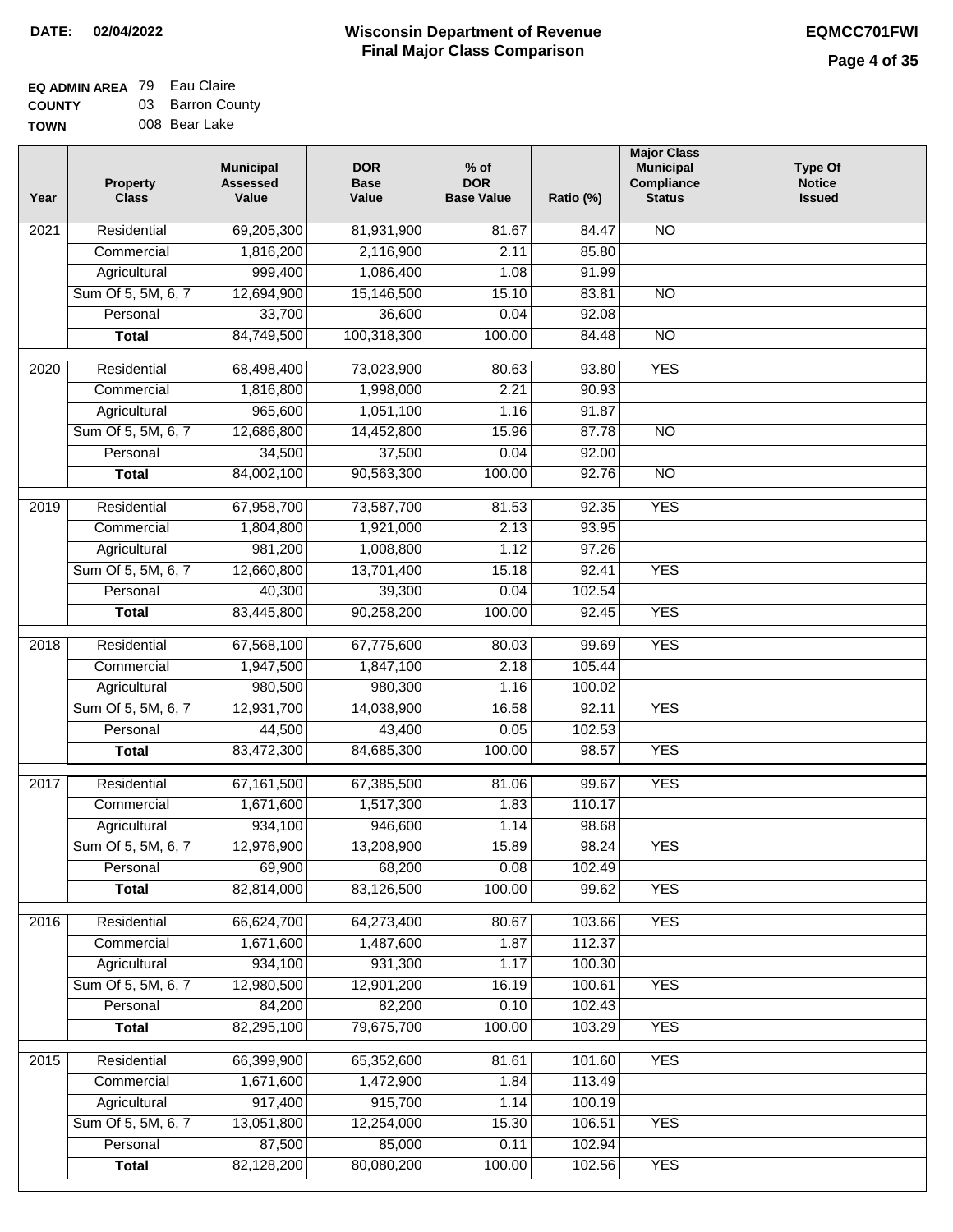## **EQ ADMIN AREA** 79 Eau Claire **COUNTY** 03 Barron County

**TOWN** 010 Cedar Lake

| Year              | <b>Property</b><br><b>Class</b> | <b>Municipal</b><br><b>Assessed</b><br>Value | <b>DOR</b><br>Base<br>Value | $%$ of<br><b>DOR</b><br><b>Base Value</b> | Ratio (%) | <b>Major Class</b><br><b>Municipal</b><br>Compliance<br><b>Status</b> | <b>Type Of</b><br><b>Notice</b><br><b>Issued</b> |
|-------------------|---------------------------------|----------------------------------------------|-----------------------------|-------------------------------------------|-----------|-----------------------------------------------------------------------|--------------------------------------------------|
| $\overline{202}1$ | Residential                     | 250,690,800                                  | 296,429,200                 | 91.09                                     | 84.57     | N <sub>O</sub>                                                        |                                                  |
|                   | Commercial                      | 14,893,300                                   | 17,117,800                  | 5.26                                      | 87.00     |                                                                       |                                                  |
|                   | Agricultural                    | 840,400                                      | 935,700                     | 0.29                                      | 89.82     |                                                                       |                                                  |
|                   | Sum Of 5, 5M, 6, 7              | 10,069,200                                   | 10,414,600                  | 3.20                                      | 96.68     |                                                                       |                                                  |
|                   | Personal                        | 459,400                                      | 510,500                     | 0.16                                      | 89.99     |                                                                       |                                                  |
|                   | <b>Total</b>                    | 276,953,100                                  | 325,407,800                 | 100.00                                    | 85.11     | $\overline{NO}$                                                       |                                                  |
| $\overline{2020}$ | Residential                     | 248,626,100                                  | 264,207,000                 | 90.65                                     | 94.10     | <b>YES</b>                                                            |                                                  |
|                   | Commercial                      | 14,389,500                                   | 15,620,800                  | 5.36                                      | 92.12     |                                                                       |                                                  |
|                   | Agricultural                    | 858,700                                      | 904,600                     | 0.31                                      | 94.93     |                                                                       |                                                  |
|                   | Sum Of 5, 5M, 6, 7              | 10,105,600                                   | 10,260,600                  | 3.52                                      | 98.49     |                                                                       |                                                  |
|                   | Personal                        | 439,600                                      | 462,700                     | 0.16                                      | 95.01     |                                                                       |                                                  |
|                   | <b>Total</b>                    | 274,419,500                                  | 291,455,700                 | 100.00                                    | 94.15     | <b>YES</b>                                                            |                                                  |
| 2019              | Residential                     | 247,339,200                                  | 264,529,300                 | 90.92                                     | 93.50     | <b>YES</b>                                                            |                                                  |
|                   | Commercial                      | 14,759,700                                   | 15,473,400                  | 5.32                                      | 95.39     |                                                                       |                                                  |
|                   | Agricultural                    | 826,400                                      | 868,600                     | 0.30                                      | 95.14     |                                                                       |                                                  |
|                   | Sum Of 5, 5M, 6, 7              | 10,064,800                                   | 9,580,400                   | 3.29                                      | 105.06    |                                                                       |                                                  |
|                   | Personal                        | 466,300                                      | 490,900                     | 0.17                                      | 94.99     |                                                                       |                                                  |
|                   | <b>Total</b>                    | 273,456,400                                  | 290,942,600                 | 100.00                                    | 93.99     | <b>YES</b>                                                            |                                                  |
|                   |                                 |                                              |                             |                                           |           |                                                                       |                                                  |
| 2018              | Residential                     | 246,054,900                                  | 255,257,600                 | 90.89                                     | 96.39     | <b>YES</b>                                                            |                                                  |
|                   | Commercial                      | 14,827,500                                   | 14,948,500                  | 5.32                                      | 99.19     |                                                                       |                                                  |
|                   | Agricultural                    | 842,700                                      | 844,300                     | 0.30                                      | 99.81     |                                                                       |                                                  |
|                   | Sum Of 5, 5M, 6, 7              | 10,043,700                                   | 9,448,300                   | 3.36                                      | 106.30    |                                                                       |                                                  |
|                   | Personal                        | 351,900                                      | 351,900                     | 0.13                                      | 100.00    |                                                                       |                                                  |
|                   | <b>Total</b>                    | 272,120,700                                  | 280,850,600                 | 100.00                                    | 96.89     | <b>YES</b>                                                            |                                                  |
| 2017              | Residential                     | 245,704,000                                  | 241,795,000                 | 90.71                                     | 101.62    | <b>YES</b>                                                            |                                                  |
|                   | Commercial                      | 14,791,500                                   | 14,338,900                  | 5.38                                      | 103.16    |                                                                       |                                                  |
|                   | Agricultural                    | 817,700                                      | 816,400                     | 0.31                                      | 100.16    |                                                                       |                                                  |
|                   | Sum Of 5, 5M, 6, 7              | 10,086,000                                   | 8,999,500                   | 3.38                                      | 112.07    |                                                                       |                                                  |
|                   | Personal                        | 600,200                                      | 600,200                     | 0.23                                      | 100.00    |                                                                       |                                                  |
|                   | <b>Total</b>                    | 271,999,400                                  | 266,550,000                 | 100.00                                    | 102.04    | <b>YES</b>                                                            |                                                  |
| 2016              | Residential                     | 243,208,900                                  | 238,644,600                 | 91.03                                     | 101.91    | <b>YES</b>                                                            |                                                  |
|                   | Commercial                      | 14,347,800                                   | 13,622,700                  | 5.20                                      | 105.32    |                                                                       |                                                  |
|                   | Agricultural                    | 803,500                                      | 802,900                     | 0.31                                      | 100.07    |                                                                       |                                                  |
|                   | Sum Of 5, 5M, 6, 7              | 10,130,800                                   | 8,513,200                   | 3.25                                      | 119.00    |                                                                       |                                                  |
|                   | Personal                        | 564,500                                      | 564,500                     | 0.22                                      | 100.00    |                                                                       |                                                  |
|                   | <b>Total</b>                    | 269,055,500                                  | 262,147,900                 | 100.00                                    | 102.64    | <b>YES</b>                                                            |                                                  |
| 2015              | Residential                     | 243,084,100                                  | 247,705,400                 | 91.45                                     | 98.13     | <b>YES</b>                                                            |                                                  |
|                   | Commercial                      | 14,598,400                                   | 13,571,600                  | 5.01                                      | 107.57    | <b>YES</b>                                                            |                                                  |
|                   | Agricultural                    | 807,400                                      | 799,500                     | 0.30                                      | 100.99    |                                                                       |                                                  |
|                   | Sum Of 5, 5M, 6, 7              | 10,085,600                                   | 8,177,500                   | 3.02                                      | 123.33    |                                                                       |                                                  |
|                   | Personal                        | 621,500                                      | 615,400                     | 0.23                                      | 100.99    |                                                                       |                                                  |
|                   | <b>Total</b>                    | 269,197,000                                  | 270,869,400                 | 100.00                                    | 99.38     | <b>YES</b>                                                            |                                                  |
|                   |                                 |                                              |                             |                                           |           |                                                                       |                                                  |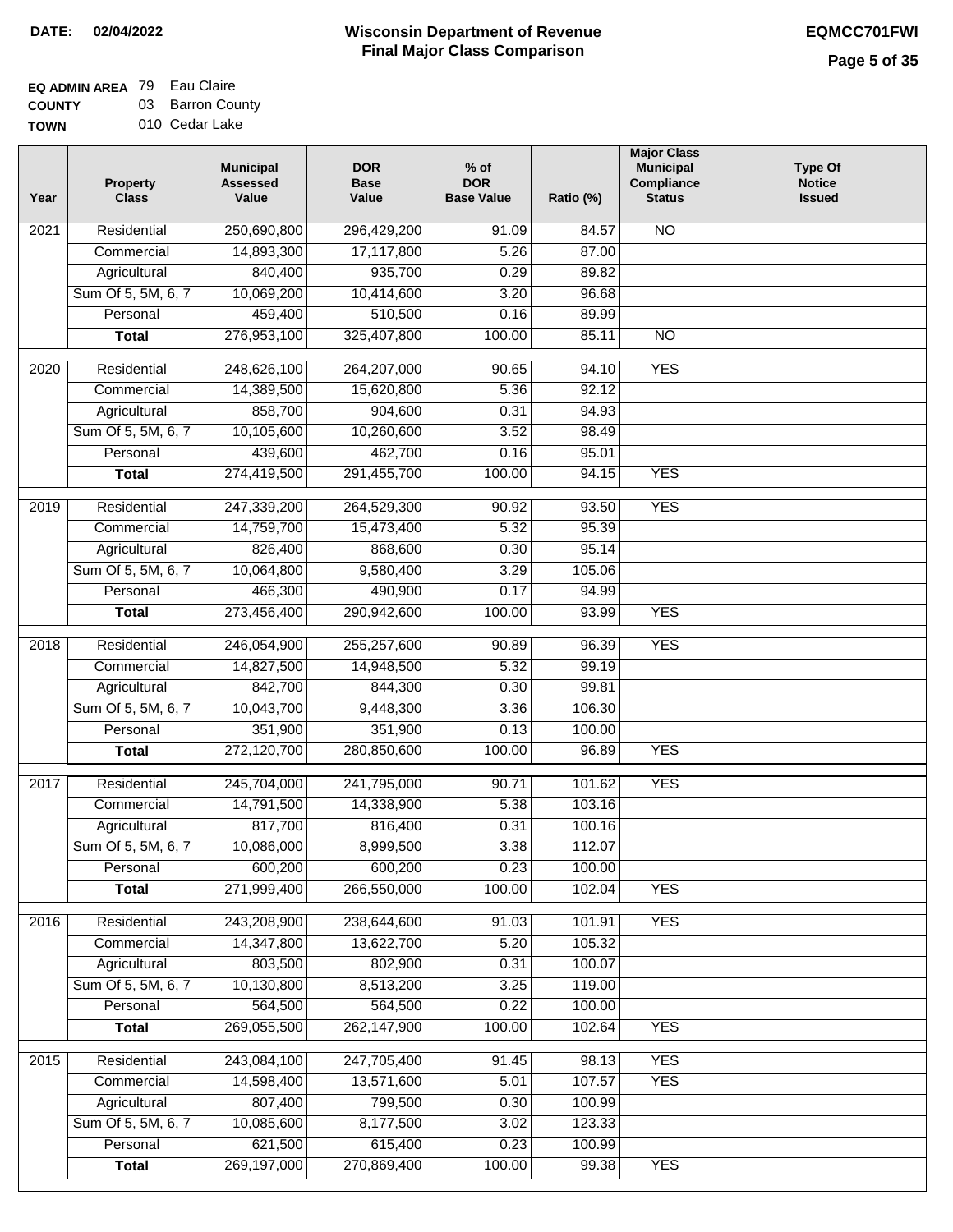### **EQ ADMIN AREA** 79 Eau Claire **COUNTY** 03 Barron County

**TOWN** 012 Chetek

| Year             | <b>Property</b><br><b>Class</b> | <b>Municipal</b><br><b>Assessed</b><br>Value | <b>DOR</b><br><b>Base</b><br>Value | $%$ of<br><b>DOR</b><br><b>Base Value</b> | Ratio (%) | <b>Major Class</b><br><b>Municipal</b><br>Compliance<br><b>Status</b> | <b>Type Of</b><br><b>Notice</b><br><b>Issued</b> |
|------------------|---------------------------------|----------------------------------------------|------------------------------------|-------------------------------------------|-----------|-----------------------------------------------------------------------|--------------------------------------------------|
| 2021             | Residential                     | 236,297,200                                  | 303,463,000                        | 90.16                                     | 77.87     | N <sub>O</sub>                                                        |                                                  |
|                  | Commercial                      | 11,793,700                                   | 15,399,900                         | 4.58                                      | 76.58     |                                                                       |                                                  |
|                  | Agricultural                    | 1,208,100                                    | 1,472,900                          | 0.44                                      | 82.02     |                                                                       |                                                  |
|                  | Sum Of 5, 5M, 6, 7              | 13,490,400                                   | 15,692,200                         | 4.66                                      | 85.97     |                                                                       |                                                  |
|                  | Personal                        | 430,000                                      | 551,200                            | 0.16                                      | 78.01     |                                                                       |                                                  |
|                  | <b>Total</b>                    | 263,219,400                                  | 336,579,200                        | 100.00                                    | 78.20     | $\overline{NO}$                                                       |                                                  |
| $\frac{1}{2020}$ | Residential                     | 233,318,600                                  | 274,763,100                        | 89.65                                     | 84.92     | $\overline{10}$                                                       |                                                  |
|                  | Commercial                      | 11,565,900                                   | 14,119,400                         | 4.61                                      | 81.91     |                                                                       |                                                  |
|                  | Agricultural                    | 1,324,400                                    | 1,423,300                          | 0.46                                      | 93.05     |                                                                       |                                                  |
|                  | Sum Of 5, 5M, 6, 7              | 13,438,900                                   | 15,674,600                         | 5.11                                      | 85.74     |                                                                       |                                                  |
|                  | Personal                        | 458,700                                      | 504,100                            | 0.16                                      | 90.99     |                                                                       |                                                  |
|                  | <b>Total</b>                    | 260,106,500                                  | 306,484,500                        | 100.00                                    | 84.87     | $\overline{NO}$                                                       |                                                  |
|                  |                                 |                                              |                                    |                                           |           |                                                                       |                                                  |
| 2019             | Residential                     | 230,407,900                                  | 246,644,000                        | 89.56                                     | 93.42     | <b>YES</b>                                                            |                                                  |
|                  | Commercial                      | 11,337,200                                   | 13,367,500                         | 4.85                                      | 84.81     |                                                                       |                                                  |
|                  | Agricultural                    | 1,264,600                                    | 1,362,600                          | 0.49                                      | 92.81     |                                                                       |                                                  |
|                  | Sum Of 5, 5M, 6, 7              | 13,549,600                                   | 13,596,700                         | 4.94                                      | 99.65     |                                                                       |                                                  |
|                  | Personal                        | 396,500                                      | 426,300                            | 0.15                                      | 93.01     |                                                                       |                                                  |
|                  | <b>Total</b>                    | 256,955,800                                  | 275,397,100                        | 100.00                                    | 93.30     | <b>YES</b>                                                            |                                                  |
| 2018             | Residential                     | 228,652,500                                  | 244,530,600                        | 89.66                                     | 93.51     | <b>YES</b>                                                            |                                                  |
|                  | Commercial                      | 11,721,500                                   | 12,787,500                         | 4.69                                      | 91.66     |                                                                       |                                                  |
|                  | Agricultural                    | 1,327,400                                    | 1,325,700                          | 0.49                                      | 100.13    |                                                                       |                                                  |
|                  | Sum Of 5, 5M, 6, 7              | 13,476,700                                   | 13,696,200                         | 5.02                                      | 98.40     |                                                                       |                                                  |
|                  | Personal                        | 378,600                                      | 386,400                            | 0.14                                      | 97.98     |                                                                       |                                                  |
|                  | <b>Total</b>                    | 255,556,700                                  | 272,726,400                        | 100.00                                    | 93.70     | <b>YES</b>                                                            |                                                  |
| 2017             | Residential                     | 227,292,700                                  | 227,386,400                        | 89.17                                     | 99.96     | <b>YES</b>                                                            |                                                  |
|                  | Commercial                      | 11,721,500                                   | 12,295,600                         | 4.82                                      | 95.33     |                                                                       |                                                  |
|                  | Agricultural                    | 1,293,100                                    | 1,292,600                          | 0.51                                      | 100.04    |                                                                       |                                                  |
|                  | Sum Of 5, 5M, 6, 7              | 13,541,800                                   | 13,540,900                         | 5.31                                      | 100.01    |                                                                       |                                                  |
|                  | Personal                        | 491,300                                      | 491,300                            | 0.19                                      | 100.00    |                                                                       |                                                  |
|                  | <b>Total</b>                    | 254,340,400                                  | 255,006,800                        | 100.00                                    | 99.74     | <b>YES</b>                                                            |                                                  |
| 2016             | Residential                     | 226,725,100                                  | 226,307,800                        | 89.63                                     | 100.18    | <b>YES</b>                                                            |                                                  |
|                  | Commercial                      | 11,313,500                                   | 11,430,400                         | 4.53                                      | 98.98     |                                                                       |                                                  |
|                  | Agricultural                    | 1,290,100                                    | 1,288,500                          | 0.51                                      | 100.12    |                                                                       |                                                  |
|                  | Sum Of 5, 5M, 6, 7              | 13,300,200                                   | 12,973,700                         | 5.14                                      | 102.52    |                                                                       |                                                  |
|                  | Personal                        | 500,300                                      | 500,300                            | 0.20                                      | 100.00    |                                                                       |                                                  |
|                  | <b>Total</b>                    | 253,129,200                                  | 252,500,700                        | 100.00                                    | 100.25    | <b>YES</b>                                                            |                                                  |
| 2015             | Residential                     | 245,764,400                                  | 216, 155, 600                      | 89.35                                     | 113.70    | <b>NO</b>                                                             |                                                  |
|                  | Commercial                      | 11,343,100                                   | 10,888,700                         | 4.50                                      | 104.17    |                                                                       |                                                  |
|                  | Agricultural                    | 1,272,500                                    | 1,268,600                          | 0.52                                      | 100.31    |                                                                       |                                                  |
|                  | Sum Of 5, 5M, 6, 7              | 14,555,200                                   | 13,028,000                         | 5.39                                      | 111.72    | <b>NO</b>                                                             |                                                  |
|                  | Personal                        | 635,000                                      | 577,200                            | 0.24                                      | 110.01    |                                                                       |                                                  |
|                  | <b>Total</b>                    | 273,570,200                                  | 241,918,100                        | 100.00                                    | 113.08    | N <sub>O</sub>                                                        | <b>Training Notice</b>                           |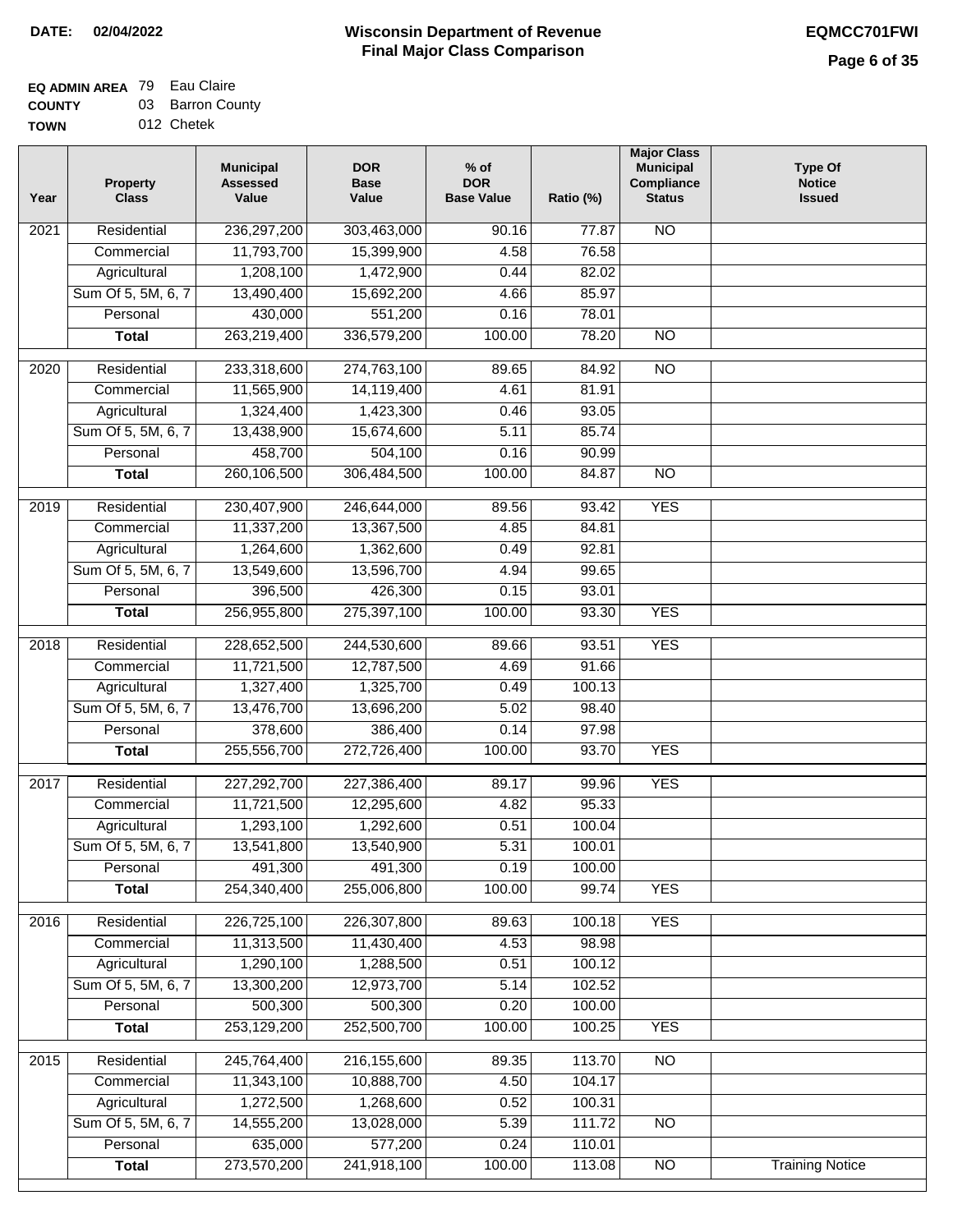| <b>UUUILI</b> | ີ | טטטווטוו    |
|---------------|---|-------------|
| <b>TOWN</b>   |   | 014 Clinton |

| Year | <b>Property</b><br><b>Class</b> | <b>Municipal</b><br><b>Assessed</b><br>Value | <b>DOR</b><br><b>Base</b><br>Value | $%$ of<br><b>DOR</b><br><b>Base Value</b> | Ratio (%) | <b>Major Class</b><br><b>Municipal</b><br>Compliance<br><b>Status</b> | <b>Type Of</b><br><b>Notice</b><br><b>Issued</b> |
|------|---------------------------------|----------------------------------------------|------------------------------------|-------------------------------------------|-----------|-----------------------------------------------------------------------|--------------------------------------------------|
| 2021 | Residential                     | 48,886,000                                   | 47,910,800                         | 56.07                                     | 102.04    | <b>YES</b>                                                            |                                                  |
|      | Commercial                      | 12,392,300                                   | 12,402,200                         | 14.52                                     | 99.92     | <b>YES</b>                                                            |                                                  |
|      | Agricultural                    | 2,644,700                                    | 2,642,200                          | 3.09                                      | 100.09    |                                                                       |                                                  |
|      | Sum Of 5, 5M, 6, 7              | 23,415,700                                   | 22,258,700                         | 26.05                                     | 105.20    | <b>YES</b>                                                            |                                                  |
|      | Personal                        | 227,500                                      | 227,500                            | 0.27                                      | 100.00    |                                                                       |                                                  |
|      | <b>Total</b>                    | 87,566,200                                   | 85,441,400                         | 100.00                                    | 102.49    | <b>YES</b>                                                            |                                                  |
| 2020 | Residential                     | 37,634,000                                   | 44,263,200                         | 62.30                                     | 85.02     | $\overline{NO}$                                                       |                                                  |
|      | Commercial                      | 2,472,600                                    | 2,504,700                          | 3.53                                      | 98.72     |                                                                       |                                                  |
|      | Agricultural                    | 2,210,900                                    | 2,538,500                          | 3.57                                      | 87.09     |                                                                       |                                                  |
|      | Sum Of 5, 5M, 6, 7              | 19,932,800                                   | 21,528,400                         | 30.30                                     | 92.59     | <b>YES</b>                                                            |                                                  |
|      | Personal                        | 187,700                                      | 215,800                            | 0.30                                      | 86.98     |                                                                       |                                                  |
|      | <b>Total</b>                    | 62,438,000                                   | 71,050,600                         | 100.00                                    | 87.88     | $\overline{NO}$                                                       | 2nd Notice of Non-Compliance                     |
| 2019 | Residential                     | 37,272,700                                   | 42,831,000                         | 60.99                                     | 87.02     | $\overline{10}$                                                       |                                                  |
|      | Commercial                      | 2,472,600                                    | 2,861,000                          | 4.07                                      | 86.42     |                                                                       |                                                  |
|      | Agricultural                    | 2,256,250                                    | 2,440,500                          | 3.48                                      | 92.45     |                                                                       |                                                  |
|      | Sum Of 5, 5M, 6, 7              | 18,954,350                                   | 21,927,400                         | 31.22                                     | 86.44     | $\overline{N}$                                                        |                                                  |
|      | Personal                        | 145,440                                      | 167,200                            | 0.24                                      | 86.99     |                                                                       |                                                  |
|      | <b>Total</b>                    | 61,101,340                                   | 70,227,100                         | 100.00                                    | 87.01     | $\overline{NO}$                                                       | 1st Notice of Non-Compliance                     |
|      |                                 |                                              |                                    |                                           |           |                                                                       |                                                  |
| 2018 | Residential                     | 36,557,600                                   | 40,292,400                         | 62.38                                     | 90.73     | <b>YES</b>                                                            |                                                  |
|      | Commercial                      | 2,073,200                                    | 2,309,600                          | 3.58                                      | 89.76     |                                                                       |                                                  |
|      | Agricultural                    | 2,264,850                                    | 2,382,400                          | 3.69                                      | 95.07     |                                                                       |                                                  |
|      | Sum Of 5, 5M, 6, 7              | 16,904,750                                   | 19,456,400                         | 30.12                                     | 86.89     | <b>NO</b>                                                             |                                                  |
|      | Personal                        | 136,230                                      | 149,700                            | 0.23                                      | 91.00     |                                                                       |                                                  |
|      | <b>Total</b>                    | 57,936,630                                   | 64,590,500                         | 100.00                                    | 89.70     | <b>NO</b>                                                             |                                                  |
| 2017 | Residential                     | 36,074,400                                   | 37,846,000                         | 60.92                                     | 95.32     | <b>YES</b>                                                            |                                                  |
|      | Commercial                      | 2,081,600                                    | 2,223,600                          | 3.58                                      | 93.61     |                                                                       |                                                  |
|      | Agricultural                    | 2,253,500                                    | 2,304,800                          | 3.71                                      | 97.77     |                                                                       |                                                  |
|      | Sum Of 5, 5M, 6, 7              | 16,806,100                                   | 19,149,700                         | 30.83                                     | 87.76     | <b>NO</b>                                                             |                                                  |
|      | Personal                        | 583,750                                      | 595,700                            | 0.96                                      | 97.99     |                                                                       |                                                  |
|      | <b>Total</b>                    | 57,799,350                                   | 62,119,800                         | 100.00                                    | 93.04     | $\overline{3}$                                                        |                                                  |
| 2016 | Residential                     | 35,362,700                                   | 37,040,500                         | 61.38                                     | 95.47     | <b>YES</b>                                                            |                                                  |
|      | Commercial                      | 2,076,900                                    | 2,175,300                          | 3.60                                      | 95.48     |                                                                       |                                                  |
|      | Agricultural                    | 2,251,800                                    | 2,274,700                          | 3.77                                      | 98.99     |                                                                       |                                                  |
|      | Sum Of 5, 5M, 6, 7              | 16,420,450                                   | 18,395,900                         | 30.49                                     | 89.26     | $\overline{NO}$                                                       |                                                  |
|      | Personal                        | 455,390                                      | 455,400                            | 0.75                                      | 100.00    |                                                                       |                                                  |
|      | <b>Total</b>                    | 56,567,240                                   | 60,341,800                         | 100.00                                    | 93.74     | $\overline{NO}$                                                       |                                                  |
| 2015 | Residential                     | 35,093,900                                   | 36,353,600                         | 60.85                                     | 96.53     | <b>YES</b>                                                            |                                                  |
|      | Commercial                      | 2,784,000                                    | 2,866,900                          | 4.80                                      | 97.11     |                                                                       |                                                  |
|      | Agricultural                    | 2,244,650                                    | 2,241,700                          | 3.75                                      | 100.13    |                                                                       |                                                  |
|      | Sum Of 5, 5M, 6, 7              | 16,270,900                                   | 17,557,200                         | 29.39                                     | 92.67     | <b>YES</b>                                                            |                                                  |
|      | Personal                        | 676,460                                      | 719,600                            | 1.20                                      | 94.01     |                                                                       |                                                  |
|      | <b>Total</b>                    | 57,069,910                                   | 59,739,000                         | 100.00                                    | 95.53     | <b>YES</b>                                                            |                                                  |
|      |                                 |                                              |                                    |                                           |           |                                                                       |                                                  |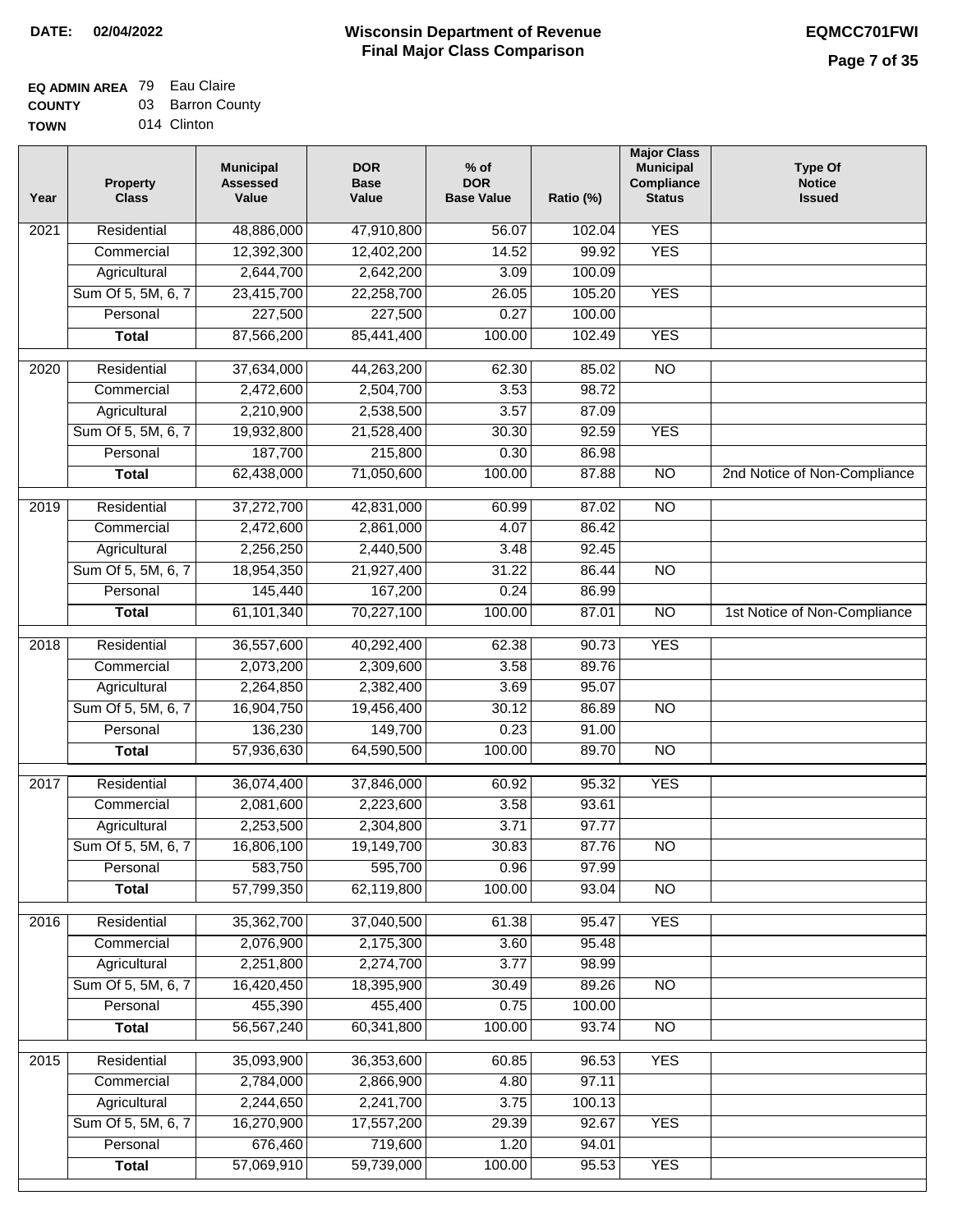## **EQ ADMIN AREA** 79 Eau Claire **COUNTY** 03 Barron County

**TOWN** 016 Crystal Lake

| Year              | <b>Property</b><br><b>Class</b> | <b>Municipal</b><br><b>Assessed</b><br>Value | <b>DOR</b><br><b>Base</b><br>Value | $%$ of<br><b>DOR</b><br><b>Base Value</b> | Ratio (%) | <b>Major Class</b><br><b>Municipal</b><br>Compliance<br><b>Status</b> | <b>Type Of</b><br><b>Notice</b><br><b>Issued</b> |
|-------------------|---------------------------------|----------------------------------------------|------------------------------------|-------------------------------------------|-----------|-----------------------------------------------------------------------|--------------------------------------------------|
| $\overline{202}1$ | Residential                     | 62,914,000                                   | 74,576,300                         | 79.53                                     | 84.36     | N <sub>O</sub>                                                        |                                                  |
|                   | Commercial                      | 1,122,500                                    | 1,119,300                          | 1.19                                      | 100.29    |                                                                       |                                                  |
|                   | Agricultural                    | 1,258,600                                    | 1,324,900                          | 1.41                                      | 95.00     |                                                                       |                                                  |
|                   | Sum Of 5, 5M, 6, 7              | 14,716,700                                   | 16,688,500                         | 17.80                                     | 88.18     | $\overline{NO}$                                                       |                                                  |
|                   | Personal                        | 55,200                                       | 58,100                             | 0.06                                      | 95.01     |                                                                       |                                                  |
|                   | <b>Total</b>                    | 80,067,000                                   | 93,767,100                         | 100.00                                    | 85.39     | $\overline{NO}$                                                       |                                                  |
| $\overline{2020}$ | Residential                     | 61,791,400                                   | 68,580,000                         | 78.77                                     | 90.10     | <b>YES</b>                                                            |                                                  |
|                   | Commercial                      | 1,207,600                                    | 1,131,800                          | 1.30                                      | 106.70    |                                                                       |                                                  |
|                   | Agricultural                    | 1,206,400                                    | 1,268,400                          | 1.46                                      | 95.11     |                                                                       |                                                  |
|                   | Sum Of 5, 5M, 6, 7              | 14,925,100                                   | 16,017,900                         | 18.40                                     | 93.18     | <b>YES</b>                                                            |                                                  |
|                   | Personal                        | 59,800                                       | 63,000                             | 0.07                                      | 94.92     |                                                                       |                                                  |
|                   | <b>Total</b>                    | 79,190,300                                   | 87,061,100                         | 100.00                                    | 90.96     | <b>YES</b>                                                            |                                                  |
|                   |                                 |                                              |                                    |                                           |           |                                                                       |                                                  |
| 2019              | Residential                     | 61,198,250                                   | 64,743,200                         | 77.67                                     | 94.52     | <b>YES</b>                                                            |                                                  |
|                   | Commercial                      | 1,207,600                                    | 1,077,700                          | 1.29                                      | 112.05    |                                                                       |                                                  |
|                   | Agricultural                    | 1,250,550                                    | 1,220,200                          | 1.46                                      | 102.49    |                                                                       |                                                  |
|                   | Sum Of 5, 5M, 6, 7              | 15,240,850                                   | 16,258,500                         | 19.50                                     | 93.74     | <b>YES</b>                                                            |                                                  |
|                   | Personal                        | 57,850                                       | 60,900                             | 0.07                                      | 94.99     |                                                                       |                                                  |
|                   | <b>Total</b>                    | 78,955,100                                   | 83,360,500                         | 100.00                                    | 94.72     | <b>YES</b>                                                            |                                                  |
| 2018              | Residential                     | 59,528,850                                   | 59,400,700                         | 76.18                                     | 100.22    | <b>YES</b>                                                            |                                                  |
|                   | Commercial                      | 1,196,400                                    | 1,028,000                          | 1.32                                      | 116.38    |                                                                       |                                                  |
|                   | Agricultural                    | 1,265,650                                    | 1,199,900                          | 1.54                                      | 105.48    |                                                                       |                                                  |
|                   | Sum Of 5, 5M, 6, 7              | 15,257,200                                   | 16,283,300                         | 20.88                                     | 93.70     | <b>YES</b>                                                            |                                                  |
|                   | Personal                        | 58,730                                       | 59,300                             | 0.08                                      | 99.04     |                                                                       |                                                  |
|                   | <b>Total</b>                    | 77,306,830                                   | 77,971,200                         | 100.00                                    | 99.15     | <b>YES</b>                                                            |                                                  |
| $\overline{2017}$ | Residential                     | 59,089,950                                   | 56,681,600                         | 76.05                                     | 104.25    | <b>YES</b>                                                            |                                                  |
|                   | Commercial                      | 1,181,400                                    | 952,600                            | 1.28                                      | 124.02    |                                                                       |                                                  |
|                   | Agricultural                    | 1,271,150                                    | 1,175,400                          | 1.58                                      | 108.15    |                                                                       |                                                  |
|                   | Sum Of 5, 5M, 6, 7              | 15,603,050                                   | 15,538,400                         | 20.85                                     | 100.42    | <b>YES</b>                                                            |                                                  |
|                   | Personal                        | 183,410                                      | 187,100                            | 0.25                                      | 98.03     |                                                                       |                                                  |
|                   | <b>Total</b>                    | 77,328,960                                   | 74,535,100                         | 100.00                                    | 103.75    | <b>YES</b>                                                            |                                                  |
| 2016              | Residential                     | 58,449,650                                   | 53,270,100                         | 75.42                                     | 109.72    | <b>YES</b>                                                            |                                                  |
|                   | Commercial                      | 1,188,700                                    | 938,000                            | 1.33                                      | 126.73    |                                                                       |                                                  |
|                   | Agricultural                    | 1,269,150                                    | 1,157,000                          | 1.64                                      | 109.69    |                                                                       |                                                  |
|                   | Sum Of 5, 5M, 6, 7              | 15,624,900                                   | 15,115,800                         | 21.40                                     | 103.37    | <b>YES</b>                                                            |                                                  |
|                   | Personal                        | 159,620                                      | 150,600                            | 0.21                                      | 105.99    |                                                                       |                                                  |
|                   | <b>Total</b>                    | 76,692,020                                   | 70,631,500                         | 100.00                                    | 108.58    | <b>YES</b>                                                            |                                                  |
|                   |                                 |                                              |                                    |                                           |           |                                                                       |                                                  |
| 2015              | Residential                     | 58,165,450                                   | 52,896,300                         | 75.90                                     | 109.96    | <b>YES</b>                                                            |                                                  |
|                   | Commercial                      | 1,365,800                                    | 1,062,700                          | 1.52                                      | 128.52    |                                                                       |                                                  |
|                   | Agricultural                    | 1,271,850                                    | 1,141,900                          | 1.64                                      | 111.38    |                                                                       |                                                  |
|                   | Sum Of 5, 5M, 6, 7<br>Personal  | 15,774,450<br>164,140                        | 14,437,300                         | 20.72<br>0.22                             | 109.26    | <b>YES</b>                                                            |                                                  |
|                   |                                 |                                              | 156,300<br>69,694,500              | 100.00                                    | 105.02    | <b>YES</b>                                                            |                                                  |
|                   | <b>Total</b>                    | 76,741,690                                   |                                    |                                           | 110.11    |                                                                       |                                                  |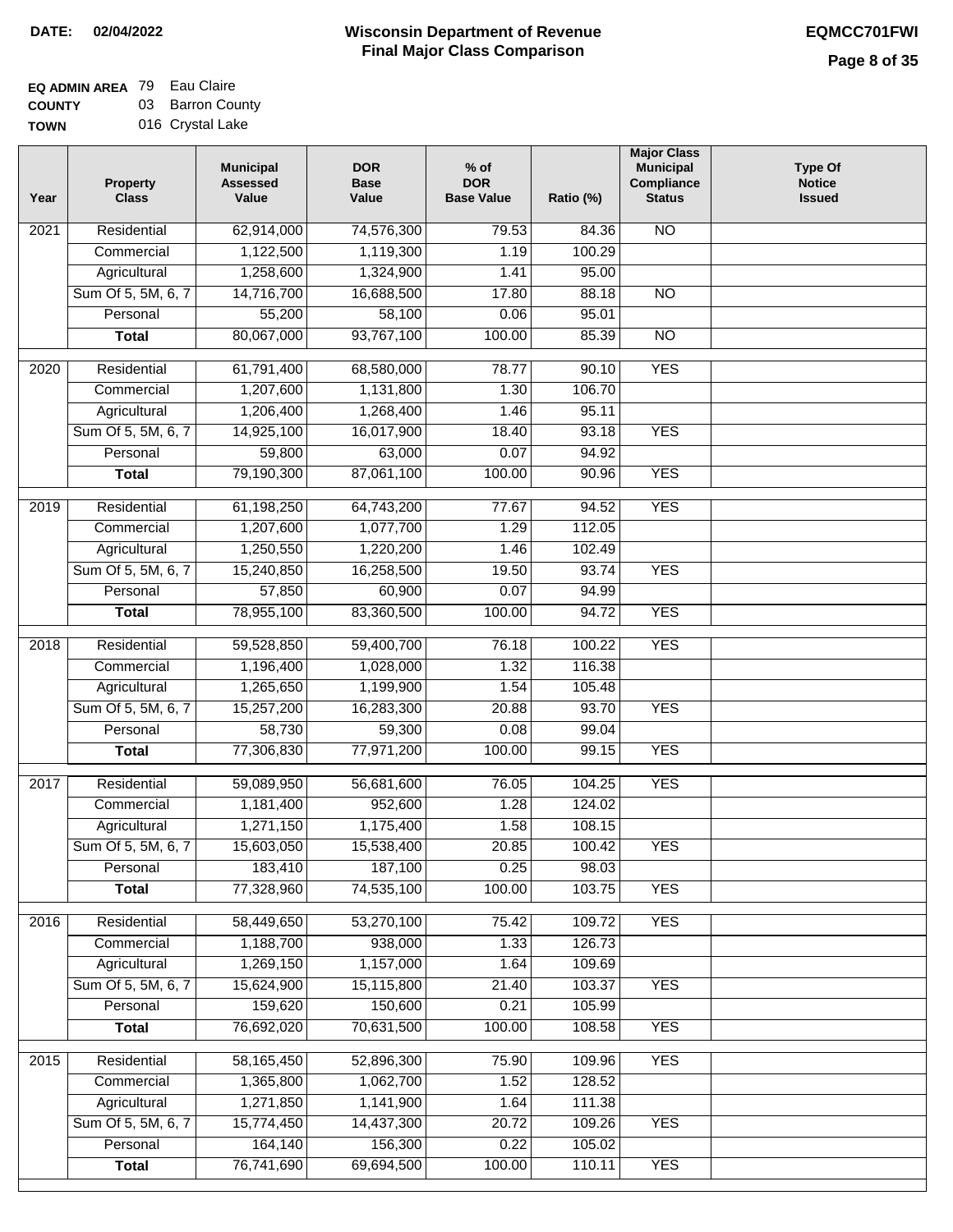## **EQ ADMIN AREA** 79 Eau Claire **COUNTY** 03 Barron County

**TOWN** 018 Cumberland

| Year              | <b>Property</b><br><b>Class</b> | <b>Municipal</b><br><b>Assessed</b><br>Value | <b>DOR</b><br><b>Base</b><br>Value | % of<br><b>DOR</b><br><b>Base Value</b> | Ratio (%)       | <b>Major Class</b><br><b>Municipal</b><br>Compliance<br><b>Status</b> | <b>Type Of</b><br><b>Notice</b><br><b>Issued</b> |
|-------------------|---------------------------------|----------------------------------------------|------------------------------------|-----------------------------------------|-----------------|-----------------------------------------------------------------------|--------------------------------------------------|
| $\overline{202}1$ | Residential                     | 64,095,700                                   | 78,399,400                         | 80.16                                   | 81.76           | N <sub>O</sub>                                                        |                                                  |
|                   | Commercial                      | 662,200                                      | 707,800                            | 0.72                                    | 93.56           |                                                                       |                                                  |
|                   | Agricultural                    | 2,183,800                                    | 2,374,700                          | 2.43                                    | 91.96           |                                                                       |                                                  |
|                   | Sum Of 5, 5M, 6, 7              | 14,438,700                                   | 16,137,900                         | 16.50                                   | 89.47           | $\overline{NO}$                                                       |                                                  |
|                   | Personal                        | 164,100                                      | 178,400                            | 0.18                                    | 91.98           |                                                                       |                                                  |
|                   | <b>Total</b>                    | 81,544,500                                   | 97,798,200                         | 100.00                                  | 83.38           | $\overline{NO}$                                                       |                                                  |
| 2020              | Residential                     | 63,578,800                                   | 72,084,700                         | 80.00                                   | 88.20           | $\overline{NO}$                                                       |                                                  |
|                   | Commercial                      | 662,200                                      | 667,700                            | 0.74                                    | 99.18           |                                                                       |                                                  |
|                   | Agricultural                    | 2,304,000                                    | 2,297,300                          | 2.55                                    | 100.29          |                                                                       |                                                  |
|                   | Sum Of 5, 5M, 6, 7              | 13,899,000                                   | 14,875,000                         | 16.51                                   | 93.44           | <b>YES</b>                                                            |                                                  |
|                   | Personal                        | 177,300                                      | 177,300                            | 0.20                                    | 100.00          |                                                                       |                                                  |
|                   | <b>Total</b>                    | 80,621,300                                   | 90,102,000                         | 100.00                                  | 89.48           | $\overline{NO}$                                                       |                                                  |
| 2019              | Residential                     | 63,252,900                                   | 67,833,200                         | 79.80                                   | 93.25           | <b>YES</b>                                                            |                                                  |
|                   | Commercial                      | 662,200                                      | 640,400                            | 0.75                                    | 103.40          |                                                                       |                                                  |
|                   | Agricultural                    | 2,035,550                                    | 2,203,300                          | 2.59                                    | 92.39           |                                                                       |                                                  |
|                   | Sum Of 5, 5M, 6, 7              | 13,876,800                                   | 14,149,400                         | 16.65                                   | 98.07           | <b>YES</b>                                                            |                                                  |
|                   | Personal                        | 177,200                                      | 177,200                            | 0.21                                    | 100.00          |                                                                       |                                                  |
|                   | <b>Total</b>                    | 80,004,650                                   | 85,003,500                         | 100.00                                  | 94.12           | <b>YES</b>                                                            |                                                  |
|                   |                                 |                                              |                                    |                                         |                 | <b>YES</b>                                                            |                                                  |
| 2018              | Residential<br>Commercial       | 62,840,500<br>656,700                        | 65,422,700<br>610,400              | 79.22<br>0.74                           | 96.05<br>107.59 |                                                                       |                                                  |
|                   | Agricultural                    | 2,038,550                                    | 2,146,400                          | 2.60                                    | 94.98           |                                                                       |                                                  |
|                   | Sum Of 5, 5M, 6, 7              | 13,985,850                                   | 14,271,200                         | 17.28                                   | 98.00           | <b>YES</b>                                                            |                                                  |
|                   | Personal                        | 130,900                                      | 137,800                            | 0.17                                    | 94.99           |                                                                       |                                                  |
|                   | <b>Total</b>                    | 79,652,500                                   | 82,588,500                         | 100.00                                  | 96.45           | <b>YES</b>                                                            |                                                  |
|                   |                                 |                                              |                                    |                                         |                 |                                                                       |                                                  |
| 2017              | Residential                     | 62,196,500                                   | 63,474,500                         | 79.67                                   | 97.99           | <b>YES</b>                                                            |                                                  |
|                   | Commercial                      | 600,100                                      | 529,600                            | 0.66                                    | 113.31          |                                                                       |                                                  |
|                   | Agricultural                    | 2,048,550                                    | 2,107,700                          | 2.65                                    | 97.19           |                                                                       |                                                  |
|                   | Sum Of 5, 5M, 6, 7              | 13,740,100                                   | 13,354,300                         | 16.76                                   | 102.89          | <b>YES</b>                                                            |                                                  |
|                   | Personal                        | 205,700                                      | 209,900                            | 0.26                                    | 98.00           |                                                                       |                                                  |
|                   | <b>Total</b>                    | 78,790,950                                   | 79,676,000                         | 100.00                                  | 98.89           | <b>YES</b>                                                            |                                                  |
| 2016              | Residential                     | 61,873,200                                   | 60,711,400                         | 79.36                                   | 101.91          | <b>YES</b>                                                            |                                                  |
|                   | Commercial                      | 600,100                                      | 519,200                            | 0.68                                    | 115.58          |                                                                       |                                                  |
|                   | Agricultural                    | 2,042,350                                    | 2,065,000                          | 2.70                                    | 98.90           |                                                                       |                                                  |
|                   | Sum Of 5, 5M, 6, 7              | 13,643,600                                   | 12,842,300                         | 16.79                                   | 106.24          | <b>YES</b>                                                            |                                                  |
|                   | Personal                        | 362,500                                      | 362,500                            | 0.47                                    | 100.00          |                                                                       |                                                  |
|                   | <b>Total</b>                    | 78,521,750                                   | 76,500,400                         | 100.00                                  | 102.64          | <b>YES</b>                                                            |                                                  |
| 2015              | Residential                     | 61,661,500                                   | 60,498,700                         | 79.71                                   | 101.92          | <b>YES</b>                                                            |                                                  |
|                   | Commercial                      | 600,100                                      | 514,100                            | 0.68                                    | 116.73          |                                                                       |                                                  |
|                   | Agricultural                    | 2,048,650                                    | 2,048,700                          | 2.70                                    | 100.00          |                                                                       |                                                  |
|                   | Sum Of 5, 5M, 6, 7              | 13,569,050                                   | 12,405,900                         | 16.35                                   | 109.38          | <b>YES</b>                                                            |                                                  |
|                   | Personal                        | 430,960                                      | 431,000                            | 0.57                                    | 99.99           |                                                                       |                                                  |
|                   | <b>Total</b>                    | 78,310,260                                   | 75,898,400                         | 100.00                                  | 103.18          | <b>YES</b>                                                            |                                                  |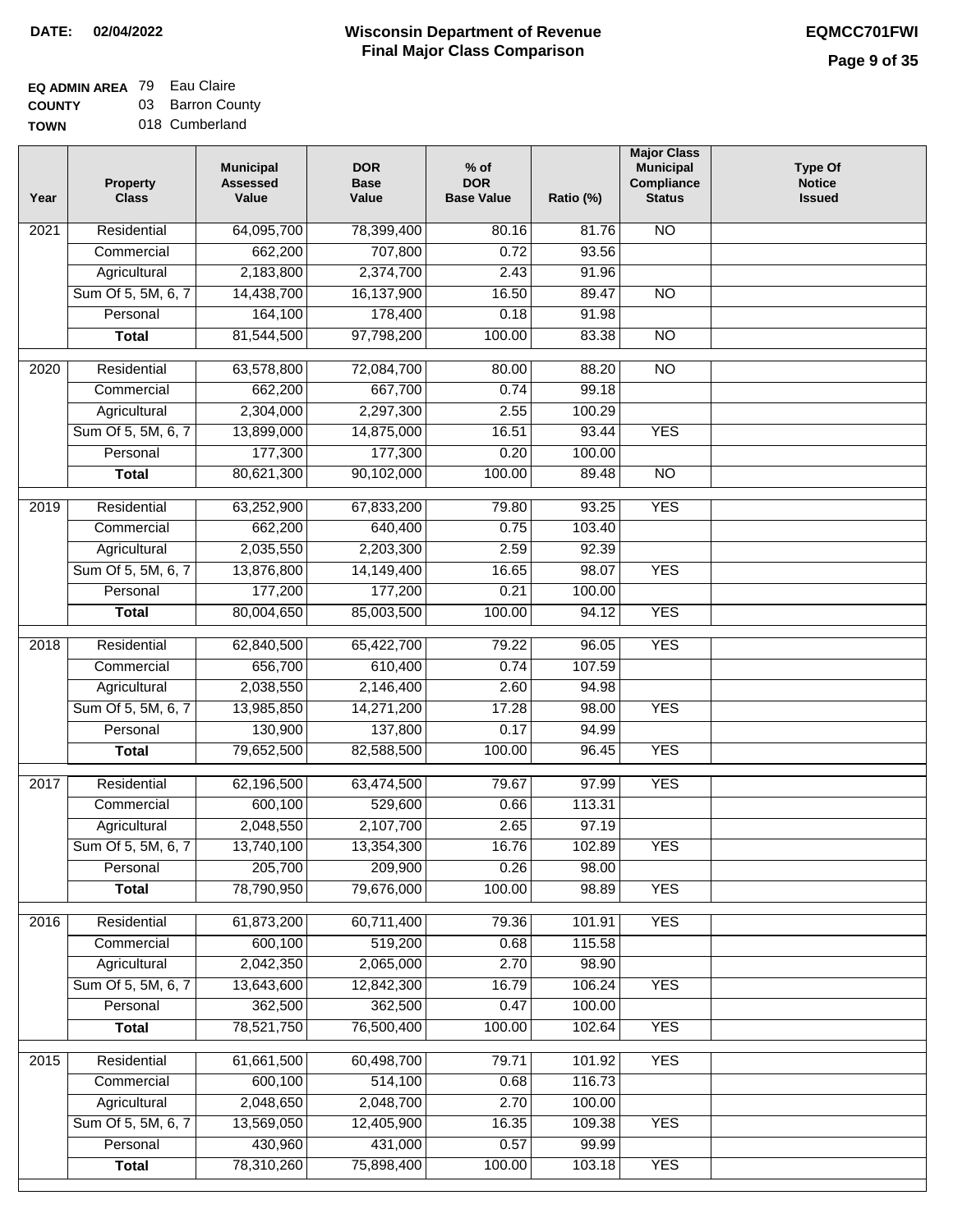| <b>UUUILI</b> | ີ<br>סט ווטוווט |
|---------------|-----------------|
| <b>TOWN</b>   | 020 Dallas      |

| Year | <b>Property</b><br><b>Class</b> | <b>Municipal</b><br><b>Assessed</b><br>Value | <b>DOR</b><br><b>Base</b><br>Value | $%$ of<br><b>DOR</b><br><b>Base Value</b> | Ratio (%) | <b>Major Class</b><br><b>Municipal</b><br>Compliance<br><b>Status</b> | <b>Type Of</b><br><b>Notice</b><br><b>Issued</b> |
|------|---------------------------------|----------------------------------------------|------------------------------------|-------------------------------------------|-----------|-----------------------------------------------------------------------|--------------------------------------------------|
| 2021 | Residential                     | 19,990,900                                   | 31,873,100                         | 60.43                                     | 62.72     | $\overline{NO}$                                                       |                                                  |
|      | Commercial                      | 755,200                                      | 1,082,300                          | 2.05                                      | 69.78     |                                                                       |                                                  |
|      | Agricultural                    | 2,383,600                                    | 2,389,000                          | 4.53                                      | 99.77     |                                                                       |                                                  |
|      | Sum Of 5, 5M, 6, 7              | 13,147,000                                   | 17,228,500                         | 32.67                                     | 76.31     | $\overline{NO}$                                                       |                                                  |
|      | Personal                        | 166,700                                      | 166,700                            | 0.32                                      | 100.00    |                                                                       |                                                  |
|      | <b>Total</b>                    | 36,443,400                                   | 52,739,600                         | 100.00                                    | 69.10     | $\overline{NO}$                                                       | 1st Notice of Non-Compliance                     |
| 2020 | Residential                     | 19,661,500                                   | 27,681,900                         | 57.31                                     | 71.03     | NO                                                                    |                                                  |
|      | Commercial                      | 755,200                                      | 1,021,000                          | 2.11                                      | 73.97     |                                                                       |                                                  |
|      | Agricultural                    | 2,305,200                                    | 2,300,800                          | 4.76                                      | 100.19    |                                                                       |                                                  |
|      | Sum Of 5, 5M, 6, 7              | 13,284,900                                   | 17,124,400                         | 35.45                                     | 77.58     | $\overline{NO}$                                                       |                                                  |
|      | Personal                        | 172,600                                      | 172,600                            | 0.36                                      | 100.00    |                                                                       |                                                  |
|      | <b>Total</b>                    | 36,179,400                                   | 48,300,700                         | 100.00                                    | 74.90     | $\overline{NO}$                                                       |                                                  |
| 2019 | Residential                     | 19,652,200                                   | 22,950,100                         | 55.52                                     | 85.63     | $\overline{NO}$                                                       |                                                  |
|      | Commercial                      | 659,000                                      | 858,000                            | 2.08                                      | 76.81     |                                                                       |                                                  |
|      | Agricultural                    | 2,273,400                                    | 2,207,000                          | 5.34                                      | 103.01    |                                                                       |                                                  |
|      | Sum Of 5, 5M, 6, 7              | 13,289,800                                   | 15,147,600                         | 36.64                                     | 87.74     | $\overline{NO}$                                                       |                                                  |
|      | Personal                        | 177,500                                      | 177,500                            | 0.43                                      | 100.00    |                                                                       |                                                  |
|      | <b>Total</b>                    | 36,051,900                                   | 41,340,200                         | 100.00                                    | 87.21     | <b>NO</b>                                                             |                                                  |
| 2018 | Residential                     | 19,399,400                                   | 21,030,300                         | 53.56                                     | 92.24     | <b>YES</b>                                                            |                                                  |
|      | Commercial                      | 659,000                                      | 825,000                            | 2.10                                      | 79.88     |                                                                       |                                                  |
|      | Agricultural                    | 2,270,600                                    | 2,146,300                          | 5.47                                      | 105.79    |                                                                       |                                                  |
|      | Sum Of 5, 5M, 6, 7              | 13,290,900                                   | 15,079,500                         | 38.40                                     | 88.14     | <b>NO</b>                                                             |                                                  |
|      | Personal                        | 186,200                                      | 186,200                            | 0.47                                      | 100.00    |                                                                       |                                                  |
|      | <b>Total</b>                    | 35,806,100                                   | 39,267,300                         | 100.00                                    | 91.19     | $\overline{NO}$                                                       |                                                  |
|      |                                 |                                              |                                    |                                           |           |                                                                       |                                                  |
| 2017 | Residential                     | 21,081,900                                   | 19,515,900                         | 52.72                                     | 108.02    | <b>YES</b>                                                            |                                                  |
|      | Commercial                      | 706,100                                      | 793,200                            | 2.14                                      | 89.02     |                                                                       |                                                  |
|      | Agricultural                    | 2,270,800                                    | 2,093,300                          | 5.66                                      | 108.48    |                                                                       |                                                  |
|      | Sum Of 5, 5M, 6, 7              | 14,820,600                                   | 14,199,000                         | 38.36                                     | 104.38    | <b>YES</b>                                                            |                                                  |
|      | Personal                        | 414,700                                      | 414,700                            | 1.12                                      | 100.00    |                                                                       |                                                  |
|      | <b>Total</b>                    | 39,294,100                                   | 37,016,100                         | 100.00                                    | 106.15    | <b>YES</b>                                                            |                                                  |
| 2016 | Residential                     | 22,290,900                                   | 18,885,500                         | 52.16                                     | 118.03    | $\overline{NO}$                                                       |                                                  |
|      | Commercial                      | 709,000                                      | 777,600                            | 2.15                                      | 91.18     |                                                                       |                                                  |
|      | Agricultural                    | 2,269,200                                    | 2,058,600                          | 5.69                                      | 110.23    |                                                                       |                                                  |
|      | Sum Of 5, 5M, 6, 7              | 15,195,100                                   | 14,023,700                         | 38.73                                     | 108.35    | <b>YES</b>                                                            |                                                  |
|      | Personal                        | 460,400                                      | 460,400                            | 1.27                                      | 100.00    |                                                                       |                                                  |
|      | <b>Total</b>                    | 40,924,600                                   | 36,205,800                         | 100.00                                    | 113.03    | N <sub>O</sub>                                                        | 2nd Notice of Non-Compliance                     |
| 2015 | Residential                     | 22,162,900                                   | 18,912,400                         | 52.71                                     | 117.19    | $\overline{NO}$                                                       |                                                  |
|      | Commercial                      | 690,000                                      | 751,100                            | 2.09                                      | 91.87     |                                                                       |                                                  |
|      | Agricultural                    | 2,267,200                                    | 2,034,600                          | 5.67                                      | 111.43    |                                                                       |                                                  |
|      | Sum Of 5, 5M, 6, 7              | 15,036,500                                   | 13,696,300                         | 38.17                                     | 109.79    | <b>YES</b>                                                            |                                                  |
|      | Personal                        | 517,700                                      | 483,800                            | 1.35                                      | 107.01    |                                                                       |                                                  |
|      | <b>Total</b>                    | 40,674,300                                   | 35,878,200                         | 100.00                                    | 113.37    | $\overline{NO}$                                                       | Non-Compliance Notice                            |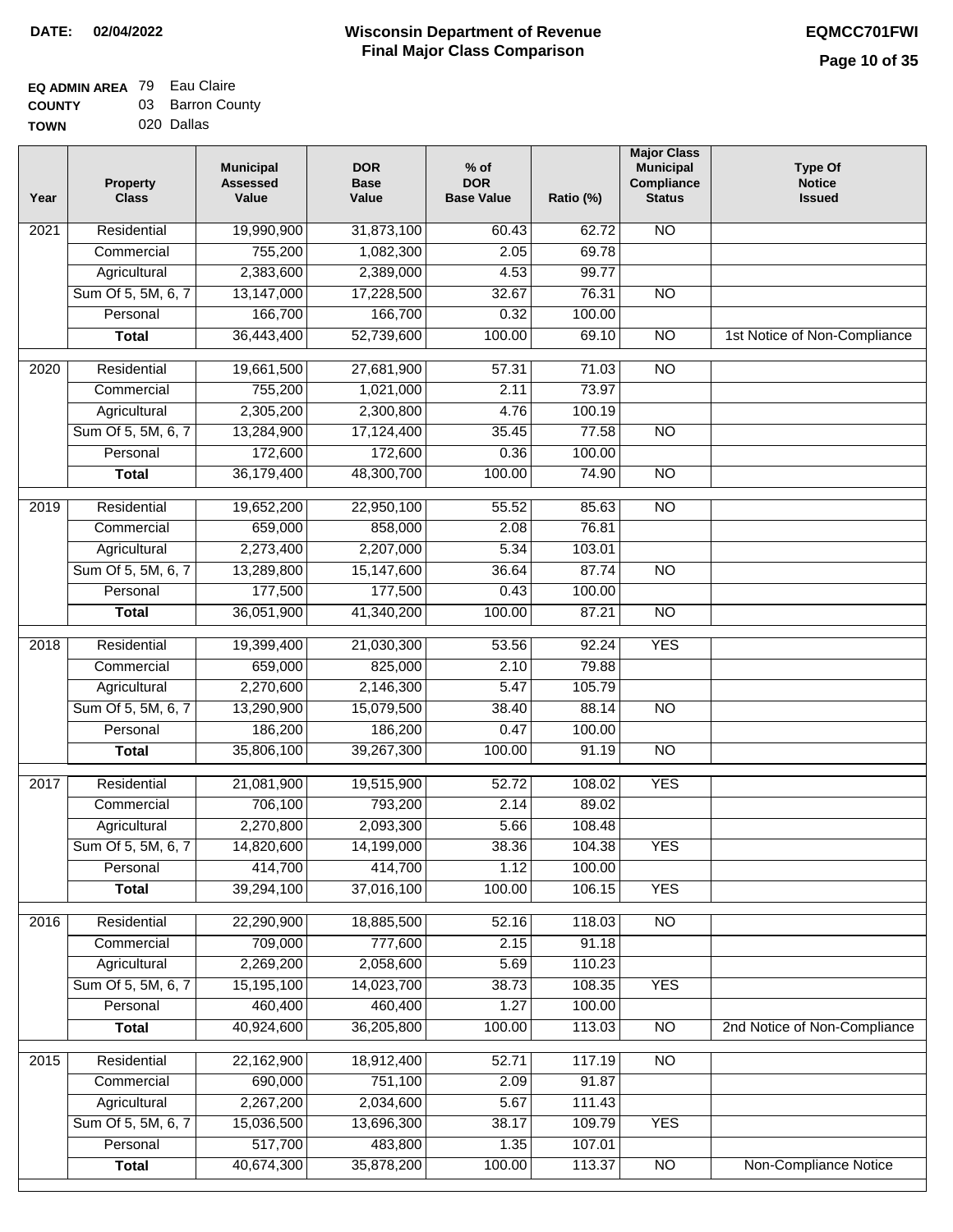## **Wisconsin Department of Revenue Final Major Class Comparison DATE: 02/04/2022 EQMCC701FWI**

## **EQ ADMIN AREA** 79 Eau Claire **COUNTY** 03 Barron County

| <b>000011</b> | --- | _______   |  |
|---------------|-----|-----------|--|
| <b>TOWN</b>   |     | 022 Dovre |  |

| Year | <b>Property</b><br><b>Class</b> | <b>Municipal</b><br><b>Assessed</b><br>Value | <b>DOR</b><br><b>Base</b><br>Value | $%$ of<br><b>DOR</b><br><b>Base Value</b> | Ratio (%)        | <b>Major Class</b><br><b>Municipal</b><br>Compliance<br><b>Status</b> | <b>Type Of</b><br><b>Notice</b><br><b>Issued</b> |
|------|---------------------------------|----------------------------------------------|------------------------------------|-------------------------------------------|------------------|-----------------------------------------------------------------------|--------------------------------------------------|
| 2021 | Residential                     | 47,760,800                                   | 56,547,400                         | 69.61                                     | 84.46            | N <sub>O</sub>                                                        |                                                  |
|      | Commercial                      | 3,505,100                                    | 6,005,900                          | 7.39                                      | 58.36            |                                                                       |                                                  |
|      | Agricultural                    | 1,248,300                                    | 1,386,300                          | 1.71                                      | 90.05            |                                                                       |                                                  |
|      | Sum Of 5, 5M, 6, 7              | 14,729,300                                   | 17,172,400                         | 21.14                                     | 85.77            | $\overline{NO}$                                                       |                                                  |
|      | Personal                        | 111,700                                      | 124,100                            | 0.15                                      | 90.01            |                                                                       |                                                  |
|      | <b>Total</b>                    | 67,355,200                                   | 81,236,100                         | 100.00                                    | 82.91            | $\overline{NO}$                                                       |                                                  |
| 2020 | Residential                     | 46,654,100                                   | 50,764,000                         | 65.85                                     | 91.90            | <b>YES</b>                                                            |                                                  |
|      | Commercial                      | 7,838,500                                    | 8,964,300                          | 11.63                                     | 87.44            | $\overline{NO}$                                                       |                                                  |
|      | Agricultural                    | 1,268,800                                    | 1,334,600                          | 1.73                                      | 95.07            |                                                                       |                                                  |
|      | Sum Of 5, 5M, 6, 7              | 14,411,100                                   | 15,887,600                         | 20.61                                     | 90.71            | <b>YES</b>                                                            |                                                  |
|      | Personal                        | 137,100                                      | 144,300                            | 0.19                                      | 95.01            |                                                                       |                                                  |
|      | <b>Total</b>                    | 70,309,600                                   | 77,094,800                         | 100.00                                    | 91.20            | $\overline{NO}$                                                       |                                                  |
| 2019 | Residential                     | 46,401,800                                   | 48,573,400                         | 66.99                                     | 95.53            | <b>YES</b>                                                            |                                                  |
|      | Commercial                      | 7,838,500                                    | 8,964,300                          | 12.36                                     | 87.44            | $\overline{NO}$                                                       |                                                  |
|      | Agricultural                    | 1,184,200                                    | 1,280,800                          | 1.77                                      | 92.46            |                                                                       |                                                  |
|      | Sum Of 5, 5M, 6, 7              | 14,032,300                                   | 13,549,600                         | 18.69                                     | 103.56           | <b>YES</b>                                                            |                                                  |
|      | Personal                        | 140,200                                      | 140,200                            | 0.19                                      | 100.00           |                                                                       |                                                  |
|      | <b>Total</b>                    | 69,597,000                                   | 72,508,300                         | 100.00                                    | 95.98            | $\overline{NO}$                                                       |                                                  |
|      |                                 |                                              |                                    |                                           |                  |                                                                       |                                                  |
| 2018 | Residential                     | 46,066,700                                   | 46,224,200                         | 66.17                                     | 99.66            | <b>YES</b>                                                            |                                                  |
|      | Commercial                      | 7,844,000                                    | 8,625,400                          | 12.35                                     | 90.94            | <b>YES</b>                                                            |                                                  |
|      | Agricultural                    | 1,183,600                                    | 1,247,000                          | 1.78                                      | 94.92            | <b>YES</b>                                                            |                                                  |
|      | Sum Of 5, 5M, 6, 7<br>Personal  | 13,998,000<br>59,210                         | 13,706,000<br>59,200               | 19.62<br>0.08                             | 102.13<br>100.02 |                                                                       |                                                  |
|      | <b>Total</b>                    | 69, 151, 510                                 | 69,861,800                         | 100.00                                    | 98.98            | <b>YES</b>                                                            |                                                  |
|      |                                 |                                              |                                    |                                           |                  |                                                                       |                                                  |
| 2017 | Residential                     | 45,357,800                                   | 43,782,100                         | 66.04                                     | 103.60           | <b>YES</b>                                                            |                                                  |
|      | Commercial                      | 7,253,900                                    | 7,726,300                          | 11.65                                     | 93.89            | <b>YES</b>                                                            |                                                  |
|      | Agricultural                    | 1,212,500                                    | 1,240,500                          | 1.87                                      | 97.74            |                                                                       |                                                  |
|      | Sum Of 5, 5M, 6, 7              | 13,699,600                                   | 13,438,200                         | 20.27                                     | 101.95           | <b>YES</b>                                                            |                                                  |
|      | Personal                        | 109,760                                      | 109,800                            | 0.17                                      | 99.96            |                                                                       |                                                  |
|      | <b>Total</b>                    | 67,633,560                                   | 66,296,900                         | 100.00                                    | 102.02           | <b>YES</b>                                                            |                                                  |
| 2016 | Residential                     | 45,056,600                                   | 43,294,300                         | 65.79                                     | 104.07           | <b>YES</b>                                                            |                                                  |
|      | Commercial                      | 7,377,100                                    | 7,744,100                          | 11.77                                     | 95.26            | <b>YES</b>                                                            |                                                  |
|      | Agricultural                    | 1,199,600                                    | 1,211,900                          | 1.84                                      | 98.99            |                                                                       |                                                  |
|      | Sum Of 5, 5M, 6, 7              | 13,931,800                                   | 13,335,000                         | 20.26                                     | 104.48           | <b>YES</b>                                                            |                                                  |
|      | Personal                        | 218,320                                      | 218,400                            | 0.33                                      | 99.96            |                                                                       |                                                  |
|      | <b>Total</b>                    | 67,783,420                                   | 65,803,700                         | 100.00                                    | 103.01           | <b>YES</b>                                                            |                                                  |
| 2015 | Residential                     | 44,579,200                                   | 40,562,100                         | 64.46                                     | 109.90           | <b>YES</b>                                                            |                                                  |
|      | Commercial                      | 8,279,500                                    | 8,478,600                          | 13.47                                     | 97.65            | <b>YES</b>                                                            |                                                  |
|      | Agricultural                    | 1,212,200                                    | 1,211,100                          | 1.92                                      | 100.09           |                                                                       |                                                  |
|      | Sum Of 5, 5M, 6, 7              | 13,397,800                                   | 12,428,900                         | 19.75                                     | 107.80           | <b>YES</b>                                                            |                                                  |
|      | Personal                        | 245,400                                      | 245,400                            | 0.39                                      | 100.00           |                                                                       |                                                  |
|      | <b>Total</b>                    | 67,714,100                                   | 62,926,100                         | 100.00                                    | 107.61           | <b>YES</b>                                                            |                                                  |
|      |                                 |                                              |                                    |                                           |                  |                                                                       |                                                  |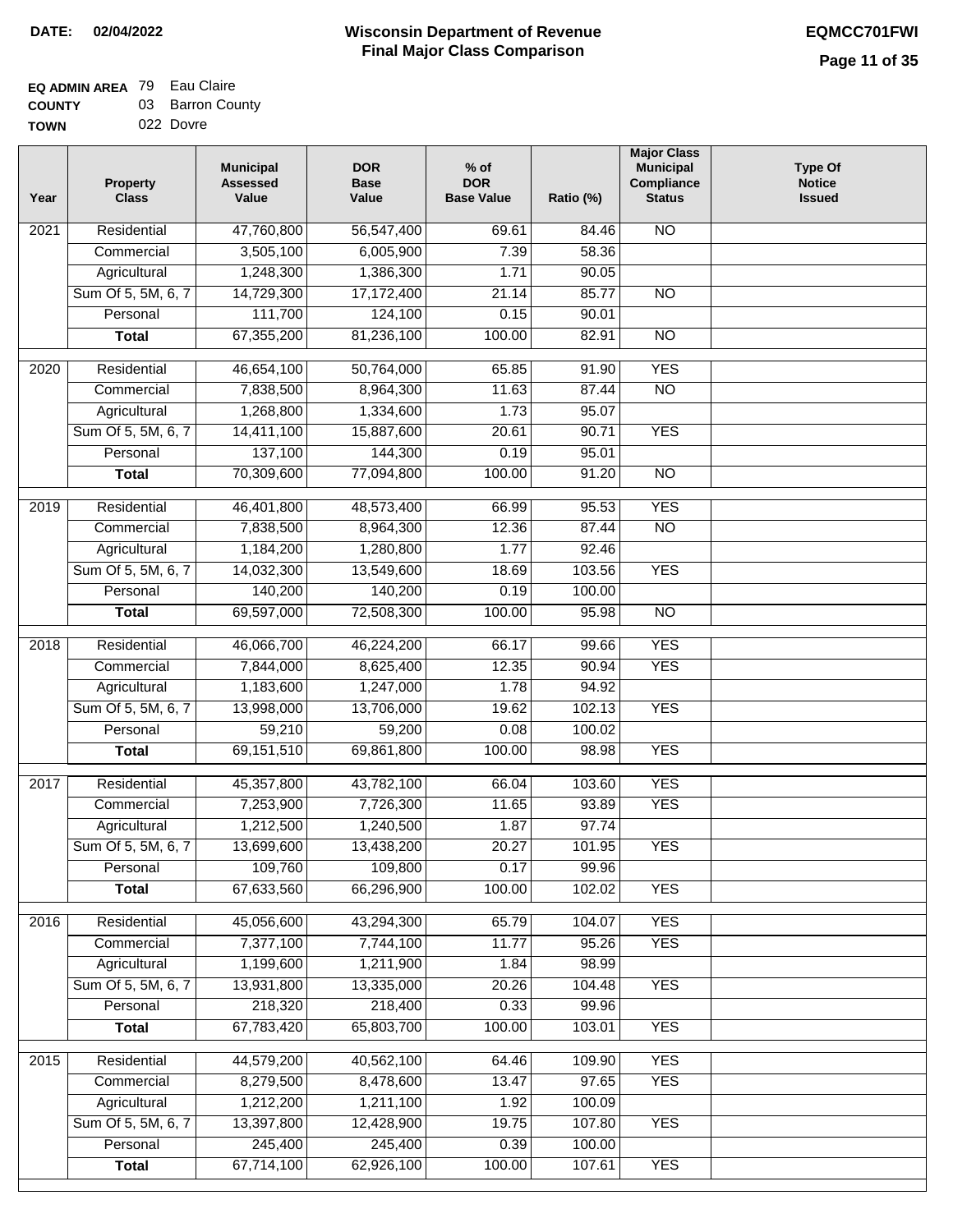| ------      |           |  |
|-------------|-----------|--|
| <b>TOWN</b> | 024 Doyle |  |

| Year             | <b>Property</b><br><b>Class</b>    | <b>Municipal</b><br><b>Assessed</b><br>Value | <b>DOR</b><br><b>Base</b><br>Value | $%$ of<br><b>DOR</b><br><b>Base Value</b> | Ratio (%)        | <b>Major Class</b><br><b>Municipal</b><br>Compliance<br><b>Status</b> | <b>Type Of</b><br><b>Notice</b><br><b>Issued</b> |
|------------------|------------------------------------|----------------------------------------------|------------------------------------|-------------------------------------------|------------------|-----------------------------------------------------------------------|--------------------------------------------------|
| 2021             | Residential                        | 26,802,800                                   | 33,837,200                         | 59.01                                     | 79.21            | N <sub>O</sub>                                                        |                                                  |
|                  | Commercial                         | 1,057,000                                    | 1,233,400                          | 2.15                                      | 85.70            |                                                                       |                                                  |
|                  | Agricultural                       | 1,199,800                                    | 1,409,800                          | 2.46                                      | 85.10            |                                                                       |                                                  |
|                  | Sum Of 5, 5M, 6, 7                 | 18,282,600                                   | 20,766,200                         | 36.21                                     | 88.04            | $\overline{NO}$                                                       |                                                  |
|                  | Personal                           | 83,100                                       | 97,700                             | 0.17                                      | 85.06            |                                                                       |                                                  |
|                  | <b>Total</b>                       | 47,425,300                                   | 57,344,300                         | 100.00                                    | 82.70            | $\overline{NO}$                                                       |                                                  |
| $\frac{1}{2020}$ | Residential                        | 26,509,000                                   | 31,012,900                         | 56.23                                     | 85.48            | $\overline{NO}$                                                       |                                                  |
|                  | Commercial                         | 1,057,000                                    | 1,163,600                          | 2.11                                      | 90.84            |                                                                       |                                                  |
|                  | Agricultural                       | 1,218,500                                    | 1,353,500                          | 2.45                                      | 90.03            |                                                                       |                                                  |
|                  | Sum Of 5, 5M, 6, 7                 | 19,151,700                                   | 21,494,200                         | 38.97                                     | 89.10            | $\overline{NO}$                                                       |                                                  |
|                  | Personal                           | 118,400                                      | 131,500                            | 0.24                                      | 90.04            |                                                                       |                                                  |
|                  | <b>Total</b>                       | 48,054,600                                   | 55,155,700                         | 100.00                                    | 87.13            | $\overline{NO}$                                                       |                                                  |
|                  |                                    |                                              |                                    |                                           |                  |                                                                       |                                                  |
| $\frac{1}{2019}$ | Residential                        | 25,708,600                                   | 28,558,400                         | 54.24                                     | 90.02            | <b>YES</b>                                                            |                                                  |
|                  | Commercial                         | 1,087,200                                    | 1,204,500                          | 2.29                                      | 90.26            |                                                                       |                                                  |
|                  | Agricultural                       | 1,170,800                                    | 1,301,200                          | 2.47                                      | 89.98            |                                                                       |                                                  |
|                  | Sum Of 5, 5M, 6, 7                 | 19,320,400                                   | 21,407,000                         | 40.66                                     | 90.25            | <b>YES</b>                                                            |                                                  |
|                  | Personal                           | 158,700                                      | 176,400                            | 0.34                                      | 89.97            |                                                                       |                                                  |
|                  | <b>Total</b>                       | 47,445,700                                   | 52,647,500                         | 100.00                                    | 90.12            | <b>YES</b>                                                            |                                                  |
| 2018             | Residential                        | 25,097,400                                   | 26,772,900                         | 53.80                                     | 93.74            | <b>YES</b>                                                            |                                                  |
|                  | Commercial                         | 1,075,500                                    | 1,128,400                          | 2.27                                      | 95.31            |                                                                       |                                                  |
|                  | Agricultural                       | 1,269,500                                    | 1,269,400                          | 2.55                                      | 100.01           |                                                                       |                                                  |
|                  | Sum Of 5, 5M, 6, 7                 | 19,305,700                                   | 20,399,300                         | 40.99                                     | 94.64            | <b>YES</b>                                                            |                                                  |
|                  | Personal                           | 194,300                                      | 194,300                            | 0.39                                      | 100.00           |                                                                       |                                                  |
|                  | <b>Total</b>                       | 46,942,400                                   | 49,764,300                         | 100.00                                    | 94.33            | <b>YES</b>                                                            |                                                  |
| 2017             | Residential                        | 25,046,600                                   | 25,449,700                         | 54.13                                     | 98.42            | <b>YES</b>                                                            |                                                  |
|                  | Commercial                         | 1,075,500                                    | 1,085,000                          | 2.31                                      | 99.12            |                                                                       |                                                  |
|                  | Agricultural                       | 1,237,700                                    | 1,237,600                          | 2.63                                      | 100.01           |                                                                       |                                                  |
|                  | Sum Of 5, 5M, 6, 7                 | 19,282,500                                   | 18,648,900                         | 39.67                                     | 103.40           | <b>YES</b>                                                            |                                                  |
|                  | Personal                           | 592,300                                      | 592,300                            | 1.26                                      | 100.00           |                                                                       |                                                  |
|                  | <b>Total</b>                       | 47,234,600                                   | 47,013,500                         | 100.00                                    | 100.47           | <b>YES</b>                                                            |                                                  |
|                  | Residential                        |                                              |                                    | 53.51                                     | 100.37           | <b>YES</b>                                                            |                                                  |
| 2016             | Commercial                         | 24,786,500<br>1,026,600                      | 24,695,700<br>1,015,800            | 2.20                                      | 101.06           |                                                                       |                                                  |
|                  |                                    |                                              |                                    |                                           |                  |                                                                       |                                                  |
|                  | Agricultural<br>Sum Of 5, 5M, 6, 7 | 1,215,800<br>19,275,900                      | 1,215,100<br>18,482,100            | 2.63<br>40.05                             | 100.06<br>104.29 | <b>YES</b>                                                            |                                                  |
|                  | Personal                           | 741,300                                      | 741,300                            | 1.61                                      | 100.00           |                                                                       |                                                  |
|                  | <b>Total</b>                       | 47,046,100                                   | 46,150,000                         | 100.00                                    | 101.94           | <b>YES</b>                                                            |                                                  |
|                  |                                    |                                              |                                    |                                           |                  |                                                                       |                                                  |
| 2015             | Residential                        | 21,766,200                                   | 23,587,500                         | 50.51                                     | 92.28            | <b>YES</b>                                                            |                                                  |
|                  | Commercial                         | 798,200                                      | 934,100                            | 2.00                                      | 85.45            |                                                                       |                                                  |
|                  | Agricultural                       | 1,239,100                                    | 1,304,300                          | 2.79                                      | 95.00            |                                                                       |                                                  |
|                  | Sum Of 5, 5M, 6, 7                 | 18,802,300                                   | 20,336,600                         | 43.55                                     | 92.46            | <b>YES</b>                                                            |                                                  |
|                  | Personal                           | 509,300                                      | 536,100                            | 1.15                                      | 95.00            |                                                                       |                                                  |
|                  | <b>Total</b>                       | 43,115,100                                   | 46,698,600                         | 100.00                                    | 92.33            | <b>YES</b>                                                            |                                                  |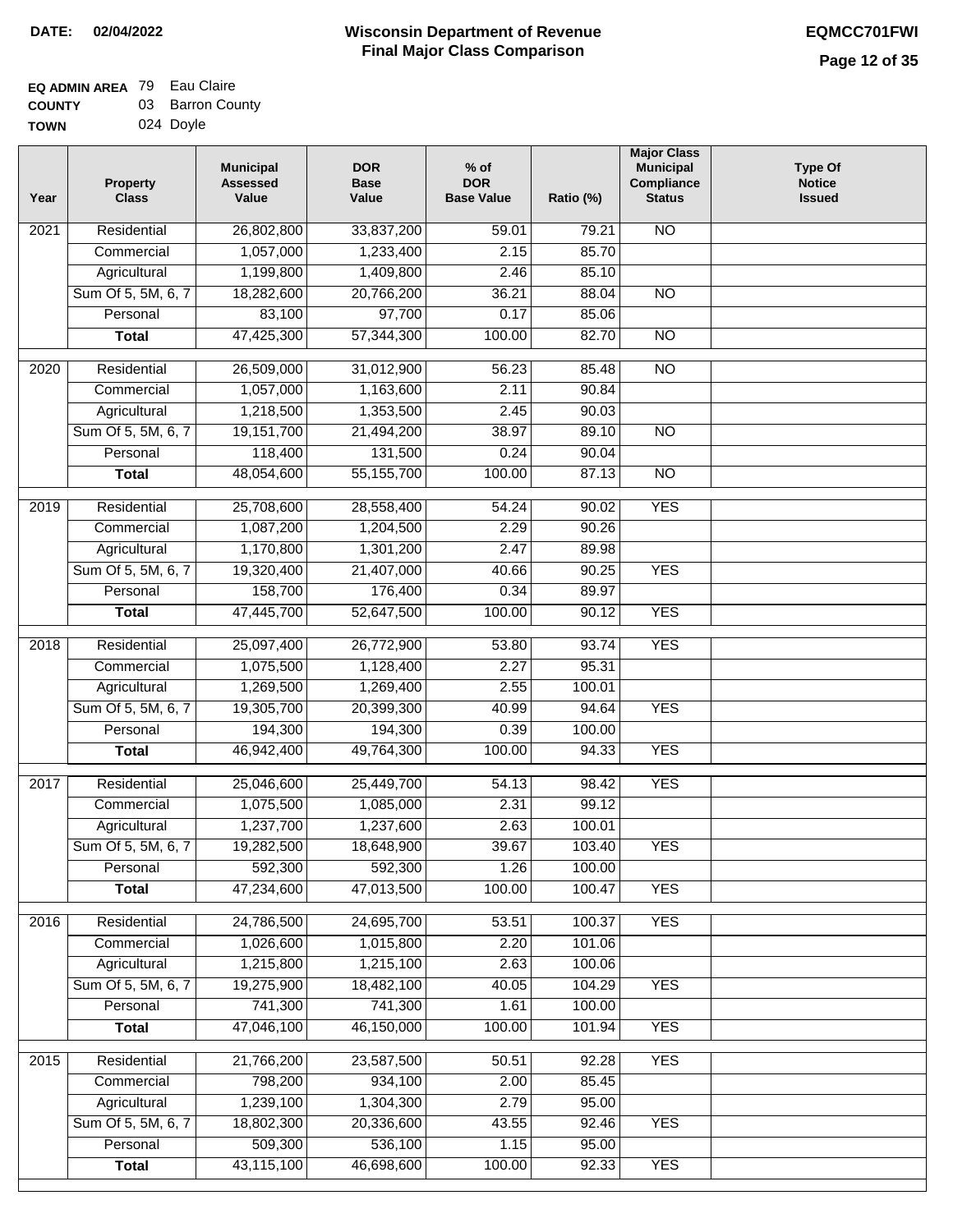| <b>TOWN</b> | 026 Lakeland |
|-------------|--------------|
|             |              |

| Year              | <b>Property</b><br><b>Class</b> | <b>Municipal</b><br><b>Assessed</b><br>Value | <b>DOR</b><br><b>Base</b><br>Value | % of<br><b>DOR</b><br><b>Base Value</b> | Ratio (%) | <b>Major Class</b><br><b>Municipal</b><br>Compliance<br><b>Status</b> | <b>Type Of</b><br><b>Notice</b><br><b>Issued</b> |
|-------------------|---------------------------------|----------------------------------------------|------------------------------------|-----------------------------------------|-----------|-----------------------------------------------------------------------|--------------------------------------------------|
| $\overline{202}1$ | Residential                     | 125,918,100                                  | 137,647,300                        | 84.16                                   | 91.48     | <b>YES</b>                                                            |                                                  |
|                   | Commercial                      | 3,366,500                                    | 4,151,500                          | 2.54                                    | 81.09     |                                                                       |                                                  |
|                   | Agricultural                    | 865,600                                      | 979,400                            | 0.60                                    | 88.38     |                                                                       |                                                  |
|                   | Sum Of 5, 5M, 6, 7              | 17,222,400                                   | 20,252,700                         | 12.38                                   | 85.04     | $\overline{NO}$                                                       |                                                  |
|                   | Personal                        | 495,900                                      | 527,600                            | 0.32                                    | 93.99     |                                                                       |                                                  |
|                   | <b>Total</b>                    | 147,868,500                                  | 163,558,500                        | 100.00                                  | 90.41     | $\overline{NO}$                                                       |                                                  |
| $\overline{2020}$ | Residential                     | 125,204,400                                  | 131,521,800                        | 84.24                                   | 95.20     | <b>YES</b>                                                            |                                                  |
|                   | Commercial                      | 3,366,500                                    | 3,916,500                          | 2.51                                    | 85.96     |                                                                       |                                                  |
|                   | Agricultural                    | 891,100                                      | 939,700                            | 0.60                                    | 94.83     |                                                                       |                                                  |
|                   | Sum Of 5, 5M, 6, 7              | 17,202,300                                   | 19,406,200                         | 12.43                                   | 88.64     | $\overline{NO}$                                                       |                                                  |
|                   | Personal                        | 350,000                                      | 350,000                            | 0.22                                    | 100.00    |                                                                       |                                                  |
|                   | <b>Total</b>                    | 147,014,300                                  | 156, 134, 200                      | 100.00                                  | 94.16     | $\overline{NO}$                                                       |                                                  |
| 2019              | Residential                     | 124,024,600                                  | 130,606,100                        | 84.80                                   | 94.96     | <b>YES</b>                                                            |                                                  |
|                   | Commercial                      | 3,300,200                                    | 3,467,500                          | 2.25                                    | 95.18     |                                                                       |                                                  |
|                   | Agricultural                    | 858,500                                      | 902,900                            | 0.59                                    | 95.08     |                                                                       |                                                  |
|                   | Sum Of 5, 5M, 6, 7              | 17,166,000                                   | 18,283,700                         | 11.87                                   | 93.89     | <b>YES</b>                                                            |                                                  |
|                   | Personal                        | 677,000                                      | 752,300                            | 0.49                                    | 89.99     |                                                                       |                                                  |
|                   | <b>Total</b>                    | 146,026,300                                  | 154,012,500                        | 100.00                                  | 94.81     | <b>YES</b>                                                            |                                                  |
| 2018              | Residential                     | 123, 197, 100                                | 125,690,700                        | 84.24                                   | 98.02     | <b>YES</b>                                                            |                                                  |
|                   | Commercial                      | 3,302,200                                    | 3,345,300                          | 2.24                                    | 98.71     |                                                                       |                                                  |
|                   | Agricultural                    | 897,800                                      | 878,500                            | 0.59                                    | 102.20    |                                                                       |                                                  |
|                   | Sum Of 5, 5M, 6, 7              | 17,292,500                                   | 18,616,500                         | 12.48                                   | 92.89     | <b>YES</b>                                                            |                                                  |
|                   | Personal                        | 689,300                                      | 675,700                            | 0.45                                    | 102.01    |                                                                       |                                                  |
|                   | <b>Total</b>                    | 145,378,900                                  | 149,206,700                        | 100.00                                  | 97.43     | <b>YES</b>                                                            |                                                  |
| $\overline{2017}$ | Residential                     | 122,422,600                                  | 120,947,500                        | 83.85                                   | 101.22    | <b>YES</b>                                                            |                                                  |
|                   | Commercial                      | 3,328,900                                    | 3,247,800                          | 2.25                                    | 102.50    |                                                                       |                                                  |
|                   | Agricultural                    | 877,100                                      | 857,100                            | 0.59                                    | 102.33    |                                                                       |                                                  |
|                   | Sum Of 5, 5M, 6, 7              | 17,005,400                                   | 17,082,000                         | 11.84                                   | 99.55     | <b>YES</b>                                                            |                                                  |
|                   | Personal                        | 2,151,800                                    | 2,109,600                          | 1.46                                    | 102.00    |                                                                       |                                                  |
|                   | <b>Total</b>                    | 145,785,800                                  | 144,244,000                        | 100.00                                  | 101.07    | <b>YES</b>                                                            |                                                  |
| 2016              | Residential                     | 122,080,700                                  | 116,929,000                        | 83.75                                   | 104.41    | <b>YES</b>                                                            |                                                  |
|                   | Commercial                      | 3,327,600                                    | 3,183,500                          | 2.28                                    | 104.53    |                                                                       |                                                  |
|                   | Agricultural                    | 888,200                                      | 844,600                            | 0.60                                    | 105.16    |                                                                       |                                                  |
|                   | Sum Of 5, 5M, 6, 7              | 16,934,400                                   | 16,615,200                         | 11.90                                   | 101.92    | <b>YES</b>                                                            |                                                  |
|                   | Personal                        | 2,146,400                                    | 2,044,200                          | 1.46                                    | 105.00    |                                                                       |                                                  |
|                   | <b>Total</b>                    | 145,377,300                                  | 139,616,500                        | 100.00                                  | 104.13    | <b>YES</b>                                                            |                                                  |
| 2015              | Residential                     | 121,707,400                                  | 113,016,400                        | 84.07                                   | 107.69    | <b>YES</b>                                                            |                                                  |
|                   | Commercial                      | 3,307,500                                    | 3,152,000                          | 2.34                                    | 104.93    |                                                                       |                                                  |
|                   | Agricultural                    | 919,000                                      | 833,700                            | 0.62                                    | 110.23    |                                                                       |                                                  |
|                   | Sum Of 5, 5M, 6, 7              | 16,596,100                                   | 15,632,600                         | 11.63                                   | 106.16    | <b>YES</b>                                                            |                                                  |
|                   | Personal                        | 1,979,000                                    | 1,799,100                          | 1.34                                    | 110.00    |                                                                       |                                                  |
|                   | <b>Total</b>                    | 144,509,000                                  | 134,433,800                        | 100.00                                  | 107.49    | <b>YES</b>                                                            |                                                  |
|                   |                                 |                                              |                                    |                                         |           |                                                                       |                                                  |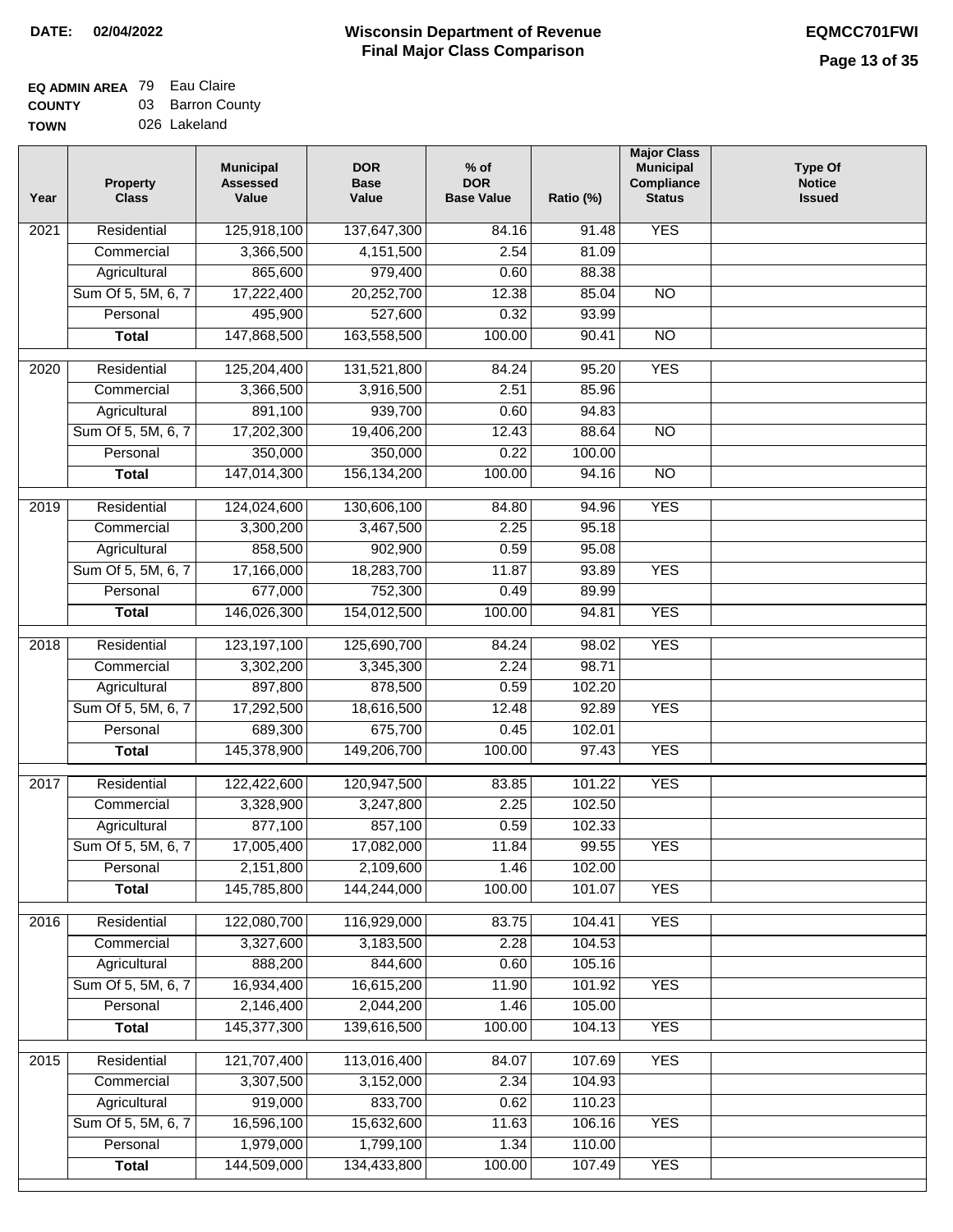## **EQ ADMIN AREA** 79 Eau Claire **COUNTY** 03 Barron County

**TOWN** 028 Maple Grove

| Year              | <b>Property</b><br><b>Class</b> | <b>Municipal</b><br><b>Assessed</b><br>Value | <b>DOR</b><br><b>Base</b><br>Value | % of<br><b>DOR</b><br><b>Base Value</b> | Ratio (%) | <b>Major Class</b><br><b>Municipal</b><br>Compliance<br><b>Status</b> | <b>Type Of</b><br><b>Notice</b><br><b>Issued</b> |
|-------------------|---------------------------------|----------------------------------------------|------------------------------------|-----------------------------------------|-----------|-----------------------------------------------------------------------|--------------------------------------------------|
| 2021              | Residential                     | 43,491,700                                   | 51,633,300                         | 68.87                                   | 84.23     | N <sub>O</sub>                                                        |                                                  |
|                   | Commercial                      | 438,500                                      | 505,000                            | 0.67                                    | 86.83     |                                                                       |                                                  |
|                   | Agricultural                    | 2,444,200                                    | 2,631,300                          | 3.51                                    | 92.89     |                                                                       |                                                  |
|                   | Sum Of 5, 5M, 6, 7              | 18,481,500                                   | 20,127,100                         | 26.85                                   | 91.82     | <b>YES</b>                                                            |                                                  |
|                   | Personal                        | 68,900                                       | 74,200                             | 0.10                                    | 92.86     |                                                                       |                                                  |
|                   | <b>Total</b>                    | 64,924,800                                   | 74,970,900                         | 100.00                                  | 86.60     | $\overline{NO}$                                                       |                                                  |
| $\overline{2020}$ | Residential                     | 42,952,000                                   | 48,537,900                         | 68.31                                   | 88.49     | $\overline{10}$                                                       |                                                  |
|                   | Commercial                      | 438,500                                      | 476,400                            | 0.67                                    | 92.04     |                                                                       |                                                  |
|                   | Agricultural                    | 2,354,900                                    | 2,534,300                          | 3.57                                    | 92.92     |                                                                       |                                                  |
|                   | Sum Of 5, 5M, 6, 7              | 18,565,600                                   | 19,426,000                         | 27.34                                   | 95.57     | <b>YES</b>                                                            |                                                  |
|                   | Personal                        | 74,600                                       | 80,300                             | 0.11                                    | 92.90     |                                                                       |                                                  |
|                   | <b>Total</b>                    | 64,385,600                                   | 71,054,900                         | 100.00                                  | 90.61     | $\overline{NO}$                                                       |                                                  |
| 2019              | Residential                     | 42,675,000                                   | 41,577,800                         | 67.66                                   | 102.64    | <b>YES</b>                                                            |                                                  |
|                   | Commercial                      | 443,700                                      | 493,500                            | 0.80                                    | 89.91     |                                                                       |                                                  |
|                   | Agricultural                    | 2,423,000                                    | 2,422,900                          | 3.94                                    | 100.00    |                                                                       |                                                  |
|                   | Sum Of 5, 5M, 6, 7              | 18,054,800                                   | 16,881,200                         | 27.47                                   | 106.95    | <b>YES</b>                                                            |                                                  |
|                   | Personal                        | 79,100                                       | 78,400                             | 0.13                                    | 100.89    |                                                                       |                                                  |
|                   | <b>Total</b>                    | 63,675,600                                   | 61,453,800                         | 100.00                                  | 103.62    | <b>YES</b>                                                            |                                                  |
| 2018              | Residential                     | 30,420,500                                   | 38,466,700                         | 66.09                                   | 79.08     | $\overline{NO}$                                                       |                                                  |
|                   | Commercial                      | 324,400                                      | 474,500                            | 0.82                                    | 68.37     |                                                                       |                                                  |
|                   | Agricultural                    | 2,345,600                                    | 2,358,300                          | 4.05                                    | 99.46     |                                                                       |                                                  |
|                   | Sum Of 5, 5M, 6, 7              | 13,791,900                                   | 16,839,300                         | 28.93                                   | 81.90     | $\overline{10}$                                                       |                                                  |
|                   | Personal                        | 57,200                                       | 61,600                             | 0.11                                    | 92.86     |                                                                       |                                                  |
|                   | <b>Total</b>                    | 46,939,600                                   | 58,200,400                         | 100.00                                  | 80.65     | $\overline{NO}$                                                       | 1st Notice of Non-Compliance                     |
| 2017              | Residential                     | 30, 157, 700                                 | 36,058,700                         | 65.01                                   | 83.64     | $\overline{NO}$                                                       |                                                  |
|                   | Commercial                      | 356,800                                      | 500,500                            | 0.90                                    | 71.29     |                                                                       |                                                  |
|                   | Agricultural                    | 2,346,000                                    | 2,301,600                          | 4.15                                    | 101.93    |                                                                       |                                                  |
|                   | Sum Of 5, 5M, 6, 7              | 13,419,000                                   | 16,454,400                         | 29.66                                   | 81.55     | <b>NO</b>                                                             |                                                  |
|                   | Personal                        | 142,000                                      | 152,800                            | 0.28                                    | 92.93     |                                                                       |                                                  |
|                   | <b>Total</b>                    | 46,421,500                                   | 55,468,000                         | 100.00                                  | 83.69     | <b>NO</b>                                                             |                                                  |
| 2016              | Residential                     | 30,137,200                                   | 34,350,600                         | 65.48                                   | 87.73     | $\overline{NO}$                                                       |                                                  |
|                   | Commercial                      | 356,800                                      | 490,700                            | 0.94                                    | 72.71     |                                                                       |                                                  |
|                   | Agricultural                    | 2,347,200                                    | 2,265,800                          | 4.32                                    | 103.59    |                                                                       |                                                  |
|                   | Sum Of 5, 5M, 6, 7              | 12,497,800                                   | 15,176,000                         | 28.93                                   | 82.35     | $\overline{NO}$                                                       |                                                  |
|                   | Personal                        | 166,600                                      | 179,300                            | 0.34                                    | 92.92     |                                                                       |                                                  |
|                   | <b>Total</b>                    | 45,505,600                                   | 52,462,400                         | 100.00                                  | 86.74     | N <sub>O</sub>                                                        |                                                  |
| 2015              | Residential                     | 29,858,900                                   | 33,073,400                         | 65.85                                   | 90.28     | <b>YES</b>                                                            |                                                  |
|                   | Commercial                      | 356,800                                      | 485,900                            | 0.97                                    | 73.43     |                                                                       |                                                  |
|                   | Agricultural                    | 2,345,200                                    | 2,237,900                          | 4.46                                    | 104.79    |                                                                       |                                                  |
|                   | Sum Of 5, 5M, 6, 7              | 12,580,600                                   | 14,253,400                         | 28.38                                   | 88.26     | <b>NO</b>                                                             |                                                  |
|                   | Personal                        | 160,400                                      | 172,600                            | 0.34                                    | 92.93     |                                                                       |                                                  |
|                   | <b>Total</b>                    | 45,301,900                                   | 50,223,200                         | 100.00                                  | 90.20     | N <sub>O</sub>                                                        |                                                  |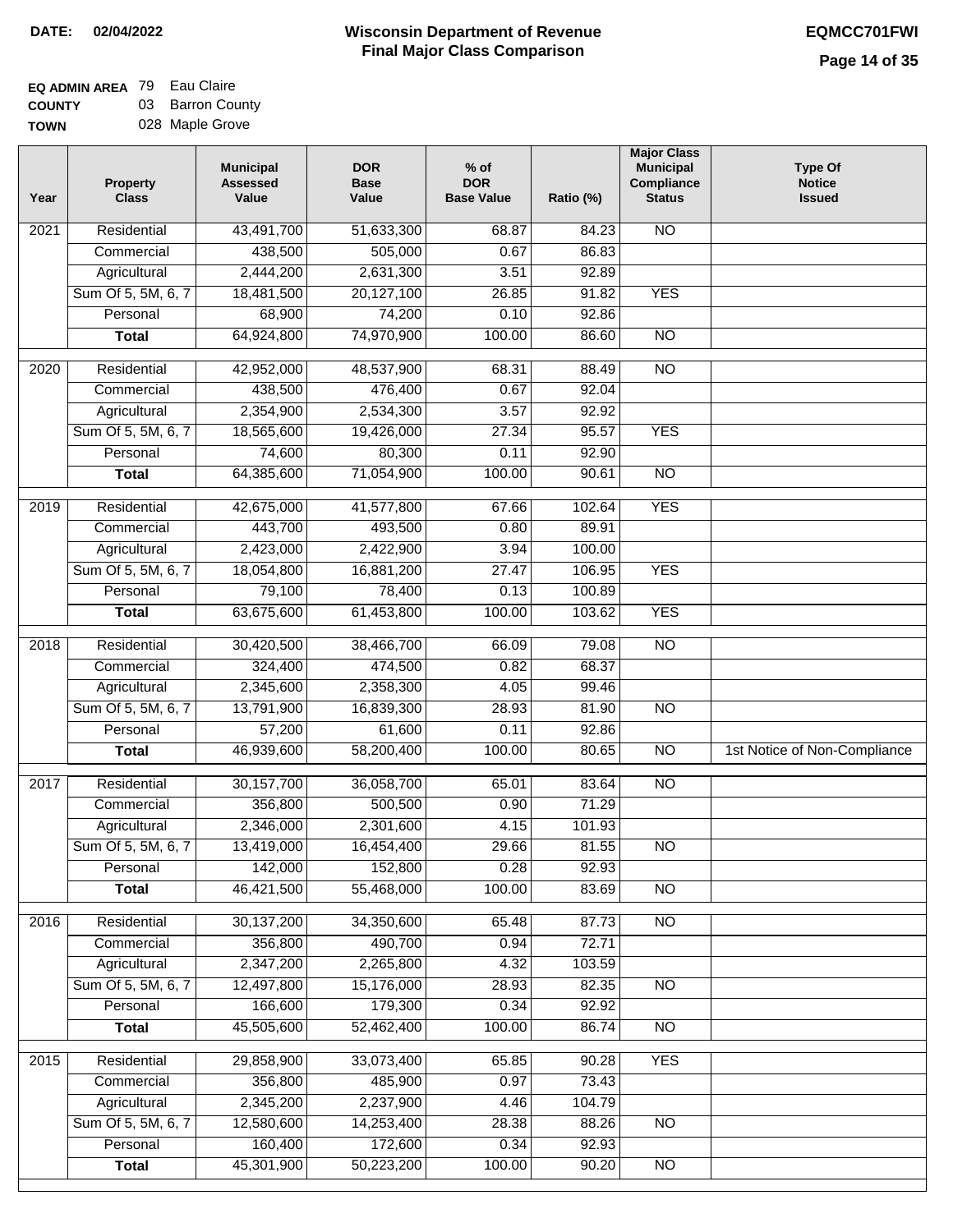## **EQ ADMIN AREA** 79 Eau Claire **COUNTY** 03 Barron County

**TOWN** 030 Maple Plain

| Year              | <b>Property</b><br><b>Class</b> | <b>Municipal</b><br><b>Assessed</b><br>Value | <b>DOR</b><br><b>Base</b><br>Value | $%$ of<br><b>DOR</b><br><b>Base Value</b> | Ratio (%) | <b>Major Class</b><br><b>Municipal</b><br>Compliance<br><b>Status</b> | <b>Type Of</b><br><b>Notice</b><br><b>Issued</b> |
|-------------------|---------------------------------|----------------------------------------------|------------------------------------|-------------------------------------------|-----------|-----------------------------------------------------------------------|--------------------------------------------------|
| $\overline{202}1$ | Residential                     | 176,268,800                                  | 203,311,100                        | 90.59                                     | 86.70     | <b>NO</b>                                                             |                                                  |
|                   | Commercial                      | 2,264,000                                    | 2,171,500                          | 0.97                                      | 104.26    |                                                                       |                                                  |
|                   | Agricultural                    | 468,900                                      | 543,800                            | 0.24                                      | 86.23     |                                                                       |                                                  |
|                   | Sum Of 5, 5M, 6, 7              | 15,511,300                                   | 17,691,900                         | 7.88                                      | 87.67     |                                                                       |                                                  |
|                   | Personal                        | 612,700                                      | 712,500                            | 0.32                                      | 85.99     |                                                                       |                                                  |
|                   | <b>Total</b>                    | 195,125,700                                  | 224,430,800                        | 100.00                                    | 86.94     | <b>NO</b>                                                             |                                                  |
|                   |                                 |                                              |                                    |                                           |           |                                                                       |                                                  |
| $\overline{2020}$ | Residential                     | 173,933,600                                  | 192,881,000                        | $\frac{1}{90.43}$                         | 90.18     | <b>YES</b>                                                            |                                                  |
|                   | Commercial                      | 2,264,000                                    | 2,048,600                          | 0.96                                      | 110.51    |                                                                       |                                                  |
|                   | Agricultural                    | 480,500                                      | 522,000                            | 0.24                                      | 92.05     |                                                                       |                                                  |
|                   | Sum Of 5, 5M, 6, 7              | 15,609,600                                   | 17,141,600                         | 8.04                                      | 91.06     |                                                                       |                                                  |
|                   | Personal                        | 636,200                                      | 691,500<br>213,284,700             | 0.32                                      | 92.00     | <b>YES</b>                                                            |                                                  |
|                   | <b>Total</b>                    | 192,923,900                                  |                                    | 100.00                                    | 90.45     |                                                                       |                                                  |
| 2019              | Residential                     | 172,794,400                                  | 182,526,700                        | 89.95                                     | 94.67     | <b>YES</b>                                                            |                                                  |
|                   | Commercial                      | 2,264,000                                    | 2,227,200                          | 1.10                                      | 101.65    |                                                                       |                                                  |
|                   | Agricultural                    | 474,200                                      | 499,900                            | 0.25                                      | 94.86     |                                                                       |                                                  |
|                   | Sum Of 5, 5M, 6, 7              | 15,802,150                                   | 17,211,000                         | 8.48                                      | 91.81     |                                                                       |                                                  |
|                   | Personal                        | 456,110                                      | 465,400                            | 0.23                                      | 98.00     |                                                                       |                                                  |
|                   | <b>Total</b>                    | 191,790,860                                  | 202,930,200                        | 100.00                                    | 94.51     | <b>YES</b>                                                            |                                                  |
| 2018              | Residential                     | 171,382,300                                  | 173,864,400                        | 89.76                                     | 98.57     | <b>YES</b>                                                            |                                                  |
|                   | Commercial                      | 2,258,700                                    | 2,136,400                          | 1.10                                      | 105.72    |                                                                       |                                                  |
|                   | Agricultural                    | 477,600                                      | 490,500                            | 0.25                                      | 97.37     |                                                                       |                                                  |
|                   | Sum Of 5, 5M, 6, 7              | 15,340,250                                   | 16,743,300                         | 8.64                                      | 91.62     |                                                                       |                                                  |
|                   | Personal                        | 462,030                                      | 457,400                            | 0.24                                      | 101.01    |                                                                       |                                                  |
|                   | <b>Total</b>                    | 189,920,880                                  | 193,692,000                        | 100.00                                    | 98.05     | <b>YES</b>                                                            |                                                  |
| 2017              | Residential                     | 170,399,800                                  | 159,727,500                        | 89.48                                     | 106.68    | <b>YES</b>                                                            |                                                  |
|                   | Commercial                      | 2,258,700                                    | 2,054,300                          | 1.15                                      | 109.95    |                                                                       |                                                  |
|                   | Agricultural                    | 476,000                                      | 476,000                            | 0.27                                      | 100.00    |                                                                       |                                                  |
|                   | Sum Of 5, 5M, 6, 7              | 15,412,450                                   | 15,506,400                         | 8.69                                      | 99.39     |                                                                       |                                                  |
|                   | Personal                        | 737,600                                      | 737,600                            | 0.41                                      | 100.00    |                                                                       |                                                  |
|                   | <b>Total</b>                    | 189,284,550                                  | 178,501,800                        | 100.00                                    | 106.04    | <b>YES</b>                                                            |                                                  |
| 2016              | Residential                     | 177,512,700                                  | 150,369,900                        | 89.39                                     | 118.05    | $\overline{NO}$                                                       |                                                  |
|                   | Commercial                      | 1,678,000                                    | 2,014,000                          | 1.20                                      | 83.32     |                                                                       |                                                  |
|                   | Agricultural                    | 537,800                                      | 479,600                            | 0.29                                      | 112.14    |                                                                       |                                                  |
|                   | Sum Of 5, 5M, 6, 7              | 15,322,300                                   | 14,688,200                         | 8.73                                      | 104.32    |                                                                       |                                                  |
|                   | Personal                        | 781,990                                      | 662,700                            | 0.39                                      | 118.00    |                                                                       |                                                  |
|                   | <b>Total</b>                    | 195,832,790                                  | 168,214,400                        | 100.00                                    | 116.42    | <b>NO</b>                                                             | 2nd Notice of Non-Compliance                     |
| 2015              | Residential                     | 176,511,200                                  | 155,340,200                        | 90.31                                     | 113.63    | N <sub>O</sub>                                                        |                                                  |
|                   | Commercial                      | 1,678,000                                    | 1,994,000                          | 1.16                                      | 84.15     |                                                                       |                                                  |
|                   | Agricultural                    | 536,300                                      | 473,100                            | 0.28                                      | 113.36    |                                                                       |                                                  |
|                   | Sum Of 5, 5M, 6, 7              | 15,191,500                                   | 13,542,100                         | 7.87                                      | 112.18    | <b>NO</b>                                                             |                                                  |
|                   | Personal                        | 779,970                                      | 649,900                            | 0.38                                      | 120.01    |                                                                       |                                                  |
|                   | <b>Total</b>                    | 194,696,970                                  | 171,999,300                        | 100.00                                    | 113.20    | N <sub>O</sub>                                                        | <b>Training Notice</b>                           |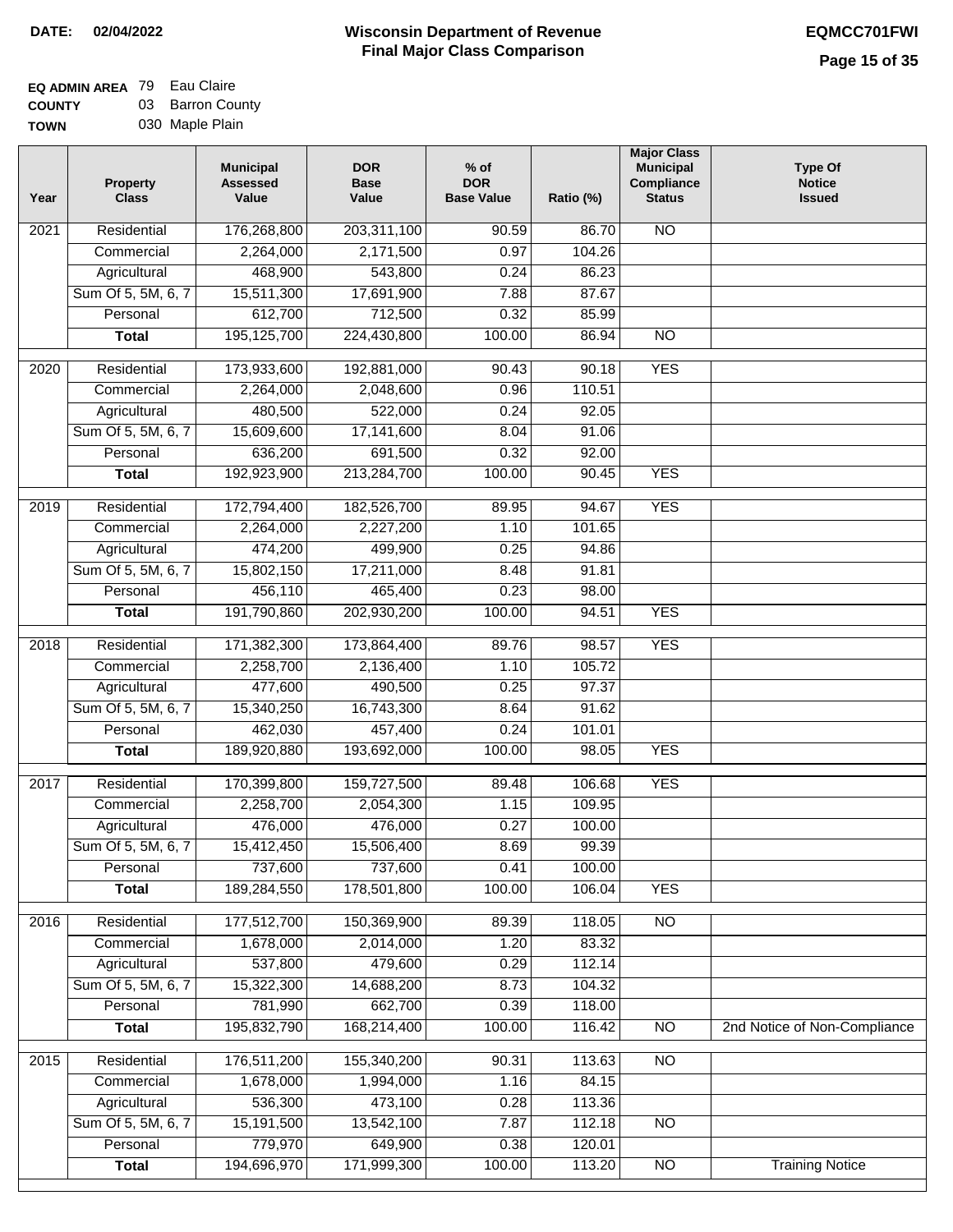## **EQ ADMIN AREA** 79 Eau Claire **COUNTY** 03 Barron County

**TOWN** 032 Oak Grove

| Year             | <b>Property</b><br><b>Class</b> | <b>Municipal</b><br><b>Assessed</b><br>Value | <b>DOR</b><br><b>Base</b><br>Value | $%$ of<br><b>DOR</b><br><b>Base Value</b> | Ratio (%) | <b>Major Class</b><br><b>Municipal</b><br>Compliance<br><b>Status</b> | <b>Type Of</b><br><b>Notice</b><br><b>Issued</b> |
|------------------|---------------------------------|----------------------------------------------|------------------------------------|-------------------------------------------|-----------|-----------------------------------------------------------------------|--------------------------------------------------|
| 2021             | Residential                     | 69,186,800                                   | 71,937,400                         | 75.04                                     | 96.18     | <b>YES</b>                                                            |                                                  |
|                  | Commercial                      | 4,158,800                                    | 4,259,300                          | 4.44                                      | 97.64     |                                                                       |                                                  |
|                  | Agricultural                    | 2,694,700                                    | 2,690,000                          | 2.81                                      | 100.17    |                                                                       |                                                  |
|                  | Sum Of 5, 5M, 6, 7              | 17,984,700                                   | 16,937,900                         | 17.67                                     | 106.18    | <b>YES</b>                                                            |                                                  |
|                  | Personal                        | 42,000                                       | 42,000                             | 0.04                                      | 100.00    |                                                                       |                                                  |
|                  | <b>Total</b>                    | 94,067,000                                   | 95,866,600                         | 100.00                                    | 98.12     | <b>YES</b>                                                            |                                                  |
| $\frac{1}{2020}$ | Residential                     | 51,730,500                                   | 63,703,900                         | 73.79                                     | 81.20     | $\overline{NO}$                                                       |                                                  |
|                  | Commercial                      | 3,350,800                                    | 3,639,700                          | 4.22                                      | 92.06     |                                                                       |                                                  |
|                  | Agricultural                    | 2,119,300                                    | 2,648,500                          | 3.07                                      | 80.02     |                                                                       |                                                  |
|                  | Sum Of 5, 5M, 6, 7              | 14,420,300                                   | 16,279,700                         | 18.86                                     | 88.58     | $\overline{NO}$                                                       |                                                  |
|                  | Personal                        | 49,300                                       | 61,700                             | 0.07                                      | 79.90     |                                                                       |                                                  |
|                  | <b>Total</b>                    | 71,670,200                                   | 86,333,500                         | 100.00                                    | 83.02     | $\overline{NO}$                                                       |                                                  |
|                  |                                 |                                              |                                    |                                           |           |                                                                       |                                                  |
| $\frac{1}{2019}$ | Residential                     | 51,584,900                                   | 62,238,200                         | 73.37                                     | 82.88     | $\overline{NO}$                                                       |                                                  |
|                  | Commercial                      | 3,564,400                                    | 3,463,200                          | 4.08                                      | 102.92    |                                                                       |                                                  |
|                  | Agricultural                    | 2,153,400                                    | 2,535,100                          | 2.99                                      | 84.94     |                                                                       |                                                  |
|                  | Sum Of 5, 5M, 6, 7              | 14,335,900                                   | 16,525,600                         | 19.48                                     | 86.75     | $\overline{NO}$                                                       |                                                  |
|                  | Personal                        | 56,500                                       | 66,500                             | 0.08                                      | 84.96     |                                                                       |                                                  |
|                  | <b>Total</b>                    | 71,695,100                                   | 84,828,600                         | 100.00                                    | 84.52     | $\overline{NO}$                                                       |                                                  |
| 2018             | Residential                     | 50,791,800                                   | 56,244,100                         | 72.40                                     | 90.31     | <b>YES</b>                                                            |                                                  |
|                  | Commercial                      | 3,315,200                                    | 3,048,100                          | 3.92                                      | 108.76    |                                                                       |                                                  |
|                  | Agricultural                    | 2,345,400                                    | 2,469,400                          | 3.18                                      | 94.98     |                                                                       |                                                  |
|                  | Sum Of 5, 5M, 6, 7              | 13,930,200                                   | 15,809,600                         | 20.35                                     | 88.11     | <b>NO</b>                                                             |                                                  |
|                  | Personal                        | 111,100                                      | 117,000                            | 0.15                                      | 94.96     |                                                                       |                                                  |
|                  | <b>Total</b>                    | 70,493,700                                   | 77,688,200                         | 100.00                                    | 90.74     | $\overline{NO}$                                                       |                                                  |
| 2017             | Residential                     | 50,473,200                                   | 54,813,000                         | 72.73                                     | 92.08     | <b>YES</b>                                                            |                                                  |
|                  | Commercial                      | 3,369,100                                    | 2,962,400                          | 3.93                                      | 113.73    |                                                                       |                                                  |
|                  | Agricultural                    | 2,399,800                                    | 2,399,900                          | 3.18                                      | 100.00    |                                                                       |                                                  |
|                  | Sum Of 5, 5M, 6, 7              | 13,865,400                                   | 15,021,000                         | 19.93                                     | 92.31     | <b>YES</b>                                                            |                                                  |
|                  | Personal                        | 163,600                                      | 163,600                            | 0.22                                      | 100.00    |                                                                       |                                                  |
|                  | <b>Total</b>                    | 70,271,100                                   | 75,359,900                         | 100.00                                    | 93.25     | <b>YES</b>                                                            |                                                  |
| 2016             | Residential                     | 49,833,800                                   | 52,609,400                         | 72.64                                     | 94.72     | <b>YES</b>                                                            |                                                  |
|                  | Commercial                      | 3,223,300                                    | 2,755,400                          | 3.80                                      | 116.98    |                                                                       |                                                  |
|                  | Agricultural                    | 2,379,600                                    | 2,377,900                          | 3.28                                      | 100.07    |                                                                       |                                                  |
|                  | Sum Of 5, 5M, 6, 7              | 13,602,900                                   | 14,527,700                         | 20.06                                     | 93.63     | <b>YES</b>                                                            |                                                  |
|                  | Personal                        | 157,600                                      | 157,600                            | 0.22                                      | 100.00    |                                                                       |                                                  |
|                  | <b>Total</b>                    | 69,197,200                                   | 72,428,000                         | 100.00                                    | 95.54     | <b>YES</b>                                                            |                                                  |
|                  |                                 |                                              |                                    |                                           |           |                                                                       |                                                  |
| 2015             | Residential                     | 49,373,700                                   | 48,753,300                         | 71.74                                     | 101.27    | <b>YES</b>                                                            |                                                  |
|                  | Commercial                      | 3,149,500                                    | 2,562,900                          | 3.77                                      | 122.89    |                                                                       |                                                  |
|                  | Agricultural                    | 2,391,900                                    | 2,346,600                          | 3.45                                      | 101.93    |                                                                       |                                                  |
|                  | Sum Of 5, 5M, 6, 7              | 13,643,800                                   | 14,143,000                         | 20.81                                     | 96.47     | <b>YES</b>                                                            |                                                  |
|                  | Personal                        | 155,700                                      | 152,600                            | 0.22                                      | 102.03    |                                                                       |                                                  |
|                  | <b>Total</b>                    | 68,714,600                                   | 67,958,400                         | 100.00                                    | 101.11    | <b>YES</b>                                                            |                                                  |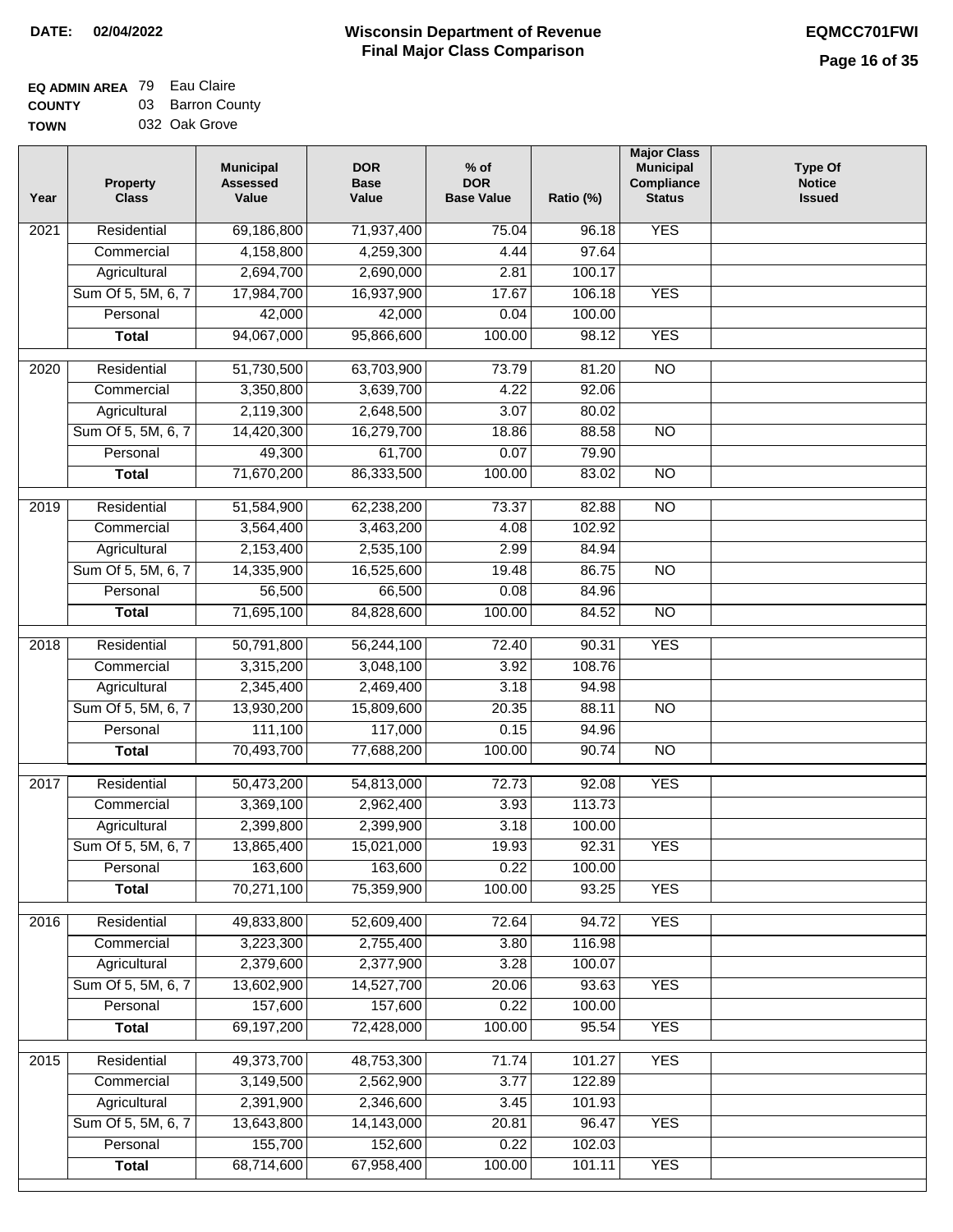## **EQ ADMIN AREA** 79 Eau Claire **COUNTY** 03 Barron County

**TOWN** 034 Prairie Farm

| Year              | <b>Property</b><br><b>Class</b> | <b>Municipal</b><br><b>Assessed</b><br>Value | <b>DOR</b><br><b>Base</b><br>Value | $%$ of<br><b>DOR</b><br><b>Base Value</b> | Ratio (%) | <b>Major Class</b><br><b>Municipal</b><br>Compliance<br><b>Status</b> | <b>Type Of</b><br><b>Notice</b><br><b>Issued</b> |
|-------------------|---------------------------------|----------------------------------------------|------------------------------------|-------------------------------------------|-----------|-----------------------------------------------------------------------|--------------------------------------------------|
| $\overline{202}1$ | Residential                     | 21,344,900                                   | 30,040,000                         | 57.95                                     | 71.05     | <b>NO</b>                                                             |                                                  |
|                   | Commercial                      | 12,500                                       | 25,300                             | 0.05                                      | 49.41     |                                                                       |                                                  |
|                   | Agricultural                    | 1,949,900                                    | 1,988,900                          | 3.84                                      | 98.04     |                                                                       |                                                  |
|                   | Sum Of 5, 5M, 6, 7              | 17,065,700                                   | 19,772,700                         | 38.14                                     | 86.31     | $\overline{NO}$                                                       |                                                  |
|                   | Personal                        | 14,000                                       | 14,300                             | 0.03                                      | 97.90     |                                                                       |                                                  |
|                   | <b>Total</b>                    | 40,387,000                                   | 51,841,200                         | 100.00                                    | 77.91     | $\overline{NO}$                                                       |                                                  |
| $\overline{2020}$ | Residential                     | 20,506,900                                   | 25,624,500                         | 54.43                                     | 80.03     | $\overline{NO}$                                                       |                                                  |
|                   | Commercial                      | 12,500                                       | 23,900                             | 0.05                                      | 52.30     |                                                                       |                                                  |
|                   | Agricultural                    | 1,872,100                                    | 1,911,100                          | 4.06                                      | 97.96     |                                                                       |                                                  |
|                   | Sum Of 5, 5M, 6, 7              | 17,183,900                                   | 19,490,400                         | 41.40                                     | 88.17     | $\overline{NO}$                                                       |                                                  |
|                   | Personal                        | 26,200                                       | 26,700                             | 0.06                                      | 98.13     |                                                                       |                                                  |
|                   | <b>Total</b>                    | 39,601,600                                   | 47,076,600                         | 100.00                                    | 84.12     | $\overline{NO}$                                                       |                                                  |
| 2019              | Residential                     | 20,225,200                                   | 20,576,100                         | 52.78                                     | 98.29     | <b>YES</b>                                                            |                                                  |
|                   | Commercial                      | 12,500                                       | 21,200                             | 0.05                                      | 58.96     |                                                                       |                                                  |
|                   | Agricultural                    | 1,902,200                                    | 1,828,800                          | 4.69                                      | 104.01    |                                                                       |                                                  |
|                   | Sum Of 5, 5M, 6, 7              | 16,312,100                                   | 16,532,700                         | 42.41                                     | 98.67     | <b>YES</b>                                                            |                                                  |
|                   | Personal                        | 25,500                                       | 23,800                             | 0.06                                      | 107.14    |                                                                       |                                                  |
|                   | <b>Total</b>                    | 38,477,500                                   | 38,982,600                         | 100.00                                    | 98.70     | <b>YES</b>                                                            |                                                  |
|                   |                                 |                                              |                                    |                                           |           |                                                                       |                                                  |
| 2018              | Residential                     | 20,025,900                                   | 18,880,000                         | 51.04                                     | 106.07    | <b>YES</b>                                                            |                                                  |
|                   | Commercial                      | 12,500                                       | 20,400                             | 0.06                                      | 61.27     |                                                                       |                                                  |
|                   | Agricultural                    | 1,904,600                                    | 1,781,800                          | 4.82                                      | 106.89    |                                                                       |                                                  |
|                   | Sum Of 5, 5M, 6, 7              | 16,152,900                                   | 16,286,600                         | 44.03                                     | 99.18     | <b>YES</b>                                                            |                                                  |
|                   | Personal                        | 25,000                                       | 23,400                             | 0.06                                      | 106.84    |                                                                       |                                                  |
|                   | <b>Total</b>                    | 38,120,900                                   | 36,992,200                         | 100.00                                    | 103.05    | <b>YES</b>                                                            |                                                  |
| 2017              | Residential                     | 19,524,200                                   | 18,473,400                         | 51.33                                     | 105.69    | <b>YES</b>                                                            |                                                  |
|                   | Commercial                      | 12,500                                       | 19,600                             | 0.05                                      | 63.78     |                                                                       |                                                  |
|                   | Agricultural                    | 1,828,900                                    | 1,734,000                          | 4.82                                      | 105.47    |                                                                       |                                                  |
|                   | Sum Of 5, 5M, 6, 7              | 16,498,400                                   | 15,531,300                         | 43.15                                     | 106.23    | <b>YES</b>                                                            |                                                  |
|                   | Personal                        | 249,000                                      | 232,800                            | 0.65                                      | 106.96    |                                                                       |                                                  |
|                   | <b>Total</b>                    | 38,113,000                                   | 35,991,100                         | 100.00                                    | 105.90    | <b>YES</b>                                                            |                                                  |
| 2016              | Residential                     | 19,578,700                                   | 17,973,300                         | 51.14                                     | 108.93    | <b>YES</b>                                                            |                                                  |
|                   | Commercial                      | 12,500                                       | 19,200                             | 0.05                                      | 65.10     |                                                                       |                                                  |
|                   | Agricultural                    | 1,824,200                                    | 1,700,600                          | 4.84                                      | 107.27    |                                                                       |                                                  |
|                   | Sum Of 5, 5M, 6, 7              | 16,278,700                                   | 15,187,500                         | 43.22                                     | 107.18    | <b>YES</b>                                                            |                                                  |
|                   | Personal                        | 279,900                                      | 261,600                            | 0.74                                      | 107.00    |                                                                       |                                                  |
|                   | <b>Total</b>                    | 37,974,000                                   | 35, 142, 200                       | 100.00                                    | 108.06    | <b>YES</b>                                                            |                                                  |
| 2015              | Residential                     | 19,221,800                                   | 17,821,400                         | 51.42                                     | 107.86    | <b>YES</b>                                                            |                                                  |
|                   | Commercial                      | 12,500                                       | 19,000                             | 0.05                                      | 65.79     |                                                                       |                                                  |
|                   | Agricultural                    | 1,687,200                                    | 1,685,000                          | 4.86                                      | 100.13    |                                                                       |                                                  |
|                   | Sum Of 5, 5M, 6, 7              | 16,076,000                                   | 14,832,900                         | 42.80                                     | 108.38    | <b>YES</b>                                                            |                                                  |
|                   | Personal                        | 301,600                                      | 301,600                            | 0.87                                      | 100.00    |                                                                       |                                                  |
|                   | <b>Total</b>                    | 37,299,100                                   | 34,659,900                         | 100.00                                    | 107.61    | <b>YES</b>                                                            |                                                  |
|                   |                                 |                                              |                                    |                                           |           |                                                                       |                                                  |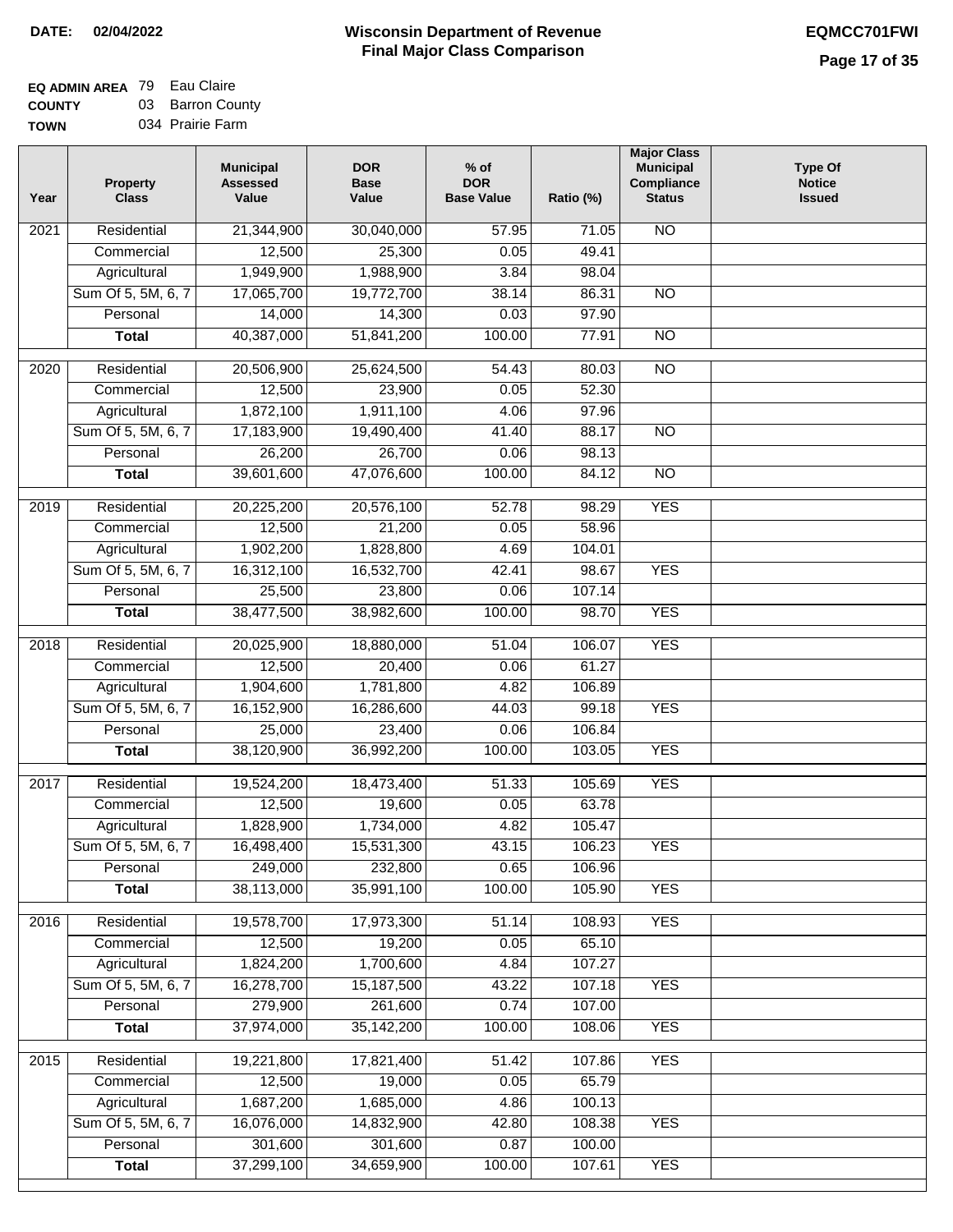## **EQ ADMIN AREA** 79 Eau Claire **COUNTY** 03 Barron County

**TOWN** 036 Prairie Lake

| Year | <b>Property</b><br><b>Class</b> | <b>Municipal</b><br><b>Assessed</b><br>Value | <b>DOR</b><br><b>Base</b><br>Value | $%$ of<br><b>DOR</b><br><b>Base Value</b> | Ratio (%) | <b>Major Class</b><br><b>Municipal</b><br>Compliance<br><b>Status</b> | <b>Type Of</b><br><b>Notice</b><br><b>Issued</b> |
|------|---------------------------------|----------------------------------------------|------------------------------------|-------------------------------------------|-----------|-----------------------------------------------------------------------|--------------------------------------------------|
| 2021 | Residential                     | 177,130,500                                  | 178,464,100                        | 84.85                                     | 99.25     | <b>YES</b>                                                            |                                                  |
|      | Commercial                      | 9,947,500                                    | 9,584,000                          | 4.56                                      | 103.79    |                                                                       |                                                  |
|      | Agricultural                    | 1,945,300                                    | 1,949,300                          | 0.93                                      | 99.79     |                                                                       |                                                  |
|      | Sum Of 5, 5M, 6, 7              | 20,630,800                                   | 19,641,400                         | 9.34                                      | 105.04    |                                                                       |                                                  |
|      | Personal                        | 695,500                                      | 695,500                            | 0.33                                      | 100.00    |                                                                       |                                                  |
|      | <b>Total</b>                    | 210,349,600                                  | 210,334,300                        | 100.00                                    | 100.01    | <b>YES</b>                                                            |                                                  |
| 2020 | Residential                     | 174,649,400                                  | 175,889,600                        | 85.32                                     | 99.29     | <b>YES</b>                                                            |                                                  |
|      | Commercial                      | 9,924,900                                    | 9,022,300                          | 4.38                                      | 110.00    |                                                                       |                                                  |
|      | Agricultural                    | 1,872,500                                    | 1,869,600                          | 0.91                                      | 100.16    |                                                                       |                                                  |
|      | Sum Of 5, 5M, 6, 7              | 20,524,600                                   | 18,761,300                         | 9.10                                      | 109.40    |                                                                       |                                                  |
|      | Personal                        | 603,900                                      | 603,900                            | 0.29                                      | 100.00    |                                                                       |                                                  |
|      | <b>Total</b>                    | 207,575,300                                  | 206,146,700                        | 100.00                                    | 100.69    | <b>YES</b>                                                            |                                                  |
| 2019 | Residential                     | 150,266,400                                  | 157,111,700                        | 84.96                                     | 95.64     | <b>YES</b>                                                            |                                                  |
|      | Commercial                      | 8,707,100                                    | 7,821,100                          | 4.23                                      | 111.33    |                                                                       |                                                  |
|      | Agricultural                    | 1,828,600                                    | 1,809,800                          | 0.98                                      | 101.04    |                                                                       |                                                  |
|      | Sum Of 5, 5M, 6, 7              | 17,000,500                                   | 17,604,600                         | 9.52                                      | 96.57     |                                                                       |                                                  |
|      | Personal                        | 575,800                                      | 570,000                            | 0.31                                      | 101.02    |                                                                       |                                                  |
|      | <b>Total</b>                    | 178,378,400                                  | 184,917,200                        | 100.00                                    | 96.46     | <b>YES</b>                                                            |                                                  |
| 2018 | Residential                     | 148,849,900                                  | 146,078,000                        | 84.39                                     | 101.90    | <b>YES</b>                                                            |                                                  |
|      | Commercial                      | 7,457,400                                    | 7,355,900                          | 4.25                                      | 101.38    |                                                                       |                                                  |
|      | Agricultural                    | 1,889,800                                    | 1,761,100                          | 1.02                                      | 107.31    |                                                                       |                                                  |
|      | Sum Of 5, 5M, 6, 7              | 16,782,300                                   | 17,398,000                         | 10.05                                     | 96.46     | <b>YES</b>                                                            |                                                  |
|      | Personal                        | 574,900                                      | 513,400                            | 0.30                                      | 111.98    |                                                                       |                                                  |
|      | <b>Total</b>                    | 175,554,300                                  | 173,106,400                        | 100.00                                    | 101.41    | <b>YES</b>                                                            |                                                  |
| 2017 | Residential                     | 147,585,800                                  | 139,844,900                        | 84.24                                     | 105.54    | <b>YES</b>                                                            |                                                  |
|      | Commercial                      | 7,396,600                                    | 6,976,200                          | 4.20                                      | 106.03    |                                                                       |                                                  |
|      | Agricultural                    | 1,902,000                                    | 1,725,200                          | 1.04                                      | 110.25    |                                                                       |                                                  |
|      | Sum Of 5, 5M, 6, 7              | 16,842,700                                   | 16,912,700                         | 10.19                                     | 99.59     | <b>YES</b>                                                            |                                                  |
|      | Personal                        | 617,700                                      | 551,500                            | 0.33                                      | 112.00    |                                                                       |                                                  |
|      | <b>Total</b>                    | 174,344,800                                  | 166,010,500                        | 100.00                                    | 105.02    | <b>YES</b>                                                            |                                                  |
|      |                                 |                                              |                                    |                                           |           |                                                                       |                                                  |
| 2016 | Residential                     | 146,695,500                                  | 135,996,400                        | 84.51                                     | 107.87    | <b>YES</b>                                                            |                                                  |
|      | Commercial                      | 7,363,100                                    | 6,836,700                          | 4.25                                      | 107.70    |                                                                       |                                                  |
|      | Agricultural                    | 1,904,200                                    | 1,699,400                          | 1.06                                      | 112.05    |                                                                       |                                                  |
|      | Sum Of 5, 5M, 6, 7              | 16,334,000                                   | 15,849,000                         | 9.85                                      | 103.06    |                                                                       |                                                  |
|      | Personal<br><b>Total</b>        | 609,300<br>172,906,100                       | 544,000<br>160,925,500             | 0.34<br>100.00                            | 112.00    | <b>YES</b>                                                            |                                                  |
|      |                                 |                                              |                                    |                                           | 107.44    |                                                                       |                                                  |
| 2015 | Residential                     | 146,680,900                                  | 134,210,500                        | 84.88                                     | 109.29    | <b>YES</b>                                                            |                                                  |
|      | Commercial                      | 7,363,100                                    | 6,769,000                          | 4.28                                      | 108.78    |                                                                       |                                                  |
|      | Agricultural                    | 1,884,000                                    | 1,680,300                          | 1.06                                      | 112.12    |                                                                       |                                                  |
|      | Sum Of 5, 5M, 6, 7              | 15,552,000                                   | 14,891,300                         | 9.42                                      | 104.44    | <b>YES</b>                                                            |                                                  |
|      | Personal                        | 636,400                                      | 568,300                            | 0.36                                      | 111.98    |                                                                       |                                                  |
|      | <b>Total</b>                    | 172,116,400                                  | 158,119,400                        | 100.00                                    | 108.85    | <b>YES</b>                                                            |                                                  |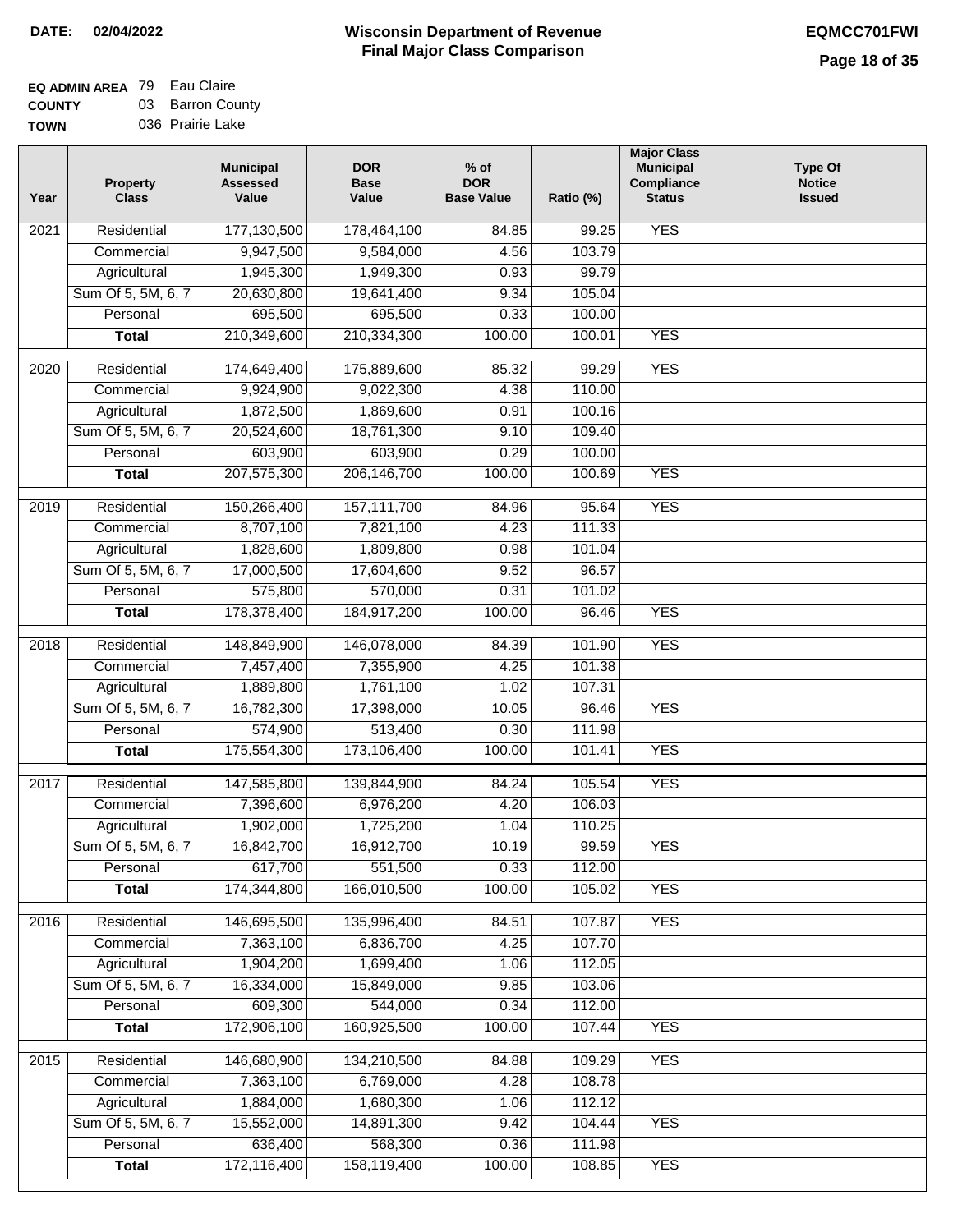| /Ν | 038 Rice Lake |  |
|----|---------------|--|
|    |               |  |

| Year              | <b>Property</b><br><b>Class</b> | <b>Municipal</b><br><b>Assessed</b><br>Value | <b>DOR</b><br><b>Base</b><br>Value | $%$ of<br><b>DOR</b><br><b>Base Value</b> | Ratio (%) | <b>Major Class</b><br><b>Municipal</b><br>Compliance<br><b>Status</b> | <b>Type Of</b><br><b>Notice</b><br><b>Issued</b> |
|-------------------|---------------------------------|----------------------------------------------|------------------------------------|-------------------------------------------|-----------|-----------------------------------------------------------------------|--------------------------------------------------|
| 2021              | Residential                     | 205,102,800                                  | 257,226,700                        | 88.01                                     | 79.74     | N <sub>O</sub>                                                        |                                                  |
|                   | Commercial                      | 20,463,600                                   | 22,567,600                         | 7.72                                      | 90.68     |                                                                       |                                                  |
|                   | Agricultural                    | 1,705,800                                    | 1,794,700                          | 0.61                                      | 95.05     |                                                                       |                                                  |
|                   | Sum Of 5, 5M, 6, 7              | 9,405,300                                    | 10,223,300                         | 3.50                                      | 92.00     |                                                                       |                                                  |
|                   | Personal                        | 402,500                                      | 452,300                            | 0.15                                      | 88.99     |                                                                       |                                                  |
|                   | <b>Total</b>                    | 237,080,000                                  | 292,264,600                        | 100.00                                    | 81.12     | $\overline{NO}$                                                       |                                                  |
| 2020              | Residential                     | 203,405,400                                  | 230,180,300                        | 87.37                                     | 88.37     | $\overline{3}$                                                        |                                                  |
|                   | Commercial                      | 21,441,000                                   | 21,124,100                         | 8.02                                      | 101.50    |                                                                       |                                                  |
|                   | Agricultural                    | 1,655,700                                    | 1,742,200                          | 0.66                                      | 95.04     |                                                                       |                                                  |
|                   | Sum Of 5, 5M, 6, 7              | 9,371,600                                    | 9,923,400                          | 3.77                                      | 94.44     |                                                                       |                                                  |
|                   | Personal                        | 464,500                                      | 488,900                            | 0.19                                      | 95.01     |                                                                       |                                                  |
|                   | Total                           | 236,338,200                                  | 263,458,900                        | 100.00                                    | 89.71     | $\overline{NO}$                                                       |                                                  |
|                   |                                 |                                              |                                    |                                           |           |                                                                       |                                                  |
| 2019              | Residential                     | 201,957,100                                  | 215,735,500                        | 87.08                                     | 93.61     | <b>YES</b>                                                            |                                                  |
|                   | Commercial                      | 20,942,100                                   | 20,604,700                         | 8.32                                      | 101.64    |                                                                       |                                                  |
|                   | Agricultural                    | 1,690,700                                    | 1,672,500                          | 0.68                                      | 101.09    |                                                                       |                                                  |
|                   | Sum Of 5, 5M, 6, 7              | 9,330,600                                    | 9,360,300                          | 3.78                                      | 99.68     |                                                                       |                                                  |
|                   | Personal                        | 392,000                                      | 377,000                            | 0.15                                      | 103.98    |                                                                       |                                                  |
|                   | <b>Total</b>                    | 234,312,500                                  | 247,750,000                        | 100.00                                    | 94.58     | <b>YES</b>                                                            |                                                  |
| $\overline{2018}$ | Residential                     | 200,830,900                                  | 210,440,700                        | 87.24                                     | 95.43     | <b>YES</b>                                                            |                                                  |
|                   | Commercial                      | 20,670,200                                   | 19,560,800                         | 8.11                                      | 105.67    |                                                                       |                                                  |
|                   | Agricultural                    | 1,692,700                                    | 1,628,800                          | 0.68                                      | 103.92    |                                                                       |                                                  |
|                   | Sum Of 5, 5M, 6, 7              | 9,383,800                                    | 9,325,500                          | 3.87                                      | 100.63    |                                                                       |                                                  |
|                   | Personal                        | 262,800                                      | 252,800                            | 0.10                                      | 103.96    |                                                                       |                                                  |
|                   | <b>Total</b>                    | 232,840,400                                  | 241,208,600                        | 100.00                                    | 96.53     | <b>YES</b>                                                            |                                                  |
| 2017              | Residential                     | 199,148,600                                  | 200,987,500                        | 86.84                                     | 99.09     | <b>YES</b>                                                            |                                                  |
|                   | Commercial                      | 19,652,400                                   | 18,744,200                         | 8.10                                      | 104.85    |                                                                       |                                                  |
|                   | Agricultural                    | 1,629,500                                    | 1,589,300                          | 0.69                                      | 102.53    |                                                                       |                                                  |
|                   | Sum Of 5, 5M, 6, 7              | 9,376,500                                    | 9,011,600                          | 3.89                                      | 104.05    |                                                                       |                                                  |
|                   | Personal                        | 1,161,400                                    | 1,116,800                          | 0.48                                      | 103.99    |                                                                       |                                                  |
|                   | <b>Total</b>                    | 230,968,400                                  | 231,449,400                        | 100.00                                    | 99.79     | <b>YES</b>                                                            |                                                  |
| 2016              | Residential                     | 197,545,300                                  | 188,344,600                        | 86.52                                     | 104.89    | <b>YES</b>                                                            |                                                  |
|                   | Commercial                      | 19,013,900                                   | 17,816,600                         | 8.18                                      | 106.72    |                                                                       |                                                  |
|                   | Agricultural                    | 1,630,700                                    | 1,567,400                          | 0.72                                      | 104.04    |                                                                       |                                                  |
|                   | Sum Of 5, 5M, 6, 7              | 9,462,000                                    | 8,776,800                          | 4.03                                      | 107.81    |                                                                       |                                                  |
|                   | Personal                        | 1,227,600                                    | 1,180,300                          | 0.54                                      | 104.01    |                                                                       |                                                  |
|                   | <b>Total</b>                    | 228,879,500                                  | 217,685,700                        | 100.00                                    | 105.14    | <b>YES</b>                                                            |                                                  |
|                   |                                 |                                              |                                    |                                           |           |                                                                       |                                                  |
| 2015              | Residential                     | 196, 121, 400                                | 177,880,900                        | 85.89                                     | 110.25    | $\overline{NO}$                                                       |                                                  |
|                   | Commercial                      | 19,478,100                                   | 18,068,300                         | 8.72                                      | 107.80    | <b>YES</b>                                                            |                                                  |
|                   | Agricultural                    | 1,623,500                                    | 1,546,200                          | 0.75                                      | 105.00    |                                                                       |                                                  |
|                   | Sum Of 5, 5M, 6, 7              | 9,326,500                                    | 8,504,700                          | 4.11                                      | 109.66    |                                                                       |                                                  |
|                   | Personal                        | 1,170,300                                    | 1,114,600                          | 0.54                                      | 105.00    |                                                                       |                                                  |
|                   | <b>Total</b>                    | 227,719,800                                  | 207, 114, 700                      | 100.00                                    | 109.95    | N <sub>O</sub>                                                        |                                                  |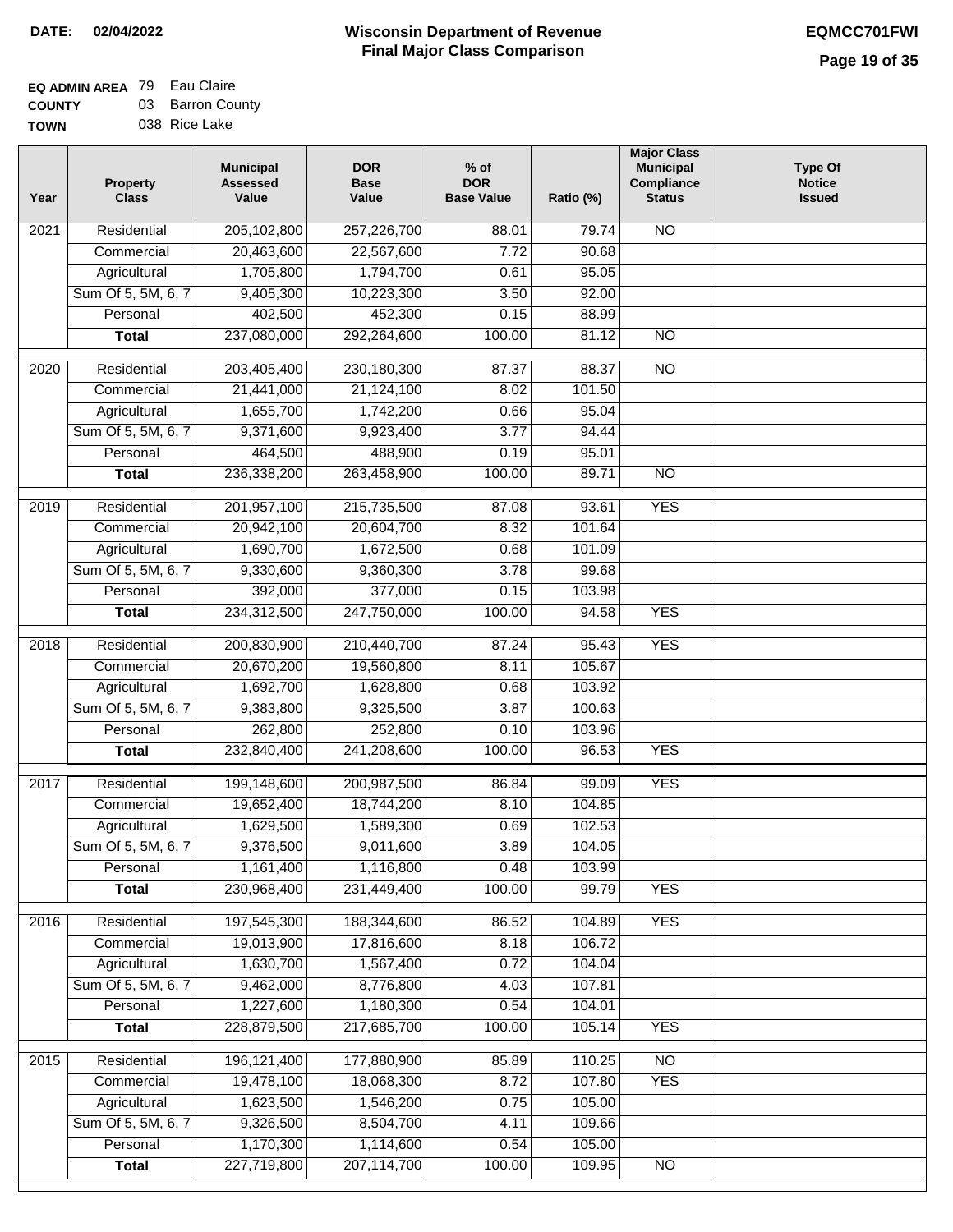## **EQ ADMIN AREA** 79 Eau Claire **COUNTY** 03 Barron County

**TOWN** 040 Sioux Creek

| Year              | <b>Property</b><br><b>Class</b> | <b>Municipal</b><br><b>Assessed</b><br>Value | <b>DOR</b><br><b>Base</b><br>Value | % of<br><b>DOR</b><br><b>Base Value</b> | Ratio (%) | <b>Major Class</b><br><b>Municipal</b><br>Compliance<br><b>Status</b> | <b>Type Of</b><br><b>Notice</b><br><b>Issued</b> |
|-------------------|---------------------------------|----------------------------------------------|------------------------------------|-----------------------------------------|-----------|-----------------------------------------------------------------------|--------------------------------------------------|
| $\overline{202}1$ | Residential                     | 28,115,300                                   | 33,888,100                         | 50.89                                   | 82.97     | <b>NO</b>                                                             |                                                  |
|                   | Commercial                      | 5,291,800                                    | 6,100,700                          | 9.16                                    | 86.74     |                                                                       |                                                  |
|                   | Agricultural                    | 1,914,500                                    | 1,908,100                          | 2.87                                    | 100.34    |                                                                       |                                                  |
|                   | Sum Of 5, 5M, 6, 7              | 22,693,300                                   | 24,316,500                         | 36.51                                   | 93.32     | <b>YES</b>                                                            |                                                  |
|                   | Personal                        | 363,200                                      | 382,400                            | 0.57                                    | 94.98     |                                                                       |                                                  |
|                   | <b>Total</b>                    | 58,378,100                                   | 66,595,800                         | 100.00                                  | 87.66     | $\overline{NO}$                                                       |                                                  |
| $\overline{2020}$ | Residential                     | 28,042,600                                   | 29,671,000                         | 49.59                                   | 94.51     | <b>YES</b>                                                            |                                                  |
|                   | Commercial                      | 4,322,000                                    | 4,720,100                          | 7.89                                    | 91.57     |                                                                       |                                                  |
|                   | Agricultural                    | 1,830,600                                    | 1,827,800                          | 3.05                                    | 100.15    |                                                                       |                                                  |
|                   | Sum Of 5, 5M, 6, 7              | 22,424,900                                   | 23,438,200                         | 39.17                                   | 95.68     | <b>YES</b>                                                            |                                                  |
|                   | Personal                        | 177,800                                      | 177,800                            | 0.30                                    | 100.00    |                                                                       |                                                  |
|                   | <b>Total</b>                    | 56,797,900                                   | 59,834,900                         | 100.00                                  | 94.92     | <b>YES</b>                                                            |                                                  |
|                   |                                 |                                              |                                    |                                         |           |                                                                       |                                                  |
| 2019              | Residential                     | 27,607,600                                   | 27,969,800                         | 51.40                                   | 98.71     | <b>YES</b>                                                            |                                                  |
|                   | Commercial                      | 2,839,700                                    | 2,773,900                          | 5.10                                    | 102.37    |                                                                       |                                                  |
|                   | Agricultural                    | 1,706,000                                    | 1,754,300                          | 3.22                                    | 97.25     |                                                                       |                                                  |
|                   | Sum Of 5, 5M, 6, 7              | 22,337,400                                   | 21,734,200                         | 39.94                                   | 102.78    | <b>YES</b>                                                            |                                                  |
|                   | Personal                        | 181,100                                      | 181,100                            | 0.33                                    | 100.00    |                                                                       |                                                  |
|                   | <b>Total</b>                    | 54,671,800                                   | 54,413,300                         | 100.00                                  | 100.48    | <b>YES</b>                                                            |                                                  |
| 2018              | Residential                     | 27,377,300                                   | 25,684,700                         | 49.42                                   | 106.59    | <b>YES</b>                                                            |                                                  |
|                   | Commercial                      | 2,869,000                                    | 2,695,000                          | 5.19                                    | 106.46    |                                                                       |                                                  |
|                   | Agricultural                    | 1,705,900                                    | 1,706,100                          | 3.28                                    | 99.99     |                                                                       |                                                  |
|                   | Sum Of 5, 5M, 6, 7              | 22,275,200                                   | 21,701,100                         | 41.76                                   | 102.65    | <b>YES</b>                                                            |                                                  |
|                   | Personal                        | 183,400                                      | 183,400                            | 0.35                                    | 100.00    |                                                                       |                                                  |
|                   | <b>Total</b>                    | 54,410,800                                   | 51,970,300                         | 100.00                                  | 104.70    | <b>YES</b>                                                            |                                                  |
| 2017              | Residential                     | 23,333,600                                   | 22,951,800                         | 47.91                                   | 101.66    | <b>YES</b>                                                            |                                                  |
|                   | Commercial                      | 1,896,800                                    | 2,005,600                          | 4.19                                    | 94.58     |                                                                       |                                                  |
|                   | Agricultural                    | 1,670,200                                    | 1,678,500                          | 3.50                                    | 99.51     |                                                                       |                                                  |
|                   | Sum Of 5, 5M, 6, 7              | 18,922,400                                   | 20,825,400                         | 43.48                                   | 90.86     | <b>YES</b>                                                            |                                                  |
|                   | Personal                        | 417,900                                      | 439,900                            | 0.92                                    | 95.00     |                                                                       |                                                  |
|                   | <b>Total</b>                    | 46,240,900                                   | 47,901,200                         | 100.00                                  | 96.53     | <b>YES</b>                                                            |                                                  |
| 2016              | Residential                     | 23,145,300                                   | 22,100,900                         | 48.14                                   | 104.73    | <b>YES</b>                                                            |                                                  |
|                   | Commercial                      | 1,774,400                                    | 1,839,900                          | 4.01                                    | 96.44     |                                                                       |                                                  |
|                   | Agricultural                    | 1,673,500                                    | 1,655,300                          | 3.61                                    | 101.10    |                                                                       |                                                  |
|                   | Sum Of 5, 5M, 6, 7              | 18,569,200                                   | 19,780,300                         | 43.09                                   | 93.88     | <b>YES</b>                                                            |                                                  |
|                   | Personal                        | 534,000                                      | 528,700                            | 1.15                                    | 101.00    |                                                                       |                                                  |
|                   | <b>Total</b>                    | 45,696,400                                   | 45,905,100                         | 100.00                                  | 99.55     | <b>YES</b>                                                            |                                                  |
|                   |                                 |                                              |                                    |                                         |           |                                                                       |                                                  |
| 2015              | Residential                     | 22,835,700                                   | 22,019,500                         | 50.10                                   | 103.71    | <b>YES</b>                                                            |                                                  |
|                   | Commercial                      | 1,106,900                                    | 1,167,300                          | 2.66                                    | 94.83     |                                                                       |                                                  |
|                   | Agricultural                    | 1,650,700                                    | 1,650,900                          | 3.76                                    | 99.99     |                                                                       |                                                  |
|                   | Sum Of 5, 5M, 6, 7              | 18,717,500                                   | 18,733,800                         | 42.63                                   | 99.91     | <b>YES</b>                                                            |                                                  |
|                   | Personal                        | 378,400                                      | 378,400                            | 0.86                                    | 100.00    |                                                                       |                                                  |
|                   | <b>Total</b>                    | 44,689,200                                   | 43,949,900                         | 100.00                                  | 101.68    | <b>YES</b>                                                            |                                                  |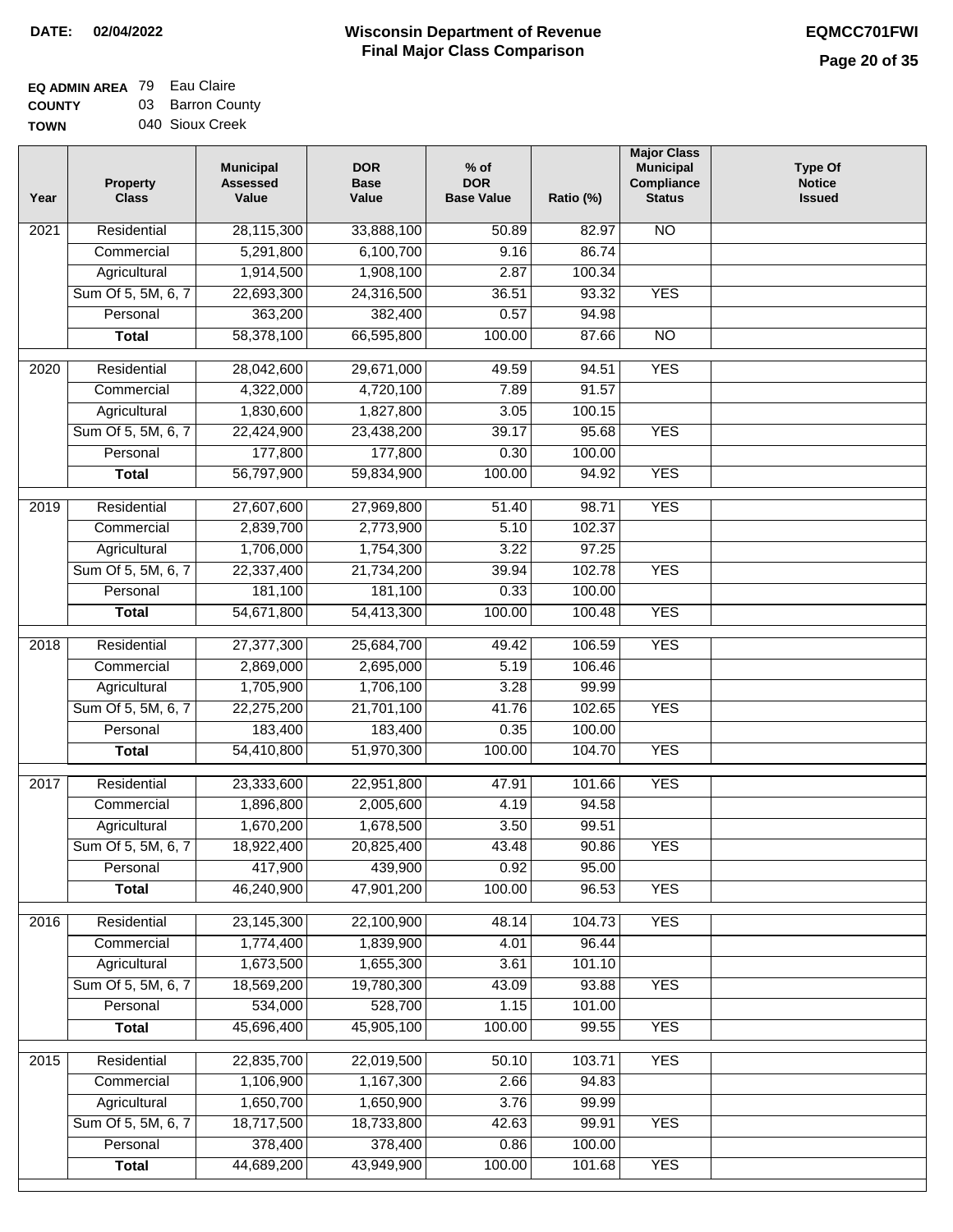## **EQ ADMIN AREA** 79 Eau Claire **COUNTY** 03 Barron County

**TOWN** 042 Stanfold

| Year              | <b>Property</b><br><b>Class</b> | <b>Municipal</b><br><b>Assessed</b><br>Value | <b>DOR</b><br><b>Base</b><br>Value | $%$ of<br><b>DOR</b><br><b>Base Value</b> | Ratio (%)       | <b>Major Class</b><br><b>Municipal</b><br>Compliance<br><b>Status</b> | Type Of<br><b>Notice</b><br><b>Issued</b> |
|-------------------|---------------------------------|----------------------------------------------|------------------------------------|-------------------------------------------|-----------------|-----------------------------------------------------------------------|-------------------------------------------|
| $\overline{202}1$ | Residential                     | 30,711,800                                   | 39,612,200                         | 56.97                                     | 77.53           | <b>NO</b>                                                             |                                           |
|                   | Commercial                      | 565,000                                      | 638,600                            | 0.92                                      | 88.47           |                                                                       |                                           |
|                   | Agricultural                    | 2,373,200                                    | 2,639,100                          | 3.80                                      | 89.92           |                                                                       |                                           |
|                   | Sum Of 5, 5M, 6, 7              | 21,828,200                                   | 26,539,400                         | 38.17                                     | 82.25           | N <sub>O</sub>                                                        |                                           |
|                   | Personal                        | 88,300                                       | 106,400                            | 0.15                                      | 82.99           |                                                                       |                                           |
|                   | <b>Total</b>                    | 55,566,500                                   | 69,535,700                         | 100.00                                    | 79.91           | $\overline{NO}$                                                       |                                           |
| $\overline{2020}$ | Residential                     | 30,232,200                                   | 36,834,300                         | 56.02                                     | 82.08           | <b>NO</b>                                                             |                                           |
|                   | Commercial                      | 561,700                                      | 596,400                            | 0.91                                      | 94.18           |                                                                       |                                           |
|                   | Agricultural                    | 2,282,100                                    | 2,533,300                          | 3.85                                      | 90.08           |                                                                       |                                           |
|                   | Sum Of 5, 5M, 6, 7              | 21,616,900                                   | 25,471,400                         | 38.74                                     | 84.87           | <b>NO</b>                                                             |                                           |
|                   | Personal                        | 286,500                                      | 318,300                            | 0.48                                      | 90.01           |                                                                       |                                           |
|                   | <b>Total</b>                    | 54,979,400                                   | 65,753,700                         | 100.00                                    | 83.61           | $\overline{NO}$                                                       |                                           |
| 2019              | Residential                     | 29,869,300                                   | 35,521,500                         | 56.43                                     | 84.09           | $\overline{NO}$                                                       |                                           |
|                   | Commercial                      | 610,700                                      | 766,000                            | 1.22                                      | 79.73           |                                                                       |                                           |
|                   | Agricultural                    | 2,270,800                                    | 2,424,600                          | 3.85                                      | 93.66           |                                                                       |                                           |
|                   | Sum Of 5, 5M, 6, 7              | 21,212,650                                   | 23,880,300                         | 37.94                                     | 88.83           | $\overline{NO}$                                                       |                                           |
|                   | Personal                        | 306,080                                      | 351,800                            | 0.56                                      | 87.00           |                                                                       |                                           |
|                   | <b>Total</b>                    | 54,269,530                                   | 62,944,200                         | 100.00                                    | 86.22           | $\overline{NO}$                                                       |                                           |
|                   |                                 |                                              |                                    |                                           |                 |                                                                       |                                           |
| 2018              | Residential                     | 29,659,100                                   | 32,633,200                         | 54.48                                     | 90.89           | <b>YES</b>                                                            |                                           |
|                   | Commercial                      | 583,300                                      | 706,200                            | 1.18                                      | 82.60           |                                                                       |                                           |
|                   | Agricultural                    | 2,270,800                                    | 2,359,900                          | 3.94                                      | 96.22           |                                                                       |                                           |
|                   | Sum Of 5, 5M, 6, 7              | 21,401,800                                   | 23,776,900                         | 39.70                                     | 90.01           | <b>YES</b>                                                            |                                           |
|                   | Personal                        | 363,590                                      | 417,900                            | 0.70                                      | 87.00           |                                                                       |                                           |
|                   | <b>Total</b>                    | 54,278,590                                   | 59,894,100                         | 100.00                                    | 90.62           | <b>YES</b>                                                            |                                           |
| 2017              | Residential                     | 28,937,800                                   | 29,875,700                         | 52.57                                     | 96.86           | <b>YES</b>                                                            |                                           |
|                   | Commercial                      | 557,200                                      | 650,200                            | 1.14                                      | 85.70           |                                                                       |                                           |
|                   | Agricultural                    | 2,257,800                                    | 2,282,600                          | 4.02                                      | 98.91           |                                                                       |                                           |
|                   | Sum Of 5, 5M, 6, 7              | 21,555,800                                   | 23,375,900                         | 41.13                                     | 92.21           | <b>YES</b>                                                            |                                           |
|                   | Personal                        | 598,340                                      | 650,400                            | 1.14                                      | 92.00           |                                                                       |                                           |
|                   | <b>Total</b>                    | 53,906,940                                   | 56,834,800                         | 100.00                                    | 94.85           | <b>YES</b>                                                            |                                           |
| 2016              | Residential                     | 28,378,200                                   | 28,418,400                         | 51.95                                     | 99.86           | <b>YES</b>                                                            |                                           |
|                   | Commercial                      | 665,800                                      | 762,700                            | 1.39                                      | 87.30           |                                                                       |                                           |
|                   | Agricultural                    | 2,219,650                                    | 2,206,600                          | 4.03                                      | 100.59          |                                                                       |                                           |
|                   | Sum Of 5, 5M, 6, 7              | 21,783,350                                   | 22,651,600                         | 41.41                                     | 96.17           | <b>YES</b>                                                            |                                           |
|                   | Personal                        | 627,440                                      | 667,400                            | 1.22                                      | 94.01           |                                                                       |                                           |
|                   | <b>Total</b>                    | 53,674,440                                   | 54,706,700                         | 100.00                                    | 98.11           | <b>YES</b>                                                            |                                           |
|                   |                                 |                                              |                                    |                                           |                 |                                                                       |                                           |
| 2015              | Residential                     | 28,480,800                                   | 28,657,100                         | 54.65                                     | 99.38           | <b>YES</b>                                                            |                                           |
|                   | Commercial                      | 680,700                                      | 772,000                            | 1.47                                      | 88.17           |                                                                       |                                           |
|                   | Agricultural                    | 2,226,350                                    | 2,187,100                          | 4.17                                      | 101.79          |                                                                       |                                           |
|                   | Sum Of 5, 5M, 6, 7<br>Personal  | 20,340,400<br>643,140                        | 20,192,500                         | 38.51                                     | 100.73          | <b>YES</b>                                                            |                                           |
|                   | <b>Total</b>                    | 52,371,390                                   | 630,500<br>52,439,200              | 1.20<br>100.00                            | 102.00<br>99.87 | <b>YES</b>                                                            |                                           |
|                   |                                 |                                              |                                    |                                           |                 |                                                                       |                                           |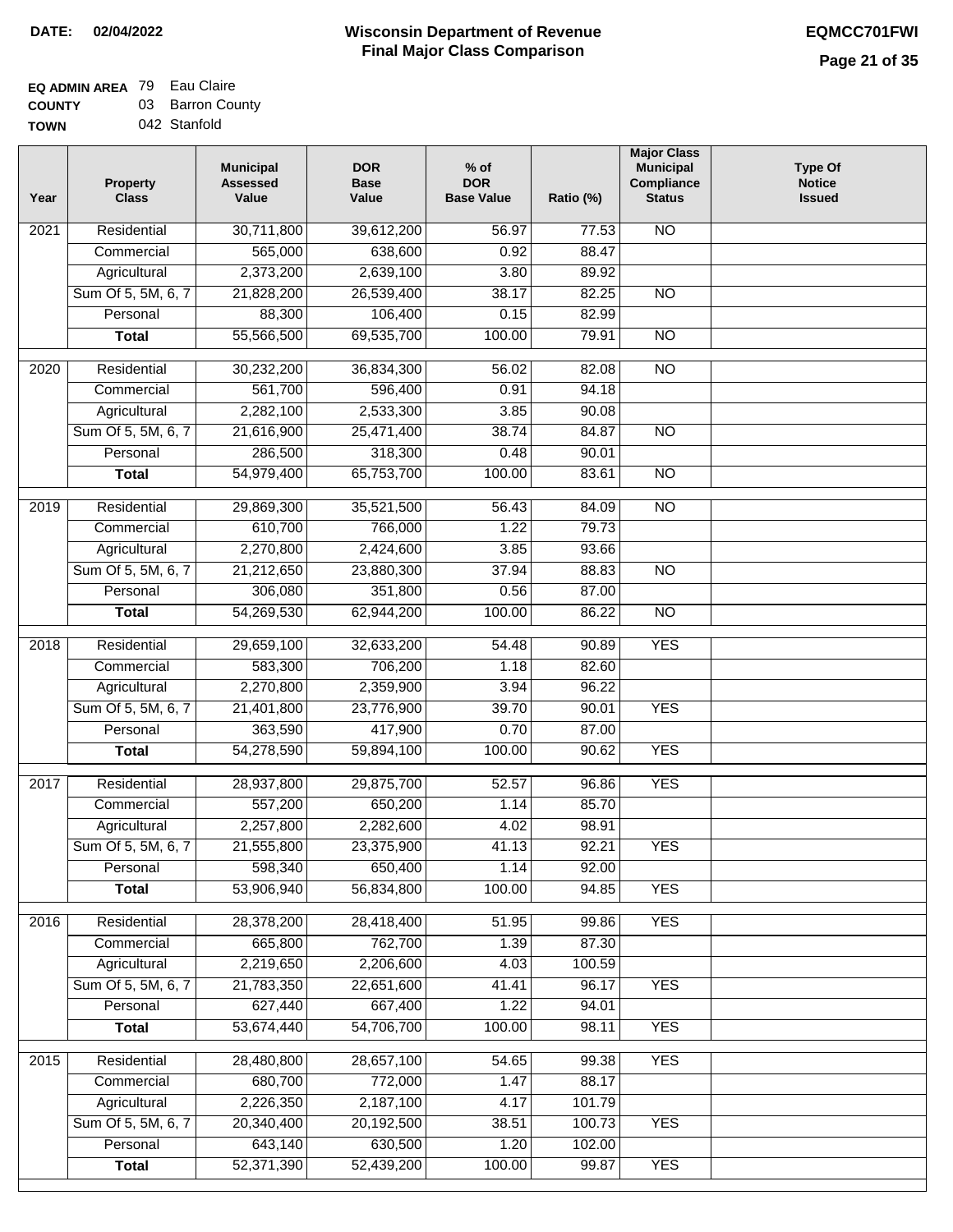| <b>TOWN</b> | 044 Stanley |
|-------------|-------------|
|-------------|-------------|

| Year              | <b>Property</b><br><b>Class</b> | <b>Municipal</b><br><b>Assessed</b><br>Value | <b>DOR</b><br><b>Base</b><br>Value | % of<br><b>DOR</b><br><b>Base Value</b> | Ratio (%) | <b>Major Class</b><br><b>Municipal</b><br>Compliance<br><b>Status</b> | <b>Type Of</b><br><b>Notice</b><br><b>Issued</b> |
|-------------------|---------------------------------|----------------------------------------------|------------------------------------|-----------------------------------------|-----------|-----------------------------------------------------------------------|--------------------------------------------------|
| $\overline{202}1$ | Residential                     | 155,860,500                                  | 214,574,900                        | 83.46                                   | 72.64     | <b>NO</b>                                                             |                                                  |
|                   | Commercial                      | 19,807,100                                   | 21,996,700                         | 8.56                                    | 90.05     |                                                                       |                                                  |
|                   | Agricultural                    | 1,237,400                                    | 1,647,700                          | 0.64                                    | 75.10     |                                                                       |                                                  |
|                   | Sum Of 5, 5M, 6, 7              | 14,726,500                                   | 17,924,500                         | 6.97                                    | 82.16     |                                                                       |                                                  |
|                   | Personal                        | 709,000                                      | 945,300                            | 0.37                                    | 75.00     |                                                                       |                                                  |
|                   | <b>Total</b>                    | 192,340,500                                  | 257,089,100                        | 100.00                                  | 74.81     | $\overline{NO}$                                                       |                                                  |
| $\overline{2020}$ | Residential                     | 155,008,500                                  | 203,139,600                        | 83.24                                   | 76.31     | $\overline{N}$                                                        |                                                  |
|                   | Commercial                      | 19,924,700                                   | 20,870,800                         | 8.55                                    | 95.47     |                                                                       |                                                  |
|                   | Agricultural                    | 1,300,200                                    | 1,584,400                          | 0.65                                    | 82.06     |                                                                       |                                                  |
|                   | Sum Of 5, 5M, 6, 7              | 14,682,050                                   | 17,487,400                         | 7.17                                    | 83.96     |                                                                       |                                                  |
|                   | Personal                        | 778,100                                      | 948,900                            | 0.39                                    | 82.00     |                                                                       |                                                  |
|                   | <b>Total</b>                    | 191,693,550                                  | 244,031,100                        | 100.00                                  | 78.55     | $\overline{NO}$                                                       |                                                  |
| 2019              | Residential                     | 154,171,600                                  | 183,752,100                        | 81.52                                   | 83.90     | $\overline{10}$                                                       |                                                  |
|                   | Commercial                      | 19,920,400                                   | 22,943,600                         | 10.18                                   | 86.82     | $\overline{NO}$                                                       |                                                  |
|                   | Agricultural                    | 1,324,650                                    | 1,519,600                          | 0.67                                    | 87.17     |                                                                       |                                                  |
|                   | Sum Of 5, 5M, 6, 7              | 14,489,700                                   | 16,429,700                         | 7.29                                    | 88.19     |                                                                       |                                                  |
|                   | Personal                        | 632,780                                      | 762,300                            | 0.34                                    | 83.01     |                                                                       |                                                  |
|                   | <b>Total</b>                    | 190,539,130                                  | 225,407,300                        | 100.00                                  | 84.53     | $\overline{NO}$                                                       |                                                  |
| 2018              | Residential                     | 152,289,800                                  | 168,095,300                        | 80.73                                   | 90.60     | <b>YES</b>                                                            |                                                  |
|                   | Commercial                      | 19,509,700                                   | 21,578,700                         | 10.36                                   | 90.41     | <b>YES</b>                                                            |                                                  |
|                   | Agricultural                    | 1,331,600                                    | 1,486,500                          | 0.71                                    | 89.58     |                                                                       |                                                  |
|                   | Sum Of 5, 5M, 6, 7              | 14,331,200                                   | 16,276,900                         | 7.82                                    | 88.05     |                                                                       |                                                  |
|                   | Personal                        | 663,950                                      | 772,100                            | 0.37                                    | 85.99     |                                                                       |                                                  |
|                   | <b>Total</b>                    | 188,126,250                                  | 208,209,500                        | 100.00                                  | 90.35     | <b>YES</b>                                                            |                                                  |
| $\overline{2017}$ | Residential                     | 151,227,600                                  | 160,293,100                        | 80.35                                   | 94.34     | <b>YES</b>                                                            |                                                  |
|                   | Commercial                      | 18,496,200                                   | 19,816,100                         | 9.93                                    | 93.34     |                                                                       |                                                  |
|                   | Agricultural                    | 1,319,650                                    | 1,432,800                          | 0.72                                    | 92.10     |                                                                       |                                                  |
|                   | Sum Of 5, 5M, 6, 7              | 14,338,850                                   | 16,161,800                         | 8.10                                    | 88.72     |                                                                       |                                                  |
|                   | Personal                        | 1,653,080                                    | 1,796,800                          | 0.90                                    | 92.00     |                                                                       |                                                  |
|                   | <b>Total</b>                    | 187,035,380                                  | 199,500,600                        | 100.00                                  | 93.75     | <b>YES</b>                                                            |                                                  |
| 2016              | Residential                     | 149,714,100                                  | 160, 185, 700                      | 80.95                                   | 93.46     | <b>YES</b>                                                            |                                                  |
|                   | Commercial                      | 18,499,200                                   | 19,465,800                         | 9.84                                    | 95.03     |                                                                       |                                                  |
|                   | Agricultural                    | 1,499,500                                    | 1,421,800                          | 0.72                                    | 105.46    |                                                                       |                                                  |
|                   | Sum Of 5, 5M, 6, 7              | 14, 191, 200                                 | 14,991,400                         | 7.58                                    | 94.66     |                                                                       |                                                  |
|                   | Personal                        | 1,665,090                                    | 1,810,000                          | 0.91                                    | 91.99     |                                                                       |                                                  |
|                   | <b>Total</b>                    | 185,569,090                                  | 197,874,700                        | 100.00                                  | 93.78     | <b>YES</b>                                                            |                                                  |
| 2015              | Residential                     | 148,897,400                                  | 155,941,800                        | 81.26                                   | 95.48     | <b>YES</b>                                                            |                                                  |
|                   | Commercial                      | 18,398,000                                   | 19,168,300                         | 9.99                                    | 95.98     | <b>YES</b>                                                            |                                                  |
|                   | Agricultural                    | 1,503,950                                    | 1,412,000                          | 0.74                                    | 106.51    |                                                                       |                                                  |
|                   | Sum Of 5, 5M, 6, 7              | 14, 155, 250                                 | 14,050,900                         | 7.32                                    | 100.74    | <b>YES</b>                                                            |                                                  |
|                   | Personal                        | 1,257,245                                    | 1,323,300                          | 0.69                                    | 95.01     |                                                                       |                                                  |
|                   | <b>Total</b>                    | 184,211,845                                  | 191,896,300                        | 100.00                                  | 96.00     | <b>YES</b>                                                            |                                                  |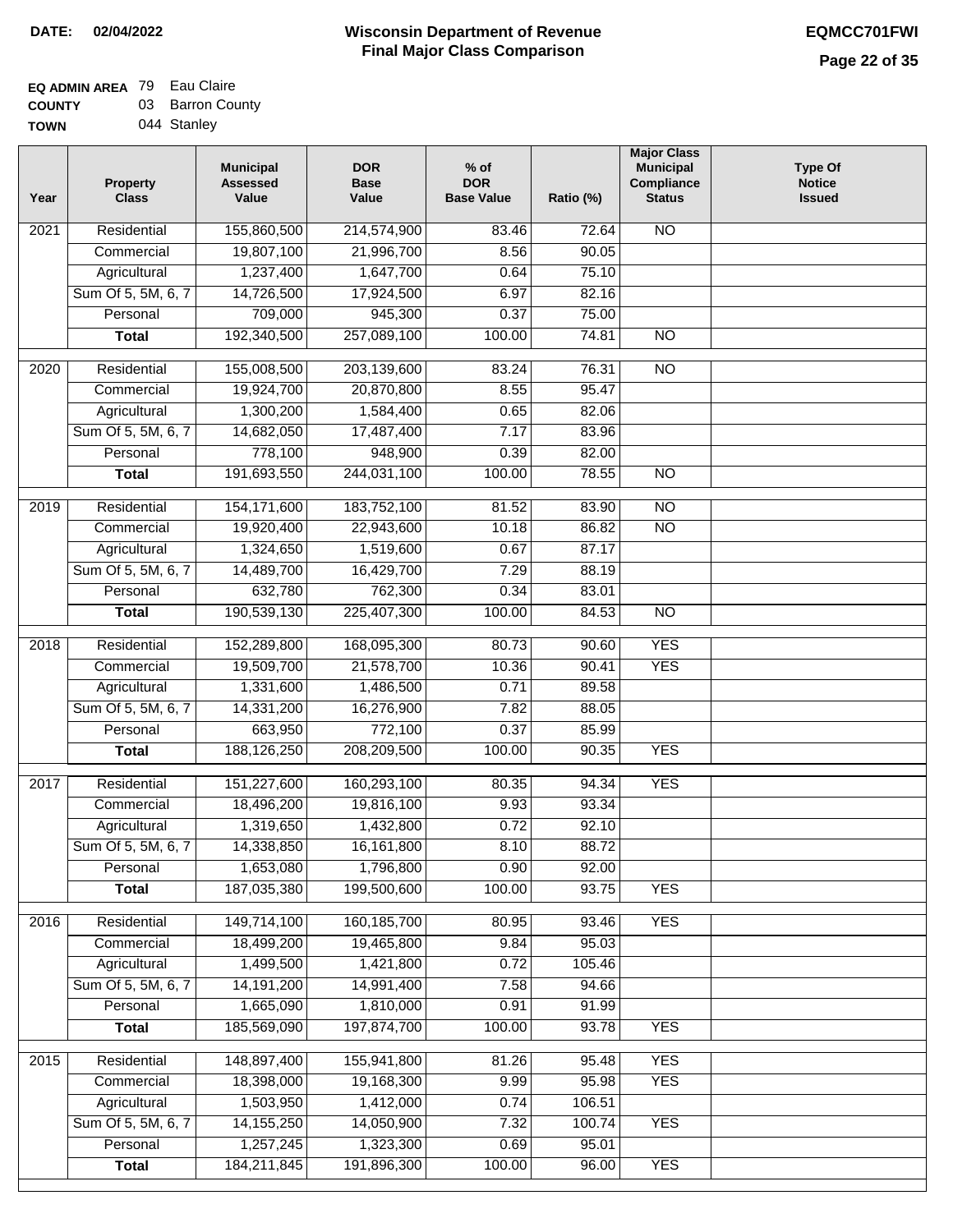| <b>TOWN</b> | 046 Sumner |  |
|-------------|------------|--|
|             |            |  |

| Year              | <b>Property</b><br><b>Class</b> | <b>Municipal</b><br><b>Assessed</b><br>Value | <b>DOR</b><br><b>Base</b><br>Value | % of<br><b>DOR</b><br><b>Base Value</b> | Ratio (%)       | <b>Major Class</b><br><b>Municipal</b><br>Compliance<br><b>Status</b> | <b>Type Of</b><br><b>Notice</b><br><b>Issued</b> |
|-------------------|---------------------------------|----------------------------------------------|------------------------------------|-----------------------------------------|-----------------|-----------------------------------------------------------------------|--------------------------------------------------|
| $\overline{202}1$ | Residential                     | 38,681,900                                   | 53,412,100                         | 74.21                                   | 72.42           | <b>NO</b>                                                             |                                                  |
|                   | Commercial                      | 519,500                                      | 603,300                            | 0.84                                    | 86.11           |                                                                       |                                                  |
|                   | Agricultural                    | 742,800                                      | 899,900                            | 1.25                                    | 82.54           |                                                                       |                                                  |
|                   | Sum Of 5, 5M, 6, 7              | 14,452,900                                   | 17,032,400                         | 23.66                                   | 84.86           | $\overline{NO}$                                                       |                                                  |
|                   | Personal                        | 26,300                                       | 29,400                             | 0.04                                    | 89.46           |                                                                       |                                                  |
|                   | <b>Total</b>                    | 54,423,400                                   | 71,977,100                         | 100.00                                  | 75.61           | $\overline{NO}$                                                       | 1st Notice of Non-Compliance                     |
| $\overline{2020}$ | Residential                     | 38,367,000                                   | 48,718,400                         | 73.05                                   | 78.75           | $\overline{NO}$                                                       |                                                  |
|                   | Commercial                      | 519,500                                      | 569,100                            | 0.85                                    | 91.28           |                                                                       |                                                  |
|                   | Agricultural                    | 675,700                                      | 859,200                            | 1.29                                    | 78.64           |                                                                       |                                                  |
|                   | Sum Of 5, 5M, 6, 7              | 14,634,400                                   | 16,515,600                         | 24.77                                   | 88.61           | $\overline{NO}$                                                       |                                                  |
|                   | Personal                        | 24,000                                       | 26,800                             | 0.04                                    | 89.55           |                                                                       |                                                  |
|                   | <b>Total</b>                    | 54,220,600                                   | 66,689,100                         | 100.00                                  | 81.30           | $\overline{NO}$                                                       |                                                  |
| 2019              | Residential                     | 38,112,700                                   | 46,573,500                         | 73.24                                   | 81.83           | $\overline{3}$                                                        |                                                  |
|                   | Commercial                      | 519,500                                      | 551,100                            | 0.87                                    | 94.27           |                                                                       |                                                  |
|                   | Agricultural                    | 649,400                                      | 819,900                            | 1.29                                    | 79.20           |                                                                       |                                                  |
|                   | Sum Of 5, 5M, 6, 7              | 14,554,500                                   | 15,601,600                         | 24.54                                   | 93.29           | <b>YES</b>                                                            |                                                  |
|                   | Personal                        | 38,100                                       | 42,500                             | 0.07                                    | 89.65           |                                                                       |                                                  |
|                   | <b>Total</b>                    | 53,874,200                                   | 63,588,600                         | 100.00                                  | 84.72           | $\overline{NO}$                                                       |                                                  |
| 2018              | Residential                     | 37,637,700                                   | 42,672,400                         | 70.02                                   | 88.20           | $\overline{10}$                                                       |                                                  |
|                   | Commercial                      | 519,500                                      | 529,900                            | 0.87                                    | 98.04           |                                                                       |                                                  |
|                   | Agricultural                    | 639,400                                      | 783,200                            | 1.29                                    | 81.64           |                                                                       |                                                  |
|                   | Sum Of 5, 5M, 6, 7              | 15,458,800                                   | 16,930,500                         | 27.78                                   | 91.31           | <b>YES</b>                                                            |                                                  |
|                   | Personal                        | 25,200                                       | 28,100                             | 0.05                                    | 89.68           |                                                                       |                                                  |
|                   | <b>Total</b>                    | 54,280,600                                   | 60,944,100                         | 100.00                                  | 89.07           | <b>NO</b>                                                             |                                                  |
| $\overline{20}17$ | Residential                     | 37,374,600                                   | 40,369,200                         | 68.59                                   | 92.58           | <b>YES</b>                                                            |                                                  |
|                   | Commercial                      | 562,500                                      | 550,400                            | 0.94                                    | 102.20          |                                                                       |                                                  |
|                   | Agricultural                    | 642,600                                      | 768,700                            | 1.31                                    | 83.60           |                                                                       |                                                  |
|                   | Sum Of 5, 5M, 6, 7              | 15,426,000                                   | 16,858,300                         | 28.64                                   | 91.50           | <b>YES</b>                                                            |                                                  |
|                   | Personal                        | 275,000                                      | 306,500                            | 0.52                                    | 89.72           |                                                                       |                                                  |
|                   | <b>Total</b>                    | 54,280,700                                   | 58,853,100                         | 100.00                                  | 92.23           | <b>YES</b>                                                            |                                                  |
| 2016              | Residential                     | 37,327,000                                   | 39,503,700                         | 68.03                                   | 94.49           | <b>YES</b>                                                            |                                                  |
|                   | Commercial                      | 562,500                                      | 539,600                            | 0.93                                    | 104.24          |                                                                       |                                                  |
|                   | Agricultural                    | 641,300                                      | 754,400                            | 1.30                                    | 85.01           |                                                                       |                                                  |
|                   | Sum Of 5, 5M, 6, 7              | 15,849,300                                   | 16,958,400                         | 29.20                                   | 93.46           | <b>YES</b>                                                            |                                                  |
|                   | Personal                        | 279,600                                      | 311,700                            | 0.54                                    | 89.70           |                                                                       |                                                  |
|                   | <b>Total</b>                    | 54,659,700                                   | 58,067,800                         | 100.00                                  | 94.13           | <b>YES</b>                                                            |                                                  |
|                   |                                 |                                              |                                    |                                         |                 | <b>YES</b>                                                            |                                                  |
| 2015              | Residential<br>Commercial       | 36,953,000<br>496,500                        | 37,918,200<br>466,700              | 66.88<br>0.82                           | 97.45<br>106.39 |                                                                       |                                                  |
|                   | Agricultural                    | 638,600                                      | 743,700                            | 1.31                                    | 85.87           |                                                                       |                                                  |
|                   | Sum Of 5, 5M, 6, 7              | 16,232,100                                   | 17,218,100                         | 30.37                                   | 94.27           | <b>YES</b>                                                            |                                                  |
|                   | Personal                        | 311,800                                      | 347,600                            | 0.61                                    | 89.70           |                                                                       |                                                  |
|                   | <b>Total</b>                    | 54,632,000                                   | 56,694,300                         | 100.00                                  | 96.36           | <b>YES</b>                                                            |                                                  |
|                   |                                 |                                              |                                    |                                         |                 |                                                                       |                                                  |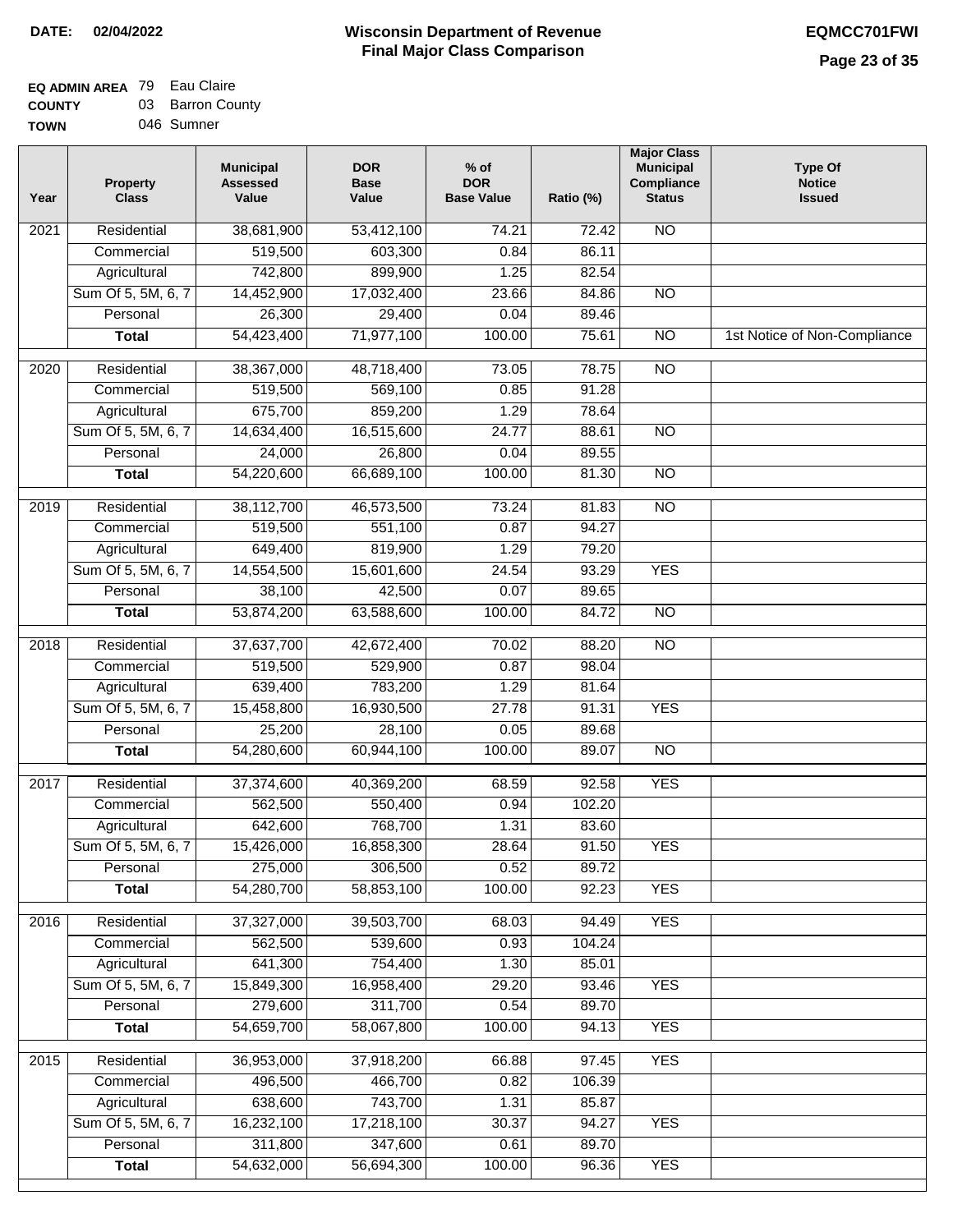## **EQ ADMIN AREA** 79 Eau Claire **COUNTY** 03 Barron County

**TOWN** 048 Turtle Lake

| Year | <b>Property</b><br><b>Class</b>    | <b>Municipal</b><br><b>Assessed</b><br>Value | <b>DOR</b><br><b>Base</b><br>Value | $%$ of<br><b>DOR</b><br><b>Base Value</b> | Ratio (%) | <b>Major Class</b><br><b>Municipal</b><br>Compliance<br><b>Status</b> | <b>Type Of</b><br><b>Notice</b><br><b>Issued</b> |
|------|------------------------------------|----------------------------------------------|------------------------------------|-------------------------------------------|-----------|-----------------------------------------------------------------------|--------------------------------------------------|
| 2021 | Residential                        | 34,365,300                                   | 40,241,700                         | 65.88                                     | 85.40     | <b>NO</b>                                                             |                                                  |
|      | Commercial                         | 1,152,200                                    | 1,260,300                          | 2.06                                      | 91.42     |                                                                       |                                                  |
|      | Agricultural                       | 2,058,600                                    | 2,058,700                          | 3.37                                      | 100.00    |                                                                       |                                                  |
|      | Sum Of 5, 5M, 6, 7                 | 15,092,000                                   | 17,394,700                         | 28.48                                     | 86.76     | $\overline{NO}$                                                       |                                                  |
|      | Personal                           | 131,200                                      | 131,200                            | 0.21                                      | 100.00    |                                                                       |                                                  |
|      | <b>Total</b>                       | 52,799,300                                   | 61,086,600                         | 100.00                                    | 86.43     | $\overline{NO}$                                                       |                                                  |
| 2020 | Residential                        | 33,375,100                                   | 37,042,200                         | 65.06                                     | 90.10     | <b>YES</b>                                                            |                                                  |
|      | Commercial                         | 1,152,200                                    | 1,189,000                          | 2.09                                      | 96.90     |                                                                       |                                                  |
|      | Agricultural                       | 1,979,900                                    | 1,981,200                          | 3.48                                      | 99.93     |                                                                       |                                                  |
|      | Sum Of 5, 5M, 6, 7                 | 15,055,300                                   | 16,596,200                         | 29.15                                     | 90.72     | <b>YES</b>                                                            |                                                  |
|      | Personal                           | 128,300                                      | 128,300                            | 0.23                                      | 100.00    |                                                                       |                                                  |
|      | <b>Total</b>                       | 51,690,800                                   | 56,936,900                         | 100.00                                    | 90.79     | <b>YES</b>                                                            |                                                  |
| 2019 | Residential                        |                                              |                                    | 65.45                                     | 91.67     | <b>YES</b>                                                            |                                                  |
|      | Commercial                         | 32,811,600<br>1,152,200                      | 35,794,900<br>1,187,500            | 2.17                                      | 97.03     |                                                                       |                                                  |
|      |                                    | 1,855,500                                    | 1,903,500                          | 3.48                                      | 97.48     |                                                                       |                                                  |
|      | Agricultural<br>Sum Of 5, 5M, 6, 7 | 14,340,700                                   | 15,669,800                         | 28.65                                     | 91.52     | <b>YES</b>                                                            |                                                  |
|      | Personal                           | 138,000                                      | 138,000                            | 0.25                                      | 100.00    |                                                                       |                                                  |
|      | <b>Total</b>                       | 50,298,000                                   | 54,693,700                         | 100.00                                    | 91.96     | <b>YES</b>                                                            |                                                  |
|      |                                    |                                              |                                    |                                           |           |                                                                       |                                                  |
| 2018 | Residential                        | 32,186,600                                   | 34,544,700                         | 65.17                                     | 93.17     | <b>YES</b>                                                            |                                                  |
|      | Commercial                         | 1,152,200                                    | 1,141,900                          | 2.15                                      | 100.90    |                                                                       |                                                  |
|      | Agricultural                       | 1,867,900                                    | 1,863,800                          | 3.52                                      | 100.22    |                                                                       |                                                  |
|      | Sum Of 5, 5M, 6, 7                 | 14,114,800                                   | 15,310,900                         | 28.89                                     | 92.19     | <b>YES</b>                                                            |                                                  |
|      | Personal                           | 142,600                                      | 142,600                            | 0.27                                      | 100.00    |                                                                       |                                                  |
|      | <b>Total</b>                       | 49,464,100                                   | 53,003,900                         | 100.00                                    | 93.32     | <b>YES</b>                                                            |                                                  |
| 2017 | Residential                        | 31,737,200                                   | 32,189,100                         | 64.57                                     | 98.60     | <b>YES</b>                                                            |                                                  |
|      | Commercial                         | 1,152,200                                    | 1,098,000                          | 2.20                                      | 104.94    |                                                                       |                                                  |
|      | Agricultural                       | 1,786,100                                    | 1,817,800                          | 3.65                                      | 98.26     |                                                                       |                                                  |
|      | Sum Of 5, 5M, 6, 7                 | 14,185,900                                   | 14,446,000                         | 28.98                                     | 98.20     | <b>YES</b>                                                            |                                                  |
|      | Personal                           | 296,900                                      | 296,900                            | 0.60                                      | 100.00    |                                                                       |                                                  |
|      | <b>Total</b>                       | 49,158,300                                   | 49,847,800                         | 100.00                                    | 98.62     | <b>YES</b>                                                            |                                                  |
| 2016 | Residential                        | 31,535,100                                   | 31,070,000                         | 63.86                                     | 101.50    | <b>YES</b>                                                            |                                                  |
|      | Commercial                         | 1,152,200                                    | 1,076,500                          | 2.21                                      | 107.03    |                                                                       |                                                  |
|      | Agricultural                       | 1,787,800                                    | 1,787,900                          | 3.67                                      | 99.99     |                                                                       |                                                  |
|      | Sum Of 5, 5M, 6, 7                 | 14,113,000                                   | 14,446,300                         | 29.69                                     | 97.69     | <b>YES</b>                                                            |                                                  |
|      | Personal                           | 270,900                                      | 270,900                            | 0.56                                      | 100.00    |                                                                       |                                                  |
|      | <b>Total</b>                       | 48,859,000                                   | 48,651,600                         | 100.00                                    | 100.43    | <b>YES</b>                                                            |                                                  |
| 2015 | Residential                        | 31,327,200                                   | 31,195,200                         | 64.45                                     | 100.42    | <b>YES</b>                                                            |                                                  |
|      | Commercial                         | 1,139,100                                    | 1,052,900                          | 2.18                                      | 108.19    |                                                                       |                                                  |
|      | Agricultural                       | 1,763,900                                    | 1,762,100                          | 3.64                                      | 100.10    |                                                                       |                                                  |
|      | Sum Of 5, 5M, 6, 7                 | 14,294,700                                   | 14, 134, 200                       | 29.20                                     | 101.14    | <b>YES</b>                                                            |                                                  |
|      | Personal                           | 256,100                                      | 256,100                            | 0.53                                      | 100.00    |                                                                       |                                                  |
|      | <b>Total</b>                       | 48,781,000                                   | 48,400,500                         | 100.00                                    | 100.79    | <b>YES</b>                                                            |                                                  |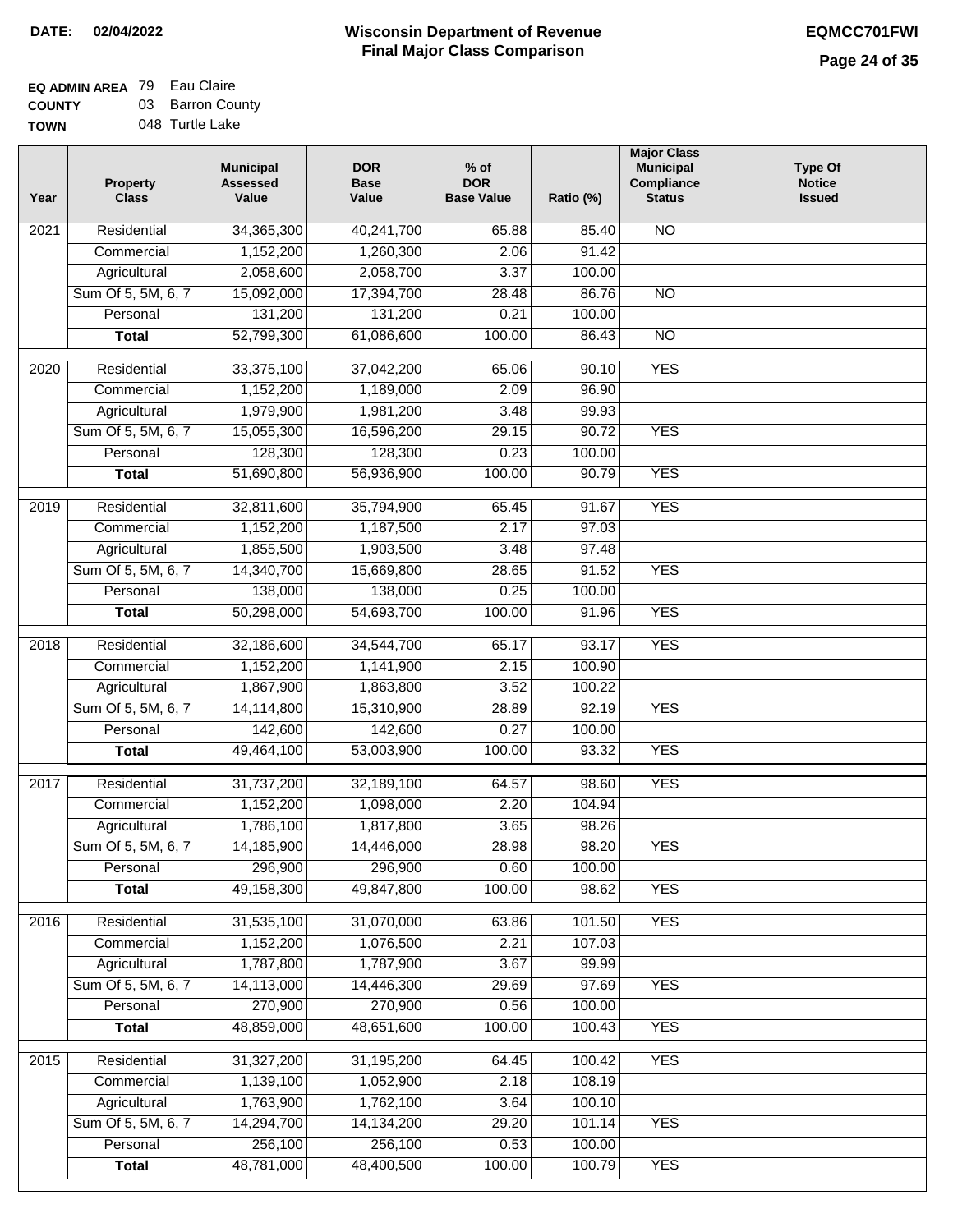| <b>EQ ADMIN AREA</b> 79 Eau Claire |                  |
|------------------------------------|------------------|
| <b>COUNTY</b>                      | 03 Barron County |
| <b>TOWN</b>                        | 050 Vance Creek  |

|  | 050 Vance Creek |  |
|--|-----------------|--|
|  |                 |  |

| Year              | <b>Property</b><br><b>Class</b> | <b>Municipal</b><br><b>Assessed</b><br>Value | <b>DOR</b><br><b>Base</b><br>Value | % of<br><b>DOR</b><br><b>Base Value</b> | Ratio (%) | <b>Major Class</b><br><b>Municipal</b><br>Compliance<br><b>Status</b> | <b>Type Of</b><br><b>Notice</b><br><b>Issued</b> |
|-------------------|---------------------------------|----------------------------------------------|------------------------------------|-----------------------------------------|-----------|-----------------------------------------------------------------------|--------------------------------------------------|
| $\overline{202}1$ | Residential                     | 24,397,200                                   | 35,022,100                         | 64.37                                   | 69.66     | <b>NO</b>                                                             |                                                  |
|                   | Commercial                      | 84,400                                       | 116,600                            | 0.21                                    | 72.38     |                                                                       |                                                  |
|                   | Agricultural                    | 2,226,090                                    | 2,389,500                          | 4.39                                    | 93.16     |                                                                       |                                                  |
|                   | Sum Of 5, 5M, 6, 7              | 12,546,300                                   | 16,874,000                         | 31.01                                   | 74.35     | $\overline{NO}$                                                       |                                                  |
|                   | Personal                        | 6,200                                        | 7,300                              | 0.01                                    | 84.93     |                                                                       |                                                  |
|                   | <b>Total</b>                    | 39,260,190                                   | 54,409,500                         | 100.00                                  | 72.16     | $\overline{NO}$                                                       |                                                  |
| $\overline{2020}$ | Residential                     | 23,881,200                                   | 30,201,900                         | 62.04                                   | 79.07     | $\overline{N}$                                                        |                                                  |
|                   | Commercial                      | 84,400                                       | 110,000                            | 0.23                                    | 76.73     |                                                                       |                                                  |
|                   | Agricultural                    | 2,130,990                                    | 2,290,900                          | 4.71                                    | 93.02     |                                                                       |                                                  |
|                   | Sum Of 5, 5M, 6, 7              | 12,832,000                                   | 16,075,200                         | 33.02                                   | 79.82     | $\overline{NO}$                                                       |                                                  |
|                   | Personal                        | 6,200                                        | 6,700                              | 0.01                                    | 92.54     |                                                                       |                                                  |
|                   | <b>Total</b>                    | 38,934,790                                   | 48,684,700                         | 100.00                                  | 79.97     | $\overline{NO}$                                                       |                                                  |
| $\frac{2019}{ }$  | Residential                     | 23,773,700                                   | 26,299,300                         | 61.32                                   | 90.40     | <b>YES</b>                                                            |                                                  |
|                   | Commercial                      | 84,400                                       | 127,800                            | 0.30                                    | 66.04     |                                                                       |                                                  |
|                   | Agricultural                    | 2,203,680                                    | 2,203,400                          | 5.14                                    | 100.01    |                                                                       |                                                  |
|                   | Sum Of 5, 5M, 6, 7              | 12,468,200                                   | 14,249,900                         | 33.23                                   | 87.50     | $\overline{NO}$                                                       |                                                  |
|                   | Personal                        | 6,975                                        | 7,300                              | 0.02                                    | 95.55     |                                                                       |                                                  |
|                   | <b>Total</b>                    | 38,536,955                                   | 42,887,700                         | 100.00                                  | 89.86     | $\overline{NO}$                                                       |                                                  |
| 2018              | Residential                     | 23,803,500                                   | 24,366,200                         | 60.46                                   | 97.69     | <b>YES</b>                                                            |                                                  |
|                   | Commercial                      | 84,400                                       | 122,900                            | 0.30                                    | 68.67     |                                                                       |                                                  |
|                   | Agricultural                    | 2,147,410                                    | 2,151,500                          | 5.34                                    | 99.81     |                                                                       |                                                  |
|                   | Sum Of 5, 5M, 6, 7              | 12,319,400                                   | 13,656,100                         | 33.88                                   | 90.21     | <b>YES</b>                                                            |                                                  |
|                   | Personal                        | 6,975                                        | 7,000                              | 0.02                                    | 99.64     |                                                                       |                                                  |
|                   | <b>Total</b>                    | 38,361,685                                   | 40,303,700                         | 100.00                                  | 95.18     | <b>YES</b>                                                            |                                                  |
| $\overline{20}17$ | Residential                     | 23,861,800                                   | 23,262,400                         | 60.58                                   | 102.58    | <b>YES</b>                                                            |                                                  |
|                   | Commercial                      | 97,300                                       | 136,400                            | 0.36                                    | 71.33     |                                                                       |                                                  |
|                   | Agricultural                    | 2,087,020                                    | 2,089,800                          | 5.44                                    | 99.87     |                                                                       |                                                  |
|                   | Sum Of 5, 5M, 6, 7              | 12,578,000                                   | 12,900,200                         | 33.59                                   | 97.50     | <b>YES</b>                                                            |                                                  |
|                   | Personal                        | 13,700                                       | 13,300                             | 0.03                                    | 103.01    |                                                                       |                                                  |
|                   | <b>Total</b>                    | 38,637,820                                   | 38,402,100                         | 100.00                                  | 100.61    | <b>YES</b>                                                            |                                                  |
|                   |                                 |                                              |                                    |                                         |           |                                                                       |                                                  |
| 2016              | Residential                     | 23,790,500                                   | 22,465,400                         | 59.60                                   | 105.90    | <b>YES</b>                                                            |                                                  |
|                   | Commercial                      | 97,300                                       | 133,700                            | 0.35                                    | 72.77     |                                                                       |                                                  |
|                   | Agricultural                    | 2,062,550                                    | 2,065,400                          | 5.48                                    | 99.86     |                                                                       |                                                  |
|                   | Sum Of 5, 5M, 6, 7              | 12,532,500                                   | 13,013,300                         | 34.53                                   | 96.31     | <b>YES</b>                                                            |                                                  |
|                   | Personal                        | 14,800                                       | 14,400                             | 0.04                                    | 102.78    |                                                                       |                                                  |
|                   | <b>Total</b>                    | 38,497,650                                   | 37,692,200                         | 100.00                                  | 102.14    | <b>YES</b>                                                            |                                                  |
| 2015              | Residential                     | 23,734,300                                   | 22,594,600                         | 60.39                                   | 105.04    | <b>YES</b>                                                            |                                                  |
|                   | Commercial                      | 97,300                                       | 132,400                            | 0.35                                    | 73.49     |                                                                       |                                                  |
|                   | Agricultural                    | 2,011,160                                    | 2,046,100                          | 5.47                                    | 98.29     |                                                                       |                                                  |
|                   | Sum Of 5, 5M, 6, 7              | 12,679,200                                   | 12,607,000                         | 33.69                                   | 100.57    | <b>YES</b>                                                            |                                                  |
|                   | Personal                        | 36,436                                       | 36,200                             | 0.10                                    | 100.65    |                                                                       |                                                  |
|                   | <b>Total</b>                    | 38,558,396                                   | 37,416,300                         | 100.00                                  | 103.05    | <b>YES</b>                                                            |                                                  |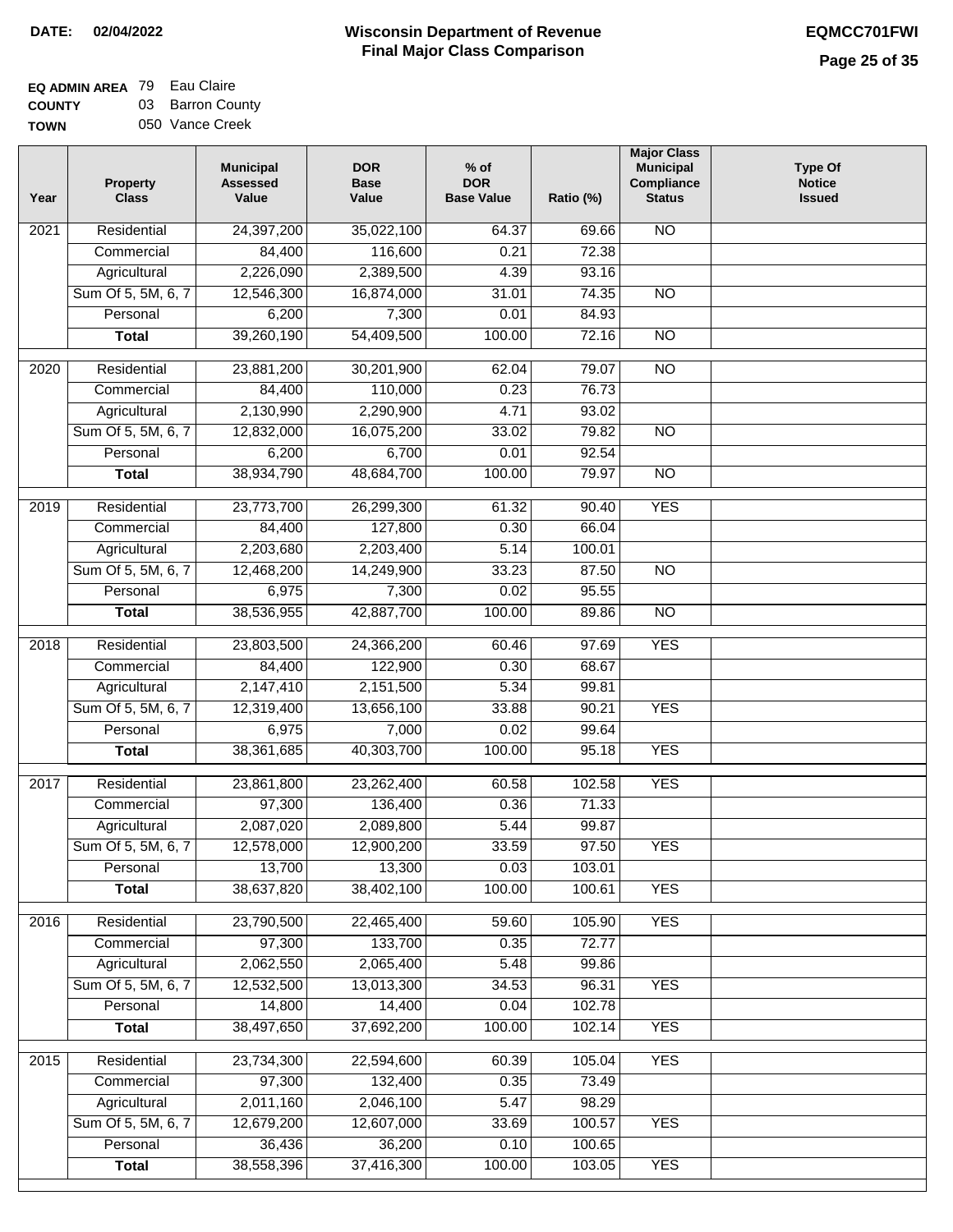# **EQ ADMIN AREA** 79 Eau Claire

**COUNTY VILLAGE** 03 Barron County

101 Almena

| Year | <b>Property</b><br><b>Class</b> | <b>Municipal</b><br><b>Assessed</b><br>Value | <b>DOR</b><br><b>Base</b><br>Value | $%$ of<br><b>DOR</b><br><b>Base Value</b> | Ratio (%) | <b>Major Class</b><br><b>Municipal</b><br>Compliance<br><b>Status</b> | <b>Type Of</b><br><b>Notice</b><br><b>Issued</b> |
|------|---------------------------------|----------------------------------------------|------------------------------------|-------------------------------------------|-----------|-----------------------------------------------------------------------|--------------------------------------------------|
| 2021 | Residential                     | 19,912,100                                   | 25,451,800                         | 72.94                                     | 78.23     | $\overline{NO}$                                                       |                                                  |
|      | Commercial                      | 7,815,300                                    | 8,784,200                          | 25.17                                     | 88.97     | $\overline{NO}$                                                       |                                                  |
|      | Agricultural                    | 38,600                                       | 40,100                             | 0.11                                      | 96.26     |                                                                       |                                                  |
|      | Sum Of 5, 5M, 6, 7              | 315,400                                      | 369,500                            | 1.06                                      | 85.36     |                                                                       |                                                  |
|      | Personal                        | 212,000                                      | 249,400                            | 0.71                                      | 85.00     |                                                                       |                                                  |
|      | <b>Total</b>                    | 28,293,400                                   | 34,895,000                         | 100.00                                    | 81.08     | $\overline{NO}$                                                       |                                                  |
| 2020 | Residential                     | 19,833,000                                   | 23,929,500                         | 72.89                                     | 82.88     | $\overline{NO}$                                                       |                                                  |
|      | Commercial                      | 7,774,200                                    | 8,280,800                          | 25.22                                     | 93.88     | <b>YES</b>                                                            |                                                  |
|      | Agricultural                    | 38,600                                       | 38,500                             | 0.12                                      | 100.26    |                                                                       |                                                  |
|      | Sum Of 5, 5M, 6, 7              | 315,400                                      | 355,100                            | 1.08                                      | 88.82     |                                                                       |                                                  |
|      | Personal                        | 212,500                                      | 226,000                            | 0.69                                      | 94.03     |                                                                       |                                                  |
|      | <b>Total</b>                    | 28,173,700                                   | 32,829,900                         | 100.00                                    | 85.82     | $\overline{NO}$                                                       |                                                  |
| 2019 | Residential                     | 19,785,200                                   | 21,061,400                         | 69.86                                     | 93.94     | <b>YES</b>                                                            |                                                  |
|      | Commercial                      | 7,976,000                                    | 8,516,100                          | 28.25                                     | 93.66     | <b>YES</b>                                                            |                                                  |
|      | Agricultural                    | 36,100                                       | 37,100                             | 0.12                                      | 97.30     |                                                                       |                                                  |
|      | Sum Of 5, 5M, 6, 7              | 321,100                                      | 343,700                            | 1.14                                      | 93.42     |                                                                       |                                                  |
|      | Personal                        | 190,400                                      | 190,400                            | 0.63                                      | 100.00    |                                                                       |                                                  |
|      | <b>Total</b>                    | 28,308,800                                   | 30,148,700                         | 100.00                                    | 93.90     | <b>YES</b>                                                            |                                                  |
| 2018 | Residential                     | 19,595,200                                   | 20,898,300                         | 70.59                                     | 93.76     | <b>YES</b>                                                            |                                                  |
|      | Commercial                      | 7,986,900                                    | 8,199,700                          | 27.70                                     | 97.40     | <b>YES</b>                                                            |                                                  |
|      | Agricultural                    | 35,800                                       | 35,600                             | 0.12                                      | 100.56    |                                                                       |                                                  |
|      | Sum Of 5, 5M, 6, 7              | 320,900                                      | 344,800                            | 1.16                                      | 93.07     |                                                                       |                                                  |
|      | Personal                        | 126,900                                      | 126,900                            | 0.43                                      | 100.00    |                                                                       |                                                  |
|      | <b>Total</b>                    | 28,065,700                                   | 29,605,300                         | 100.00                                    | 94.80     | <b>YES</b>                                                            |                                                  |
| 2017 | Residential                     | 19,595,500                                   | 19,719,600                         | 71.12                                     | 99.37     | <b>YES</b>                                                            |                                                  |
|      | Commercial                      | 6,931,300                                    | 6,869,300                          | 24.77                                     | 100.90    | <b>YES</b>                                                            |                                                  |
|      | Agricultural                    | 35,200                                       | 35,500                             | 0.13                                      | 99.15     |                                                                       |                                                  |
|      | Sum Of 5, 5M, 6, 7              | 320,900                                      | 333,800                            | 1.20                                      | 96.14     |                                                                       |                                                  |
|      | Personal                        | 769,000                                      | 769,000                            | 2.77                                      | 100.00    |                                                                       |                                                  |
|      | <b>Total</b>                    | 27,651,900                                   | 27,727,200                         | 100.00                                    | 99.73     | <b>YES</b>                                                            |                                                  |
|      |                                 |                                              |                                    |                                           |           |                                                                       |                                                  |
| 2016 | Residential                     | 19,443,900                                   | 18,998,000                         | 71.24                                     | 102.35    | <b>YES</b>                                                            |                                                  |
|      | Commercial                      | 6,667,200                                    | 6,474,700                          | 24.28                                     | 102.97    | <b>YES</b>                                                            |                                                  |
|      | Agricultural                    | 35,100                                       | 34,900                             | 0.13                                      | 100.57    |                                                                       |                                                  |
|      | Sum Of 5, 5M, 6, 7              | 320,900                                      | 317,500                            | 1.19                                      | 101.07    |                                                                       |                                                  |
|      | Personal                        | 843,600                                      | 843,600                            | 3.16                                      | 100.00    |                                                                       |                                                  |
|      | <b>Total</b>                    | 27,310,700                                   | 26,668,700                         | 100.00                                    | 102.41    | <b>YES</b>                                                            |                                                  |
| 2015 | Residential                     | 19,396,400                                   | 19,338,100                         | 71.52                                     | 100.30    | <b>YES</b>                                                            |                                                  |
|      | Commercial                      | 6,275,200                                    | 6,022,500                          | 22.27                                     | 104.20    | <b>YES</b>                                                            |                                                  |
|      | Agricultural                    | 34,400                                       | 34,600                             | 0.13                                      | 99.42     |                                                                       |                                                  |
|      | Sum Of 5, 5M, 6, 7              | 327,100                                      | 336,700                            | 1.25                                      | 97.15     |                                                                       |                                                  |
|      | Personal                        | 1,307,500                                    | 1,307,500                          | 4.84                                      | 100.00    |                                                                       |                                                  |
|      | <b>Total</b>                    | 27,340,600                                   | 27,039,400                         | 100.00                                    | 101.11    | <b>YES</b>                                                            |                                                  |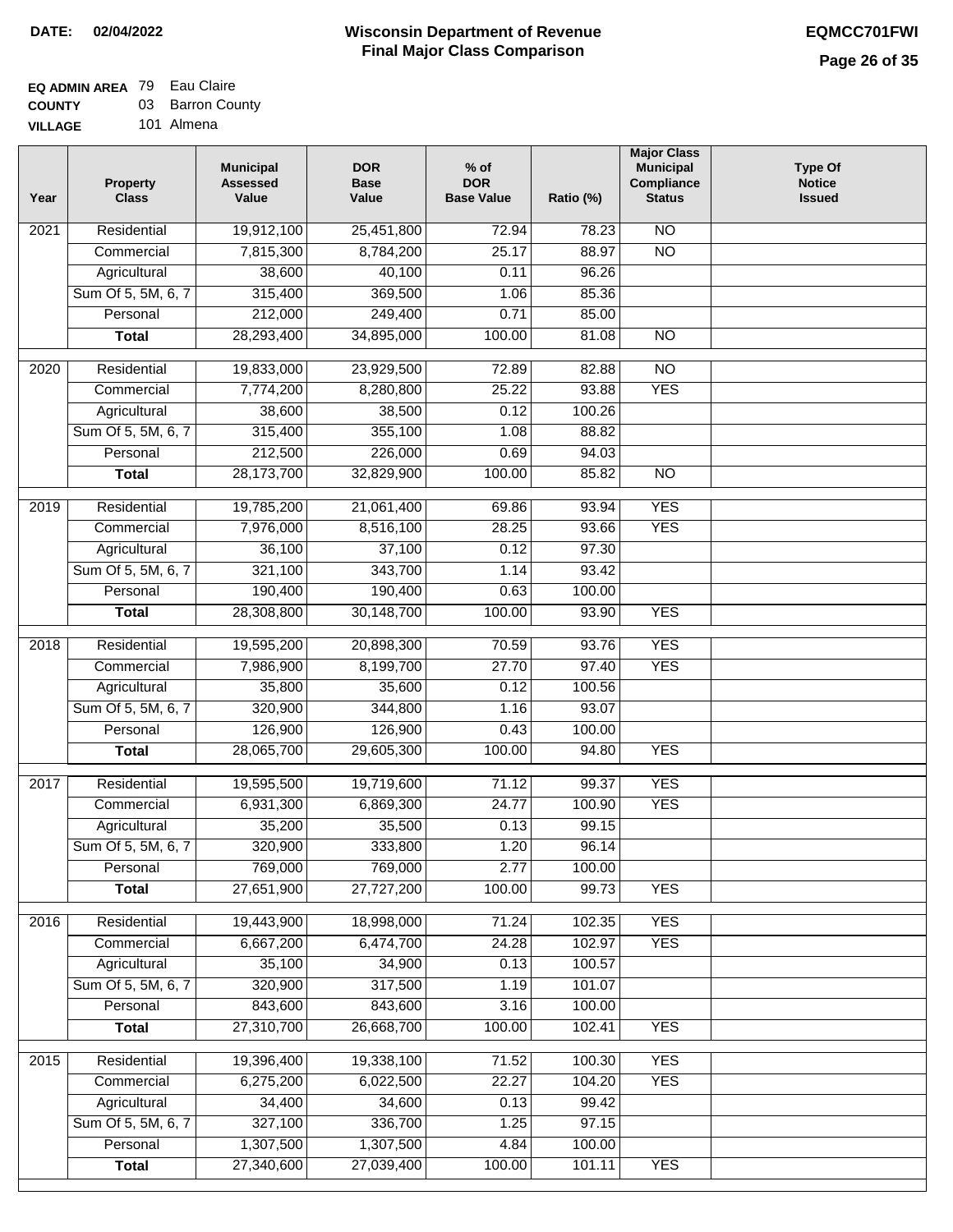## **EQ ADMIN AREA** 79 Eau Claire

**COUNTY VILLAGE** 03 Barron County 111 Cameron

| Year | <b>Property</b><br><b>Class</b> | <b>Municipal</b><br><b>Assessed</b><br>Value | <b>DOR</b><br><b>Base</b><br>Value | $%$ of<br><b>DOR</b><br><b>Base Value</b> | Ratio (%) | <b>Major Class</b><br><b>Municipal</b><br>Compliance<br><b>Status</b> | <b>Type Of</b><br><b>Notice</b><br><b>Issued</b> |
|------|---------------------------------|----------------------------------------------|------------------------------------|-------------------------------------------|-----------|-----------------------------------------------------------------------|--------------------------------------------------|
| 2021 | Residential                     | 73,331,300                                   | 94,521,000                         | 71.47                                     | 77.58     | $\overline{NO}$                                                       |                                                  |
|      | Commercial                      | 30,949,900                                   | 35,448,300                         | 26.80                                     | 87.31     | $\overline{NO}$                                                       |                                                  |
|      | Agricultural                    | 56,300                                       | 60,100                             | 0.05                                      | 93.68     |                                                                       |                                                  |
|      | Sum Of 5, 5M, 6, 7              | 324,700                                      | 236,300                            | 0.18                                      | 137.41    |                                                                       |                                                  |
|      | Personal                        | 1,772,600                                    | 1,991,700                          | 1.51                                      | 89.00     |                                                                       |                                                  |
|      | <b>Total</b>                    | 106,434,800                                  | 132,257,400                        | 100.00                                    | 80.48     | $\overline{NO}$                                                       |                                                  |
| 2020 | Residential                     | 72,157,800                                   | 81,454,300                         | 69.40                                     | 88.59     | $\overline{NO}$                                                       |                                                  |
|      | Commercial                      | 30,377,000                                   | 33,398,900                         | 28.46                                     | 90.95     | <b>YES</b>                                                            |                                                  |
|      | Agricultural                    | 56,300                                       | 57,900                             | 0.05                                      | 97.24     |                                                                       |                                                  |
|      | Sum Of 5, 5M, 6, 7              | 332,600                                      | 231,500                            | 0.20                                      | 143.67    |                                                                       |                                                  |
|      | Personal                        | 2,110,000                                    | 2,221,000                          | 1.89                                      | 95.00     |                                                                       |                                                  |
|      | <b>Total</b>                    | 105,033,700                                  | 117,363,600                        | 100.00                                    | 89.49     | $\overline{NO}$                                                       |                                                  |
|      |                                 |                                              |                                    |                                           |           |                                                                       |                                                  |
| 2019 | Residential                     | 71,323,000                                   | 76,140,300                         | 71.64                                     | 93.67     | <b>YES</b>                                                            |                                                  |
|      | Commercial                      | 27,859,900                                   | 28,139,900                         | 26.48                                     | 99.00     | <b>YES</b>                                                            |                                                  |
|      | Agricultural                    | 59,700                                       | 58,900                             | 0.06                                      | 101.36    |                                                                       |                                                  |
|      | Sum Of 5, 5M, 6, 7              | 384,600                                      | 256,300                            | 0.24                                      | 150.06    |                                                                       |                                                  |
|      | Personal                        | 1,691,600                                    | 1,691,600                          | 1.59                                      | 100.00    |                                                                       |                                                  |
|      | <b>Total</b>                    | 101,318,800                                  | 106,287,000                        | 100.00                                    | 95.33     | <b>YES</b>                                                            |                                                  |
| 2018 | Residential                     | 70,106,500                                   | 72,075,300                         | 72.90                                     | 97.27     | <b>YES</b>                                                            |                                                  |
|      | Commercial                      | 26,286,800                                   | 25,567,900                         | 25.86                                     | 102.81    | <b>YES</b>                                                            |                                                  |
|      | Agricultural                    | 59,600                                       | 57,400                             | 0.06                                      | 103.83    |                                                                       |                                                  |
|      | Sum Of 5, 5M, 6, 7              | 575,200                                      | 264,000                            | 0.27                                      | 217.88    |                                                                       |                                                  |
|      | Personal                        | 907,500                                      | 907,500                            | 0.92                                      | 100.00    |                                                                       |                                                  |
|      | <b>Total</b>                    | 97,935,600                                   | 98,872,100                         | 100.00                                    | 99.05     | <b>YES</b>                                                            |                                                  |
|      |                                 |                                              |                                    |                                           |           |                                                                       |                                                  |
| 2017 | Residential                     | 68,947,100                                   | 68,873,300                         | 71.11                                     | 100.11    | <b>YES</b>                                                            |                                                  |
|      | Commercial                      | 25,373,600                                   | 24,873,600                         | 25.68                                     | 102.01    | <b>YES</b>                                                            |                                                  |
|      | Agricultural                    | 60,800                                       | 57,000                             | 0.06                                      | 106.67    |                                                                       |                                                  |
|      | Sum Of 5, 5M, 6, 7              | 386,100                                      | 254,400                            | 0.26                                      | 151.77    |                                                                       |                                                  |
|      | Personal                        | 2,790,300                                    | 2,790,300                          | 2.88                                      | 100.00    |                                                                       |                                                  |
|      | <b>Total</b>                    | 97,557,900                                   | 96,848,600                         | 100.00                                    | 100.73    | <b>YES</b>                                                            |                                                  |
| 2016 | Residential                     | 63,571,600                                   | 69,220,800                         | 80.53                                     | 91.84     | <b>YES</b>                                                            |                                                  |
|      | Commercial                      | 15,803,200                                   | 15,603,700                         | 18.15                                     | 101.28    | <b>YES</b>                                                            |                                                  |
|      | Agricultural                    | 60,800                                       | 56,200                             | 0.07                                      | 108.19    |                                                                       |                                                  |
|      | Sum Of 5, 5M, 6, 7              | 656,700                                      | 262,200                            | 0.31                                      | 250.46    |                                                                       |                                                  |
|      | Personal                        | 796,500                                      | 812,800                            | 0.95                                      | 97.99     |                                                                       |                                                  |
|      | <b>Total</b>                    | 80,888,800                                   | 85,955,700                         | 100.00                                    | 94.11     | <b>YES</b>                                                            |                                                  |
|      |                                 |                                              |                                    |                                           |           |                                                                       |                                                  |
| 2015 | Residential                     | 59,129,400                                   | 65,525,800                         | 80.21                                     | 90.24     | <b>YES</b>                                                            |                                                  |
|      | Commercial                      | 14,800,400                                   | 15,052,900                         | 18.43                                     | 98.32     | <b>YES</b>                                                            |                                                  |
|      | Agricultural                    | 65,700                                       | 60,000                             | 0.07                                      | 109.50    |                                                                       |                                                  |
|      | Sum Of 5, 5M, 6, 7              | 411,100                                      | 214,600                            | 0.26                                      | 191.57    |                                                                       |                                                  |
|      | Personal                        | 841,700                                      | 841,700                            | 1.03                                      | 100.00    |                                                                       |                                                  |
|      | <b>Total</b>                    | 75,248,300                                   | 81,695,000                         | 100.00                                    | 92.11     | <b>YES</b>                                                            |                                                  |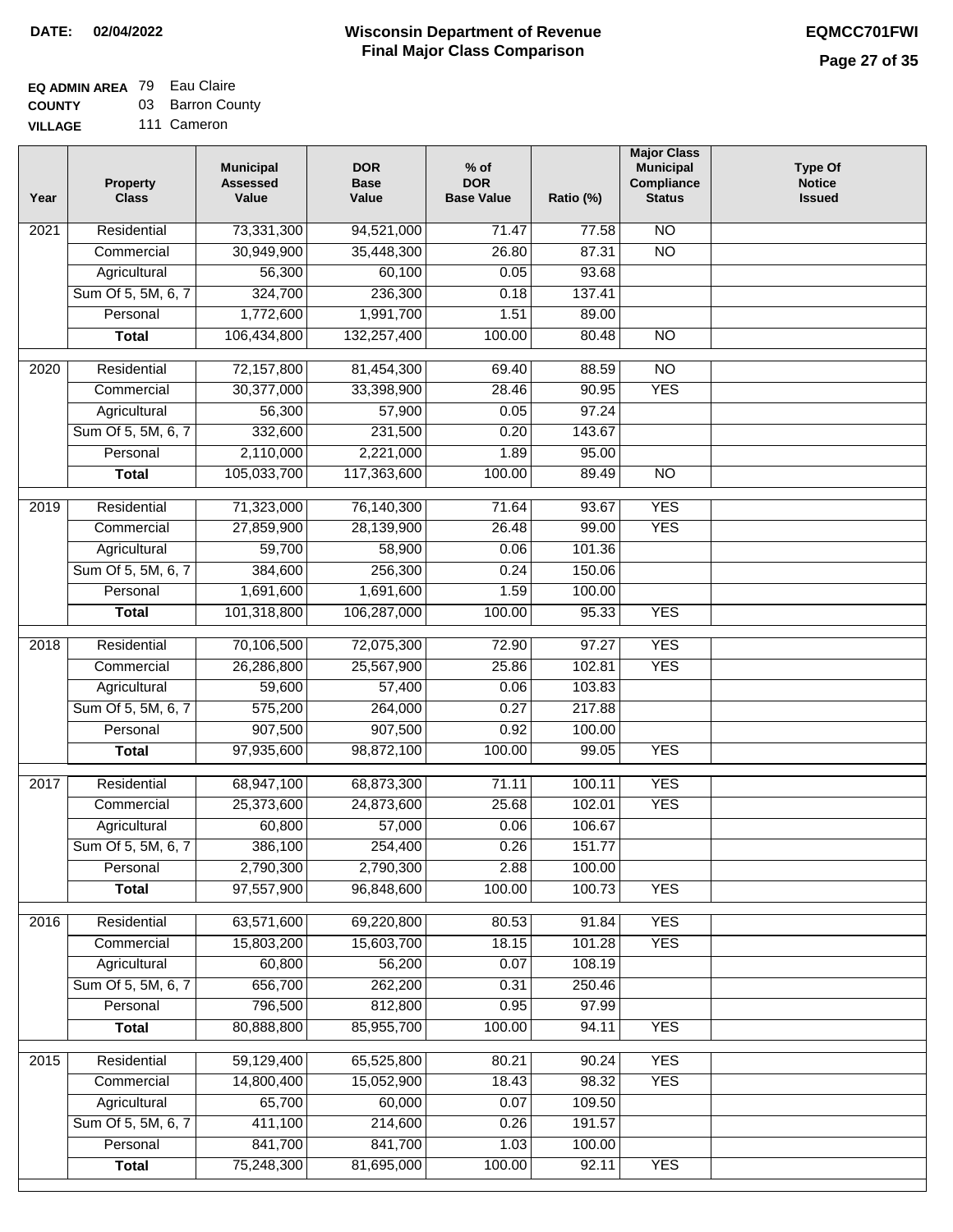## **EQ ADMIN AREA** 79 Eau Claire **COUNTY** 03 Barron County

**VILLAGE** 116 Dallas

| Year | <b>Property</b><br><b>Class</b> | <b>Municipal</b><br><b>Assessed</b><br>Value | <b>DOR</b><br><b>Base</b><br>Value | $%$ of<br><b>DOR</b><br><b>Base Value</b> | Ratio (%)      | <b>Major Class</b><br><b>Municipal</b><br>Compliance<br><b>Status</b> | <b>Type Of</b><br><b>Notice</b><br><b>Issued</b> |
|------|---------------------------------|----------------------------------------------|------------------------------------|-------------------------------------------|----------------|-----------------------------------------------------------------------|--------------------------------------------------|
| 2021 | Residential                     | 15,747,200                                   | 14,880,700                         | 85.06                                     | 105.82         | <b>YES</b>                                                            |                                                  |
|      | Commercial                      | 1,910,500                                    | 2,100,200                          | 12.00                                     | 90.97          | <b>YES</b>                                                            |                                                  |
|      | Agricultural                    | 62,000                                       | 61,800                             | 0.35                                      | 100.32         |                                                                       |                                                  |
|      | Sum Of 5, 5M, 6, 7              | 368,900                                      | 427,000                            | 2.44                                      | 86.39          |                                                                       |                                                  |
|      | Personal                        | 25,300                                       | 25,300                             | 0.14                                      | 100.00         |                                                                       |                                                  |
|      | <b>Total</b>                    | 18,113,900                                   | 17,495,000                         | 100.00                                    | 103.54         | <b>YES</b>                                                            |                                                  |
| 2020 | Residential                     | 9,844,000                                    | 12,823,300                         | 82.88                                     | 76.77          | $\overline{NO}$                                                       |                                                  |
|      | Commercial                      | 1,594,700                                    | 2,140,400                          | 13.83                                     | 74.50          | $\overline{NO}$                                                       |                                                  |
|      | Agricultural                    | 59,900                                       | 59,500                             | 0.38                                      | 100.67         |                                                                       |                                                  |
|      | Sum Of 5, 5M, 6, 7              | 341,000                                      | 421,100                            | 2.72                                      | 80.98          |                                                                       |                                                  |
|      | Personal                        | 28,100                                       | 28,100                             | 0.18                                      | 100.00         |                                                                       |                                                  |
|      | <b>Total</b>                    | 11,867,700                                   | 15,472,400                         | 100.00                                    | 76.70          | $\overline{NO}$                                                       | 2nd Notice of Non-Compliance                     |
| 2019 | Residential                     | 9,808,700                                    | 11,320,600                         | 82.78                                     | 86.64          | $\overline{10}$                                                       |                                                  |
|      | Commercial                      | 1,594,700                                    | 1,935,400                          | 14.15                                     | 82.40          | $\overline{NO}$                                                       |                                                  |
|      | Agricultural                    | 50,100                                       | 57,200                             | 0.42                                      | 87.59          |                                                                       |                                                  |
|      | Sum Of 5, 5M, 6, 7              | 341,000                                      | 325,500                            | 2.38                                      | 104.76         |                                                                       |                                                  |
|      | Personal                        | 37,100                                       | 37,100                             | 0.27                                      | 100.00         |                                                                       |                                                  |
|      | <b>Total</b>                    | 11,831,600                                   | 13,675,800                         | 100.00                                    | 86.51          | $\overline{NO}$                                                       | 1st Notice of Non-Compliance                     |
| 2018 | Residential                     | 9,686,800                                    | 10,376,600                         | 79.39                                     | 93.35          | <b>YES</b>                                                            |                                                  |
|      | Commercial                      | 1,938,300                                    | 2,261,600                          | 17.30                                     | 85.70          | <b>NO</b>                                                             |                                                  |
|      | Agricultural                    | 50,100                                       | 55,600                             | 0.43                                      | 90.11          |                                                                       |                                                  |
|      | Sum Of 5, 5M, 6, 7              | 341,000                                      | 322,700                            | 2.47                                      | 105.67         |                                                                       |                                                  |
|      | Personal                        | 54,000                                       | 54,000                             | 0.41                                      | 100.00         |                                                                       |                                                  |
|      | <b>Total</b>                    | 12,070,200                                   | 13,070,500                         | 100.00                                    | 92.35          | <b>NO</b>                                                             |                                                  |
|      |                                 |                                              |                                    |                                           |                |                                                                       |                                                  |
| 2017 | Residential                     | 9,657,600                                    | 9,853,400                          | 79.00                                     | 98.01          | <b>YES</b><br><b>NO</b>                                               |                                                  |
|      | Commercial<br>Agricultural      | 1,938,300<br>50,100                          | 2,174,700<br>54,200                | 17.44<br>0.43                             | 89.13<br>92.44 |                                                                       |                                                  |
|      | Sum Of 5, 5M, 6, 7              | 341,000                                      | 324,000                            | 2.60                                      | 105.25         |                                                                       |                                                  |
|      | Personal                        | 66,600                                       | 66,600                             | 0.53                                      | 100.00         |                                                                       |                                                  |
|      | <b>Total</b>                    | 12,053,600                                   | 12,472,900                         | 100.00                                    | 96.64          | <b>NO</b>                                                             |                                                  |
|      |                                 |                                              |                                    |                                           |                |                                                                       |                                                  |
| 2016 | Residential                     | 9,632,300                                    | 9,824,500                          | 78.91                                     | 98.04          | <b>YES</b>                                                            |                                                  |
|      | Commercial                      | 1,938,300                                    | 2,174,700                          | 17.47                                     | 89.13          | $\overline{NO}$                                                       |                                                  |
|      | Agricultural                    | 50,100                                       | 53,400                             | 0.43                                      | 93.82          |                                                                       |                                                  |
|      | Sum Of 5, 5M, 6, 7              | 341,000                                      | 321,800                            | 2.58                                      | 105.97         |                                                                       |                                                  |
|      | Personal                        | 88,000                                       | 75,400                             | 0.61                                      | 116.71         |                                                                       |                                                  |
|      | <b>Total</b>                    | 12,049,700                                   | 12,449,800                         | 100.00                                    | 96.79          | N <sub>O</sub>                                                        |                                                  |
| 2015 | Residential                     | 9,706,400                                    | 9,802,700                          | 79.55                                     | 99.02          | <b>YES</b>                                                            |                                                  |
|      | Commercial                      | 1,938,300                                    | 2,153,200                          | 17.47                                     | 90.02          | <b>YES</b>                                                            |                                                  |
|      | Agricultural                    | 50,000                                       | 52,800                             | 0.43                                      | 94.70          |                                                                       |                                                  |
|      | Sum Of 5, 5M, 6, 7              | 317,300                                      | 243,800                            | 1.98                                      | 130.15         |                                                                       |                                                  |
|      | Personal                        | 82,700                                       | 70,800                             | 0.57                                      | 116.81         |                                                                       |                                                  |
|      | <b>Total</b>                    | 12,094,700                                   | 12,323,300                         | 100.00                                    | 98.14          | <b>YES</b>                                                            |                                                  |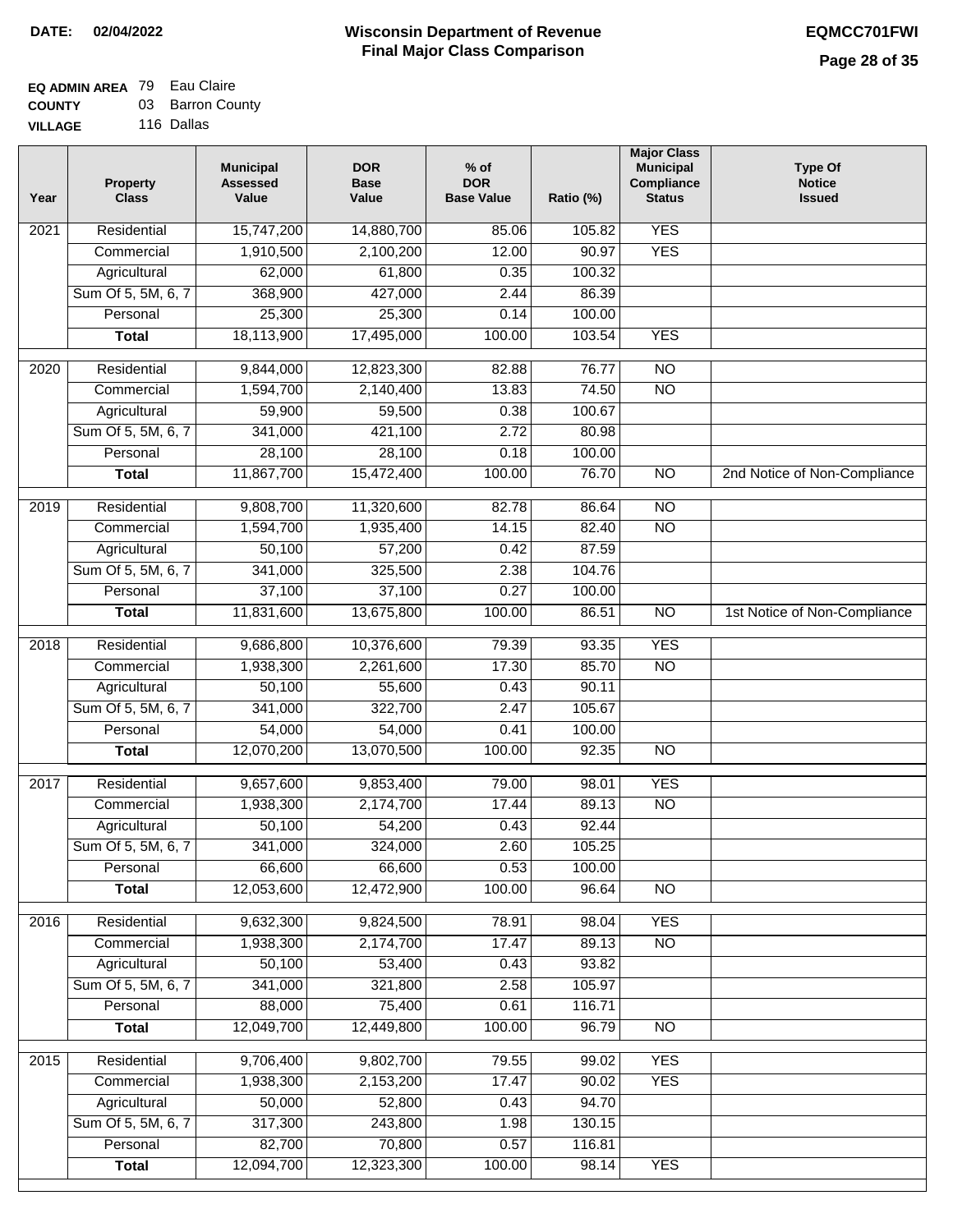## **EQ ADMIN AREA** 79 Eau Claire **COUNTY** 03 Barron County

**VILLAGE** 136 Haugen

| Year | <b>Property</b><br><b>Class</b> | <b>Municipal</b><br><b>Assessed</b><br>Value | <b>DOR</b><br><b>Base</b><br>Value | $%$ of<br><b>DOR</b><br><b>Base Value</b> | Ratio (%)       | <b>Major Class</b><br><b>Municipal</b><br>Compliance<br><b>Status</b> | <b>Type Of</b><br><b>Notice</b><br><b>Issued</b> |
|------|---------------------------------|----------------------------------------------|------------------------------------|-------------------------------------------|-----------------|-----------------------------------------------------------------------|--------------------------------------------------|
| 2021 | Residential                     | 11,878,900                                   | 15,882,900                         | 90.29                                     | 74.79           | <b>NO</b>                                                             |                                                  |
|      | Commercial                      | 1,175,400                                    | 1,335,700                          | 7.59                                      | 88.00           |                                                                       |                                                  |
|      | Agricultural                    | 8,100                                        | 8,000                              | 0.05                                      | 101.25          |                                                                       |                                                  |
|      | Sum Of 5, 5M, 6, 7              | 135,500                                      | 155,300                            | 0.88                                      | 87.25           |                                                                       |                                                  |
|      | Personal                        | 167,500                                      | 209,400                            | 1.19                                      | 79.99           |                                                                       |                                                  |
|      | <b>Total</b>                    | 13,365,400                                   | 17,591,300                         | 100.00                                    | 75.98           | $\overline{NO}$                                                       |                                                  |
| 2020 | Residential                     | 11,826,600                                   | 15,211,400                         | 90.50                                     | 77.75           | $\overline{NO}$                                                       |                                                  |
|      | Commercial                      | 1,175,400                                    | 1,260,100                          | 7.50                                      | 93.28           |                                                                       |                                                  |
|      | Agricultural                    | 7,800                                        | 7,600                              | 0.05                                      | 102.63          |                                                                       |                                                  |
|      | Sum Of 5, 5M, 6, 7              | 135,500                                      | 156,300                            | 0.93                                      | 86.69           |                                                                       |                                                  |
|      | Personal                        | 172,100                                      | 172,100                            | 1.02                                      | 100.00          |                                                                       |                                                  |
|      | <b>Total</b>                    | 13,317,400                                   | 16,807,500                         | 100.00                                    | 79.23           | $\overline{NO}$                                                       |                                                  |
|      |                                 |                                              |                                    |                                           |                 |                                                                       |                                                  |
| 2019 | Residential                     | 11,818,200                                   | 14,062,400                         | 91.14                                     | 84.04           | $\overline{3}$                                                        |                                                  |
|      | Commercial                      | 1,067,200                                    | 1,151,800                          | 7.46                                      | 92.65           |                                                                       |                                                  |
|      | Agricultural                    | 8,000                                        | 7,900                              | 0.05                                      | 101.27          |                                                                       |                                                  |
|      | Sum Of 5, 5M, 6, 7              | 128,600                                      | 155,300                            | 1.01                                      | 82.81           |                                                                       |                                                  |
|      | Personal                        | 52,513                                       | 52,500                             | 0.34                                      | 100.02          |                                                                       |                                                  |
|      | <b>Total</b>                    | 13,074,513                                   | 15,429,900                         | 100.00                                    | 84.73           | $\overline{NO}$                                                       |                                                  |
| 2018 | Residential                     | 11,818,400                                   | 13,021,000                         | 90.92                                     | 90.76           | <b>YES</b>                                                            |                                                  |
|      | Commercial                      | 1,067,200                                    | 1,107,500                          | 7.73                                      | 96.36           |                                                                       |                                                  |
|      | Agricultural                    | 7,800                                        | 7,700                              | 0.05                                      | 101.30          |                                                                       |                                                  |
|      | Sum Of 5, 5M, 6, 7              | 128,600                                      | 149,100                            | 1.04                                      | 86.25           |                                                                       |                                                  |
|      | Personal                        | 35,455                                       | 35,400                             | 0.25                                      | 100.16          |                                                                       |                                                  |
|      | <b>Total</b>                    | 13,057,455                                   | 14,320,700                         | 100.00                                    | 91.18           | <b>YES</b>                                                            |                                                  |
| 2017 | Residential                     | 11,818,400                                   | 12,056,500                         | 90.57                                     | 98.03           | <b>YES</b>                                                            |                                                  |
|      | Commercial                      | 1,067,200                                    | 1,064,900                          | 8.00                                      | 100.22          |                                                                       |                                                  |
|      | Agricultural                    | 7,700                                        | 7,500                              | 0.06                                      | 102.67          |                                                                       |                                                  |
|      | Sum Of 5, 5M, 6, 7              | 128,600                                      | 136,700                            | 1.03                                      | 94.07           |                                                                       |                                                  |
|      | Personal                        | 46,034                                       | 46,000                             | 0.35                                      | 100.07          |                                                                       |                                                  |
|      | <b>Total</b>                    | 13,067,934                                   | 13,311,600                         | 100.00                                    | 98.17           | <b>YES</b>                                                            |                                                  |
| 2016 | Residential                     | 10,365,400                                   | 11,374,100                         | 90.27                                     | 91.13           | <b>YES</b>                                                            |                                                  |
|      | Commercial                      | 943,900                                      | 1,044,000                          | 8.29                                      | 90.41           |                                                                       |                                                  |
|      | Agricultural                    | 7,400                                        | 7,400                              | 0.06                                      | 100.00          |                                                                       |                                                  |
|      | Sum Of 5, 5M, 6, 7              | 129,900                                      | 136,700                            | 1.08                                      | 95.03           |                                                                       |                                                  |
|      | Personal                        | 33,879                                       | 37,600                             | 0.30                                      | 90.10           |                                                                       |                                                  |
|      | <b>Total</b>                    | 11,480,479                                   | 12,599,800                         | 100.00                                    | 91.12           | <b>YES</b>                                                            |                                                  |
|      | Residential                     |                                              |                                    |                                           | 90.25           | <b>YES</b>                                                            |                                                  |
| 2015 |                                 | 10,342,100<br>943,900                        | 11,459,500                         | 90.93                                     |                 | <b>YES</b>                                                            |                                                  |
|      | Commercial<br>Agricultural      | 7,400                                        | 1,033,600<br>7,300                 | 8.20<br>0.06                              | 91.32<br>101.37 |                                                                       |                                                  |
|      | Sum Of 5, 5M, 6, 7              | 41,500                                       | 42,300                             | 0.34                                      | 98.11           |                                                                       |                                                  |
|      | Personal                        | 56,749                                       | 59,200                             | 0.47                                      | 95.86           |                                                                       |                                                  |
|      | <b>Total</b>                    | 11,391,649                                   | 12,601,900                         | 100.00                                    | 90.40           | <b>YES</b>                                                            |                                                  |
|      |                                 |                                              |                                    |                                           |                 |                                                                       |                                                  |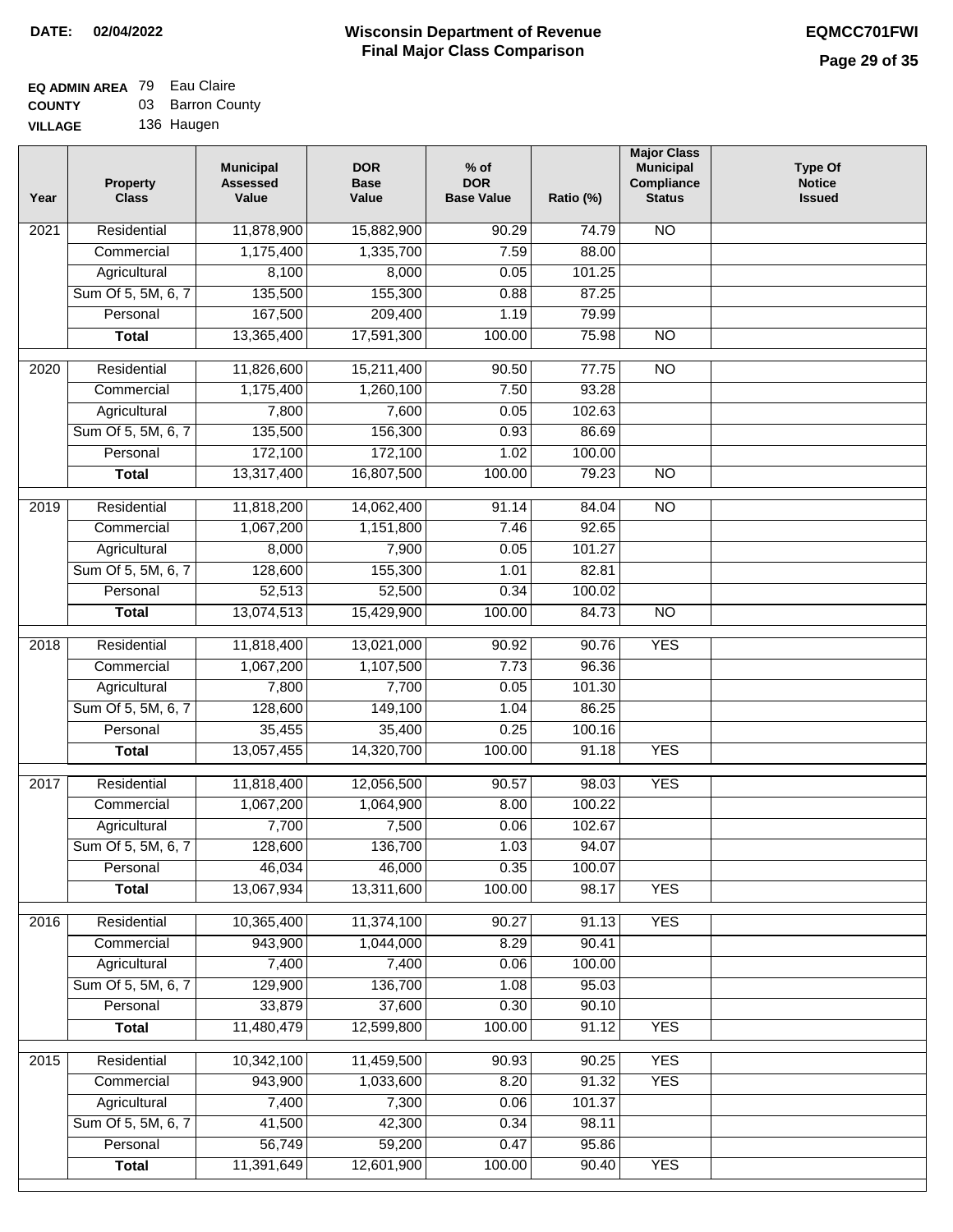## **EQ ADMIN AREA** 79 Eau Claire **COUNTY** 03 Barron County

**VILLAGE** 171 Prairie Farm

| Year | <b>Property</b><br><b>Class</b> | <b>Municipal</b><br><b>Assessed</b><br>Value | <b>DOR</b><br><b>Base</b><br>Value | $%$ of<br><b>DOR</b><br><b>Base Value</b> | Ratio (%) | <b>Major Class</b><br><b>Municipal</b><br>Compliance<br><b>Status</b> | <b>Type Of</b><br><b>Notice</b><br><b>Issued</b> |
|------|---------------------------------|----------------------------------------------|------------------------------------|-------------------------------------------|-----------|-----------------------------------------------------------------------|--------------------------------------------------|
| 2021 | Residential                     | 14,848,800                                   | 19,839,600                         | 85.48                                     | 74.84     | $\overline{NO}$                                                       |                                                  |
|      | Commercial                      | 2,147,600                                    | 2,927,900                          | 12.62                                     | 73.35     | $\overline{NO}$                                                       |                                                  |
|      | Agricultural                    | 43,650                                       | 43,000                             | 0.19                                      | 101.51    |                                                                       |                                                  |
|      | Sum Of 5, 5M, 6, 7              | 228,300                                      | 291,600                            | 1.26                                      | 78.29     |                                                                       |                                                  |
|      | Personal                        | 88,800                                       | 107,000                            | 0.46                                      | 82.99     |                                                                       |                                                  |
|      | <b>Total</b>                    | 17,357,150                                   | 23,209,100                         | 100.00                                    | 74.79     | $\overline{NO}$                                                       |                                                  |
| 2020 | Residential                     | 14,535,700                                   | 17,176,000                         | 84.50                                     | 84.63     | $\overline{NO}$                                                       |                                                  |
|      | Commercial                      | 2,116,700                                    | 2,762,200                          | 13.59                                     | 76.63     | $\overline{NO}$                                                       |                                                  |
|      | Agricultural                    | 43,650                                       | 41,500                             | 0.20                                      | 105.18    |                                                                       |                                                  |
|      | Sum Of 5, 5M, 6, 7              | 225,200                                      | 285,900                            | 1.41                                      | 78.77     |                                                                       |                                                  |
|      | Personal                        | 55,300                                       | 60,100                             | 0.30                                      | 92.01     |                                                                       |                                                  |
|      | <b>Total</b>                    | 16,976,550                                   | 20,325,700                         | 100.00                                    | 83.52     | $\overline{NO}$                                                       |                                                  |
| 2019 | Residential                     | 14,385,100                                   | 15,471,300                         | 84.66                                     | 92.98     | <b>YES</b>                                                            |                                                  |
|      | Commercial                      | 2,120,000                                    | 2,401,200                          | 13.14                                     | 88.29     | $\overline{NO}$                                                       |                                                  |
|      | Agricultural                    | 43,650                                       | 39,800                             | 0.22                                      | 109.67    |                                                                       |                                                  |
|      | Sum Of 5, 5M, 6, 7              | 223,900                                      | 268,000                            | 1.47                                      | 83.54     |                                                                       |                                                  |
|      | Personal                        | 94,600                                       | 94,600                             | 0.52                                      | 100.00    |                                                                       |                                                  |
|      | <b>Total</b>                    | 16,867,250                                   | 18,274,900                         | 100.00                                    | 92.30     | $\overline{NO}$                                                       |                                                  |
|      |                                 |                                              |                                    |                                           |           |                                                                       |                                                  |
| 2018 | Residential                     | 14,166,700                                   | 14,215,900                         | 84.44                                     | 99.65     | <b>YES</b>                                                            |                                                  |
|      | Commercial                      | 2,031,700                                    | 2,221,700                          | 13.20                                     | 91.45     | <b>YES</b>                                                            |                                                  |
|      | Agricultural                    | 43,650                                       | 38,800                             | 0.23                                      | 112.50    |                                                                       |                                                  |
|      | Sum Of 5, 5M, 6, 7              | 225,200                                      | 268,200                            | 1.59                                      | 83.97     |                                                                       |                                                  |
|      | Personal                        | 91,100                                       | 91,100                             | 0.54                                      | 100.00    |                                                                       |                                                  |
|      | <b>Total</b>                    | 16,558,350                                   | 16,835,700                         | 100.00                                    | 98.35     | <b>YES</b>                                                            |                                                  |
| 2017 | Residential                     | 14,041,300                                   | 13,337,100                         | 83.39                                     | 105.28    | <b>YES</b>                                                            |                                                  |
|      | Commercial                      | 2,015,700                                    | 2,113,700                          | 13.22                                     | 95.36     | <b>YES</b>                                                            |                                                  |
|      | Agricultural                    | 44,250                                       | 38,000                             | 0.24                                      | 116.45    |                                                                       |                                                  |
|      | Sum Of 5, 5M, 6, 7              | 225,200                                      | 247,200                            | 1.55                                      | 91.10     |                                                                       |                                                  |
|      | Personal                        | 257,400                                      | 257,400                            | 1.61                                      | 100.00    |                                                                       |                                                  |
|      | <b>Total</b>                    | 16,583,850                                   | 15,993,400                         | 100.00                                    | 103.69    | <b>YES</b>                                                            |                                                  |
| 2016 | Residential                     | 13,701,900                                   | 13,133,600                         | 83.66                                     | 104.33    | <b>YES</b>                                                            |                                                  |
|      | Commercial                      | 1,903,300                                    | 2,052,100                          | 13.07                                     | 92.75     | <b>YES</b>                                                            |                                                  |
|      | Agricultural                    | 44,250                                       | 37,500                             | 0.24                                      | 118.00    |                                                                       |                                                  |
|      | Sum Of 5, 5M, 6, 7              | 225,200                                      | 244,500                            | 1.56                                      | 92.11     |                                                                       |                                                  |
|      | Personal                        | 231,000                                      | 231,000                            | 1.47                                      | 100.00    |                                                                       |                                                  |
|      | <b>Total</b>                    | 16,105,650                                   | 15,698,700                         | 100.00                                    | 102.59    | <b>YES</b>                                                            |                                                  |
| 2015 | Residential                     | 13,750,100                                   | 14,396,000                         | 85.03                                     | 95.51     | <b>YES</b>                                                            |                                                  |
|      | Commercial                      | 1,962,500                                    | 2,029,300                          | 11.99                                     | 96.71     | <b>YES</b>                                                            |                                                  |
|      | Agricultural                    | 44,250                                       | 36,800                             | 0.22                                      | 120.24    |                                                                       |                                                  |
|      | Sum Of 5, 5M, 6, 7              | 225,200                                      | 242,600                            | 1.43                                      | 92.83     |                                                                       |                                                  |
|      | Personal                        | 225,400                                      | 225,400                            | 1.33                                      | 100.00    |                                                                       |                                                  |
|      | <b>Total</b>                    | 16,207,450                                   | 16,930,100                         | 100.00                                    | 95.73     | <b>YES</b>                                                            |                                                  |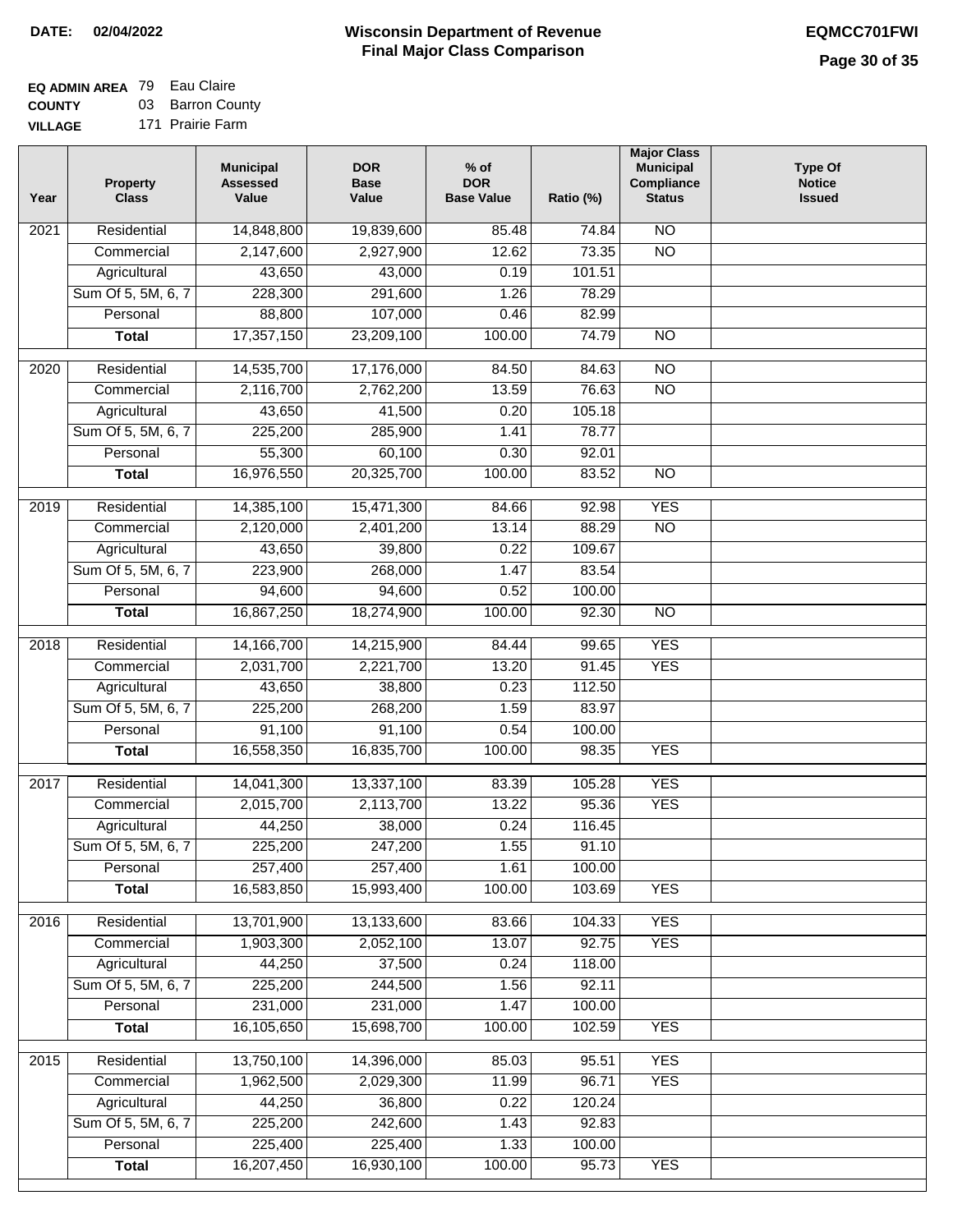## **Page 31 of 35**

| <b>EQ ADMIN AREA 79 Eau Claire</b> |                  | 79 Eau Claire   |
|------------------------------------|------------------|-----------------|
| <b>COUNTY</b>                      | 03 Barron County | 48 Polk County  |
| <b>VILLAGE</b>                     | 186 Turtle Lake  | 168 Turtle Lake |

| Year              | <b>Property</b><br><b>Class</b> | <b>Municipal</b><br><b>Assessed</b><br>Value | <b>DOR</b><br><b>Base</b><br>Value | $%$ of<br><b>DOR</b><br><b>Base Value</b> | Ratio (%) | <b>Major Class</b><br><b>Municipal</b><br>Compliance<br><b>Status</b> | <b>Type Of</b><br><b>Notice</b><br><b>Issued</b> |
|-------------------|---------------------------------|----------------------------------------------|------------------------------------|-------------------------------------------|-----------|-----------------------------------------------------------------------|--------------------------------------------------|
| $\overline{202}1$ | Residential                     | 27,262,200                                   | 38,842,500                         | 49.95                                     | 70.19     | $\overline{NO}$                                                       |                                                  |
|                   | Commercial                      | 29,667,500                                   | 35,140,700                         | 45.19                                     | 84.42     | $\overline{NO}$                                                       |                                                  |
|                   | Agricultural                    | 65,000                                       | 81,600                             | 0.10                                      | 79.66     |                                                                       |                                                  |
|                   | Sum Of 5, 5M, 6, 7              | 1,041,600                                    | 1,248,500                          | 1.61                                      | 83.43     |                                                                       |                                                  |
|                   | Personal                        | 1,954,400                                    | 2,443,000                          | 3.14                                      | 80.00     |                                                                       |                                                  |
|                   | <b>Total</b>                    | 59,990,700                                   | 77,756,300                         | 100.00                                    | 77.15     | $\overline{NO}$                                                       | 1st Notice of Non-Compliance                     |
| 2020              | Residential                     | 26,803,000                                   | 33,280,900                         | 47.38                                     | 80.54     | $\overline{NO}$                                                       |                                                  |
|                   | Commercial                      | 29,734,900                                   | 33,340,900                         | 47.46                                     | 89.18     | $\overline{NO}$                                                       |                                                  |
|                   | Agricultural                    | 65,200                                       | 76,800                             | 0.11                                      | 84.90     |                                                                       |                                                  |
|                   | Sum Of 5, 5M, 6, 7              | 1,029,100                                    | 1,213,800                          | 1.73                                      | 84.78     |                                                                       |                                                  |
|                   | Personal                        | 1,981,600                                    | 2,331,200                          | 3.32                                      | 85.00     |                                                                       |                                                  |
|                   | <b>Total</b>                    | 59,613,800                                   | 70,243,600                         | 100.00                                    | 84.87     | $\overline{NO}$                                                       |                                                  |
| 2019              | Residential                     | 26,522,900                                   | 31,685,000                         | 43.64                                     | 83.71     | $\overline{NO}$                                                       |                                                  |
|                   | Commercial                      | 32,880,700                                   | 36,700,400                         | 50.55                                     | 89.59     | $\overline{NO}$                                                       |                                                  |
|                   | Agricultural                    | 66,400                                       | 73,800                             | 0.10                                      | 89.97     |                                                                       |                                                  |
|                   | Sum Of 5, 5M, 6, 7              | 1,033,000                                    | 1,214,100                          | 1.67                                      | 85.08     |                                                                       |                                                  |
|                   | Personal                        | 2,642,100                                    | 2,935,700                          | 4.04                                      | 90.00     |                                                                       |                                                  |
|                   | <b>Total</b>                    | 63,145,100                                   | 72,609,000                         | 100.00                                    | 86.97     | $\overline{NO}$                                                       |                                                  |
| 2018              | Residential                     | 26,568,700                                   | 29,944,500                         | 44.19                                     | 88.73     | $\overline{NO}$                                                       |                                                  |
|                   | Commercial                      | 30,443,200                                   | 33,813,900                         | 49.91                                     | 90.03     | <b>YES</b>                                                            |                                                  |
|                   | Agricultural                    | 71,500                                       | 71,700                             | 0.11                                      | 99.72     |                                                                       |                                                  |
|                   | Sum Of 5, 5M, 6, 7              | 1,043,700                                    | 1,215,900                          | 1.79                                      | 85.84     |                                                                       |                                                  |
|                   | Personal                        | 2,520,500                                    | 2,710,200                          | 4.00                                      | 93.00     |                                                                       |                                                  |
|                   | <b>Total</b>                    | 60,647,600                                   | 67,756,200                         | 100.00                                    | 89.51     | $\overline{NO}$                                                       |                                                  |
| 2017              | Residential                     | 26,391,800                                   | 28,070,000                         | 34.79                                     | 94.02     | <b>YES</b>                                                            |                                                  |
|                   | Commercial                      | 38,505,300                                   | 42,640,500                         | 52.84                                     | 90.30     | <b>YES</b>                                                            |                                                  |
|                   | Agricultural                    | 65,500                                       | 67,200                             | 0.08                                      | 97.47     |                                                                       |                                                  |
|                   | Sum Of 5, 5M, 6, 7              | 1,095,300                                    | 1,094,800                          | 1.36                                      | 100.05    |                                                                       |                                                  |
|                   | Personal                        | 8,823,080                                    | 8,823,200                          | 10.93                                     | 100.00    | <b>YES</b>                                                            |                                                  |
|                   | <b>Total</b>                    | 74,880,980                                   | 80,695,700                         | 100.00                                    | 92.79     | <b>YES</b>                                                            |                                                  |
| 2016              | Residential                     | 26,316,200                                   | 27,180,800                         | 33.93                                     | 96.82     | <b>YES</b>                                                            |                                                  |
|                   | Commercial                      | 38,355,200                                   | 42,497,000                         | 53.05                                     | 90.25     | <b>YES</b>                                                            |                                                  |
|                   | Agricultural                    | 65,500                                       | 66,400                             | 0.08                                      | 98.64     |                                                                       |                                                  |
|                   | Sum Of 5, 5M, 6, 7              | 1,053,400                                    | 1,080,600                          | 1.35                                      | 97.48     |                                                                       |                                                  |
|                   | Personal                        | 9,279,340                                    | 9,279,400                          | 11.58                                     | 100.00    | <b>YES</b>                                                            |                                                  |
|                   | <b>Total</b>                    | 75,069,640                                   | 80,104,200                         | 100.00                                    | 93.71     | <b>YES</b>                                                            |                                                  |
| 2015              | Residential                     | 26,877,500                                   | 27,438,300                         | 34.70                                     | 97.96     | <b>YES</b>                                                            |                                                  |
|                   | Commercial                      | 38,781,900                                   | 40,731,500                         | 51.51                                     | 95.21     | <b>YES</b>                                                            |                                                  |
|                   | Agricultural                    | 65,500                                       | 65,700                             | 0.08                                      | 99.70     |                                                                       |                                                  |
|                   | Sum Of 5, 5M, 6, 7              | 1,043,700                                    | 1,034,400                          | 1.31                                      | 100.90    |                                                                       |                                                  |
|                   | Personal                        | 9,811,230                                    | 9,811,300                          | 12.41                                     | 100.00    | <b>YES</b>                                                            |                                                  |
|                   | <b>Total</b>                    | 76,579,830                                   | 79,081,200                         | 100.00                                    | 96.84     | <b>YES</b>                                                            |                                                  |
|                   |                                 |                                              |                                    |                                           |           |                                                                       |                                                  |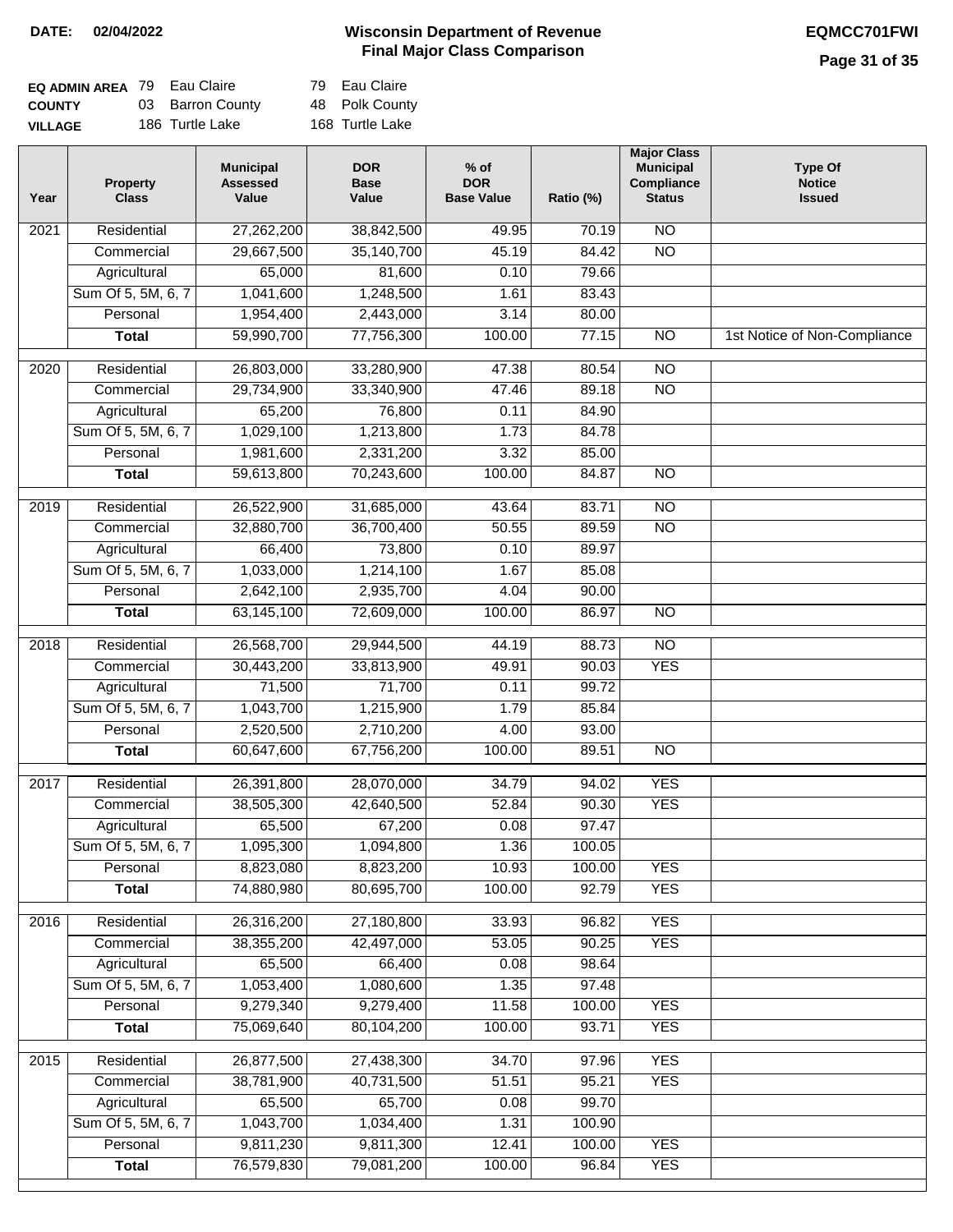| ------      | ---------  |
|-------------|------------|
| <b>CITY</b> | 206 Barron |

| Year | <b>Property</b><br><b>Class</b> | <b>Municipal</b><br><b>Assessed</b><br>Value | <b>DOR</b><br><b>Base</b><br>Value | $%$ of<br><b>DOR</b><br><b>Base Value</b> | Ratio (%) | <b>Major Class</b><br><b>Municipal</b><br>Compliance<br><b>Status</b> | <b>Type Of</b><br><b>Notice</b><br><b>Issued</b> |
|------|---------------------------------|----------------------------------------------|------------------------------------|-------------------------------------------|-----------|-----------------------------------------------------------------------|--------------------------------------------------|
| 2021 | Residential                     | 87,633,400                                   | 107,977,900                        | 69.83                                     | 81.16     | $\overline{NO}$                                                       |                                                  |
|      | Commercial                      | 38,051,600                                   | 43,794,100                         | 28.32                                     | 86.89     | $\overline{NO}$                                                       |                                                  |
|      | Agricultural                    | 15,000                                       | 16,700                             | 0.01                                      | 89.82     |                                                                       |                                                  |
|      | Sum Of 5, 5M, 6, 7              | 152,400                                      | 136,600                            | 0.09                                      | 111.57    |                                                                       |                                                  |
|      | Personal                        | 2,437,700                                    | 2,708,600                          | 1.75                                      | 90.00     |                                                                       |                                                  |
|      | <b>Total</b>                    | 128,290,100                                  | 154,633,900                        | 100.00                                    | 82.96     | $\overline{NO}$                                                       |                                                  |
| 2020 | Residential                     | 87,332,800                                   | 93,628,600                         | 67.84                                     | 93.28     | <b>YES</b>                                                            |                                                  |
|      | Commercial                      | 38,055,800                                   | 41,327,800                         | 29.95                                     | 92.08     | <b>YES</b>                                                            |                                                  |
|      | Agricultural                    | 15,300                                       | 16,100                             | 0.01                                      | 95.03     |                                                                       |                                                  |
|      | Sum Of 5, 5M, 6, 7              | 152,400                                      | 131,000                            | 0.09                                      | 116.34    |                                                                       |                                                  |
|      | Personal                        | 2,759,400                                    | 2,904,600                          | 2.10                                      | 95.00     |                                                                       |                                                  |
|      | <b>Total</b>                    | 128,315,700                                  | 138,008,100                        | 100.00                                    | 92.98     | <b>YES</b>                                                            |                                                  |
| 2019 | Residential                     | 87,199,600                                   | 84,989,200                         | 66.55                                     | 102.60    | <b>YES</b>                                                            |                                                  |
|      | Commercial                      | 37,922,800                                   | 40,184,700                         | 31.47                                     | 94.37     | <b>YES</b>                                                            |                                                  |
|      | Agricultural                    | 15,300                                       | 15,400                             | 0.01                                      | 99.35     |                                                                       |                                                  |
|      | Sum Of 5, 5M, 6, 7              | 153,500                                      | 148,800                            | 0.12                                      | 103.16    |                                                                       |                                                  |
|      | Personal                        | 2,373,100                                    | 2,373,100                          | 1.86                                      | 100.00    |                                                                       |                                                  |
|      | <b>Total</b>                    | 127,664,300                                  | 127,711,200                        | 100.00                                    | 99.96     | <b>YES</b>                                                            |                                                  |
|      |                                 |                                              |                                    |                                           |           |                                                                       |                                                  |
| 2018 | Residential                     | 86,818,300                                   | 89,145,000                         | 68.41                                     | 97.39     | <b>YES</b>                                                            |                                                  |
|      | Commercial                      | 37,785,700                                   | 38,527,800                         | 29.57                                     | 98.07     | <b>YES</b>                                                            |                                                  |
|      | Agricultural                    | 14,900                                       | 15,000                             | 0.01                                      | 99.33     |                                                                       |                                                  |
|      | Sum Of 5, 5M, 6, 7              | 153,500                                      | 148,900                            | 0.11                                      | 103.09    |                                                                       |                                                  |
|      | Personal                        | 2,476,900                                    | 2,476,900                          | 1.90                                      | 100.00    |                                                                       |                                                  |
|      | <b>Total</b>                    | 127,249,300                                  | 130,313,600                        | 100.00                                    | 97.65     | <b>YES</b>                                                            |                                                  |
| 2017 | Residential                     | 86,285,500                                   | 87,719,100                         | 68.44                                     | 98.37     | <b>YES</b>                                                            |                                                  |
|      | Commercial                      | 36,353,500                                   | 35,761,300                         | 27.90                                     | 101.66    | <b>YES</b>                                                            |                                                  |
|      | Agricultural                    | 14,600                                       | 14,700                             | 0.01                                      | 99.32     |                                                                       |                                                  |
|      | Sum Of 5, 5M, 6, 7              | 153,500                                      | 147,100                            | 0.11                                      | 104.35    |                                                                       |                                                  |
|      | Personal                        | 4,520,100                                    | 4,520,100                          | 3.53                                      | 100.00    |                                                                       |                                                  |
|      | <b>Total</b>                    | 127,327,200                                  | 128, 162, 300                      | 100.00                                    | 99.35     | <b>YES</b>                                                            |                                                  |
| 2016 | Residential                     | 86,216,900                                   | 87,651,500                         | 70.49                                     | 98.36     | <b>YES</b>                                                            |                                                  |
|      | Commercial                      | 34, 172, 100                                 | 32,912,200                         | 26.47                                     | 103.83    | <b>YES</b>                                                            |                                                  |
|      | Agricultural                    | 14,300                                       | 14,400                             | 0.01                                      | 99.31     |                                                                       |                                                  |
|      | Sum Of 5, 5M, 6, 7              | 153,500                                      | 144,900                            | 0.12                                      | 105.94    |                                                                       |                                                  |
|      | Personal                        | 3,630,300                                    | 3,630,300                          | 2.92                                      | 100.00    |                                                                       |                                                  |
|      | <b>Total</b>                    | 124, 187, 100                                | 124,353,300                        | 100.00                                    | 99.87     | <b>YES</b>                                                            |                                                  |
| 2015 | Residential                     | 86,556,100                                   | 80,004,600                         | 69.59                                     | 108.19    | <b>YES</b>                                                            |                                                  |
|      | Commercial                      | 33,001,400                                   | 31,404,400                         | 27.32                                     | 105.09    | <b>YES</b>                                                            |                                                  |
|      | Agricultural                    | 15,400                                       | 13,900                             | 0.01                                      | 110.79    |                                                                       |                                                  |
|      | Sum Of 5, 5M, 6, 7              | 153,700                                      | 146,700                            | 0.13                                      | 104.77    |                                                                       |                                                  |
|      | Personal                        | 3,734,200                                    | 3,394,600                          | 2.95                                      | 110.00    |                                                                       |                                                  |
|      | <b>Total</b>                    | 123,460,800                                  | 114,964,200                        | 100.00                                    | 107.39    | <b>YES</b>                                                            |                                                  |
|      |                                 |                                              |                                    |                                           |           |                                                                       |                                                  |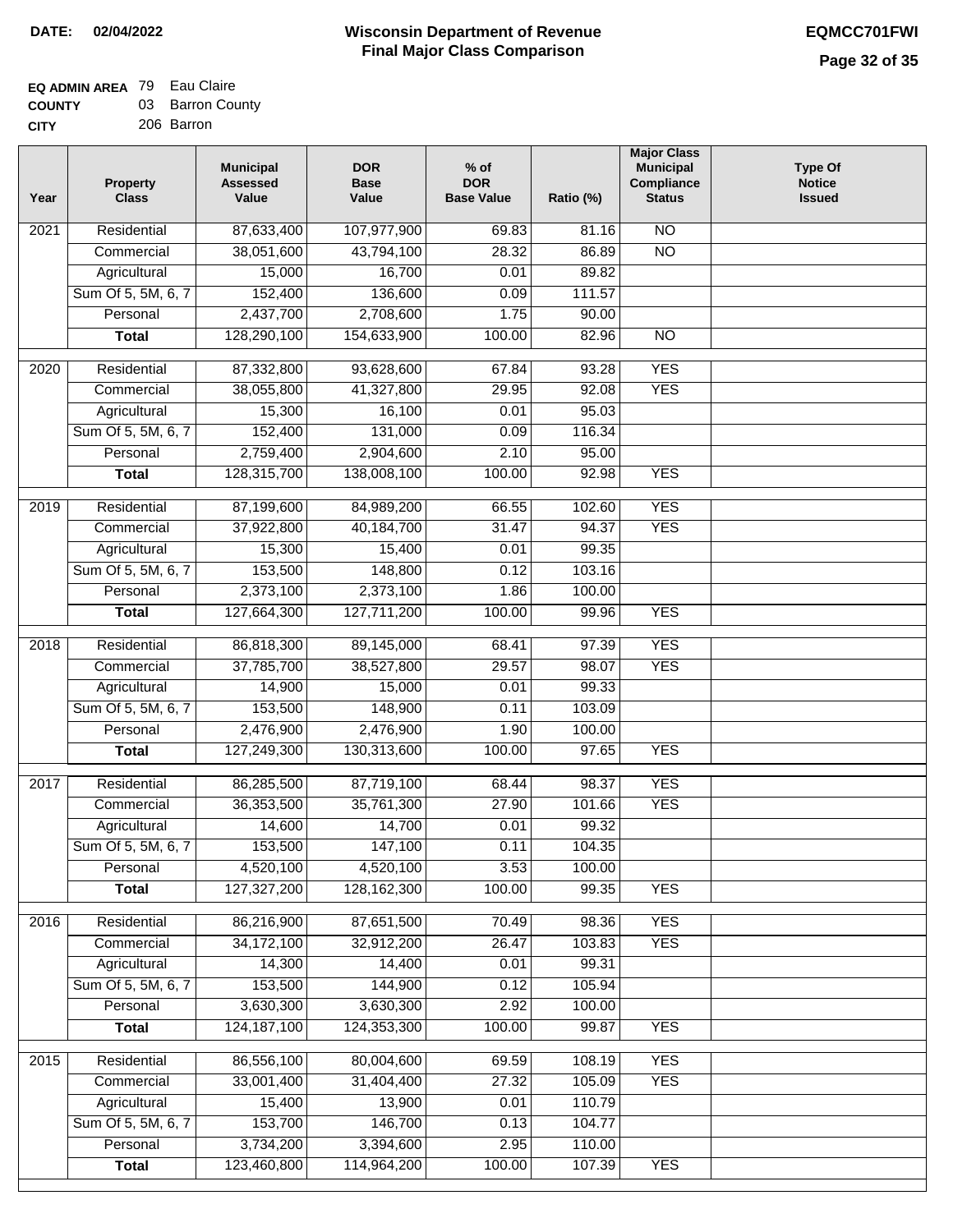#### **EQ ADMIN AREA** 79 Eau Claire

| <b>COUNTY</b> | 03 Barron County |
|---------------|------------------|
| CITY          | 211 Chetek       |

| Year              | <b>Property</b><br><b>Class</b> | <b>Municipal</b><br><b>Assessed</b><br>Value | <b>DOR</b><br><b>Base</b><br>Value | $%$ of<br><b>DOR</b><br><b>Base Value</b> | Ratio (%) | <b>Major Class</b><br><b>Municipal</b><br>Compliance<br><b>Status</b> | <b>Type Of</b><br><b>Notice</b><br><b>Issued</b> |
|-------------------|---------------------------------|----------------------------------------------|------------------------------------|-------------------------------------------|-----------|-----------------------------------------------------------------------|--------------------------------------------------|
| 2021              | Residential                     | 105,042,600                                  | 132,990,500                        | 78.95                                     | 78.99     | $\overline{NO}$                                                       |                                                  |
|                   | Commercial                      | 26,639,600                                   | 31,294,400                         | 18.58                                     | 85.13     | $\overline{NO}$                                                       |                                                  |
|                   | Agricultural                    | 11,300                                       | 16,700                             | 0.01                                      | 67.66     |                                                                       |                                                  |
|                   | Sum Of 5, 5M, 6, 7              | 100,300                                      | 148,700                            | 0.09                                      | 67.45     |                                                                       |                                                  |
|                   | Personal                        | 3,270,900                                    | 3,989,000                          | 2.37                                      | 82.00     |                                                                       |                                                  |
|                   | <b>Total</b>                    | 135,064,700                                  | 168,439,300                        | 100.00                                    | 80.19     | $\overline{NO}$                                                       | 1st Notice of Non-Compliance                     |
| $\overline{2020}$ | Residential                     | 102,215,600                                  | 127,031,200                        | 79.14                                     | 80.46     | $\overline{NO}$                                                       |                                                  |
|                   | Commercial                      | 26,429,500                                   | 29,242,500                         | 18.22                                     | 90.38     | <b>YES</b>                                                            |                                                  |
|                   | Agricultural                    | 11,600                                       | 16,100                             | 0.01                                      | 72.05     |                                                                       |                                                  |
|                   | Sum Of 5, 5M, 6, 7              | 100,500                                      | 142,600                            | 0.09                                      | 70.48     |                                                                       |                                                  |
|                   | Personal                        | 3,477,300                                    | 4,091,000                          | 2.55                                      | 85.00     |                                                                       |                                                  |
|                   | <b>Total</b>                    | 132,234,500                                  | 160,523,400                        | 100.00                                    | 82.38     | $\overline{NO}$                                                       |                                                  |
| 2019              | Residential                     | 101,961,400                                  | 121,875,700                        | 77.97                                     | 83.66     | $\overline{3}$                                                        |                                                  |
|                   | Commercial                      | 28,251,100                                   | 30,934,700                         | 19.79                                     | 91.32     | <b>YES</b>                                                            |                                                  |
|                   | Agricultural                    | 12,600                                       | 15,500                             | 0.01                                      | 81.29     |                                                                       |                                                  |
|                   | Sum Of 5, 5M, 6, 7              | 100,500                                      | 136,100                            | 0.09                                      | 73.84     |                                                                       |                                                  |
|                   | Personal                        | 3,045,600                                    | 3,346,900                          | 2.14                                      | 91.00     |                                                                       |                                                  |
|                   | <b>Total</b>                    | 133,371,200                                  | 156,308,900                        | 100.00                                    | 85.33     | $\overline{NO}$                                                       |                                                  |
| 2018              | Residential                     | 100,608,400                                  | 114,669,000                        | 77.33                                     | 87.74     | N <sub>O</sub>                                                        |                                                  |
|                   | Commercial                      | 27,579,900                                   | 30,199,000                         | 20.37                                     | 91.33     | <b>YES</b>                                                            |                                                  |
|                   | Agricultural                    | 14,000                                       | 15,900                             | 0.01                                      | 88.05     |                                                                       |                                                  |
|                   | Sum Of 5, 5M, 6, 7              | 121,500                                      | 167,500                            | 0.11                                      | 72.54     |                                                                       |                                                  |
|                   | Personal                        | 2,935,900                                    | 3,226,200                          | 2.18                                      | 91.00     |                                                                       |                                                  |
|                   | <b>Total</b>                    | 131,259,700                                  | 148,277,600                        | 100.00                                    | 88.52     | $\overline{NO}$                                                       |                                                  |
| 2017              | Residential                     | 99,943,500                                   | 104,542,400                        | 75.94                                     | 95.60     | <b>YES</b>                                                            |                                                  |
|                   | Commercial                      | 27,748,500                                   | 28,682,000                         | 20.84                                     | 96.75     | <b>YES</b>                                                            |                                                  |
|                   | Agricultural                    | 14,400                                       | 15,500                             | 0.01                                      | 92.90     |                                                                       |                                                  |
|                   | Sum Of 5, 5M, 6, 7              | 121,500                                      | 167,500                            | 0.12                                      | 72.54     |                                                                       |                                                  |
|                   | Personal                        | 4,081,700                                    | 4,251,700                          | 3.09                                      | 96.00     |                                                                       |                                                  |
|                   | <b>Total</b>                    | 131,909,600                                  | 137,659,100                        | 100.00                                    | 95.82     | <b>YES</b>                                                            |                                                  |
| 2016              | Residential                     | 99,659,100                                   | 104,121,600                        | 78.15                                     | 95.71     | <b>YES</b>                                                            |                                                  |
|                   | Commercial                      | 24,989,200                                   | 25,246,100                         | 18.95                                     | 98.98     | <b>YES</b>                                                            |                                                  |
|                   | Agricultural                    | 14,900                                       | 15,200                             | 0.01                                      | 98.03     |                                                                       |                                                  |
|                   | Sum Of 5, 5M, 6, 7              | 121,500                                      | 163,600                            | 0.12                                      | 74.27     |                                                                       |                                                  |
|                   | Personal                        | 3,620,400                                    | 3,694,200                          | 2.77                                      | 98.00     |                                                                       |                                                  |
|                   | <b>Total</b>                    | 128,405,100                                  | 133,240,700                        | 100.00                                    | 96.37     | <b>YES</b>                                                            |                                                  |
| 2015              | Residential                     | 99,159,900                                   | 98,583,600                         | 77.36                                     | 100.58    | <b>YES</b>                                                            |                                                  |
|                   | Commercial                      | 25,040,600                                   | 24,790,700                         | 19.45                                     | 101.01    | <b>YES</b>                                                            |                                                  |
|                   | Agricultural                    | 15,100                                       | 15,100                             | 0.01                                      | 100.00    |                                                                       |                                                  |
|                   | Sum Of 5, 5M, 6, 7              | 121,500                                      | 163,000                            | 0.13                                      | 74.54     |                                                                       |                                                  |
|                   | Personal                        | 3,885,500                                    | 3,885,500                          | 3.05                                      | 100.00    |                                                                       |                                                  |
|                   | <b>Total</b>                    | 128,222,600                                  | 127,437,900                        | 100.00                                    | 100.62    | <b>YES</b>                                                            |                                                  |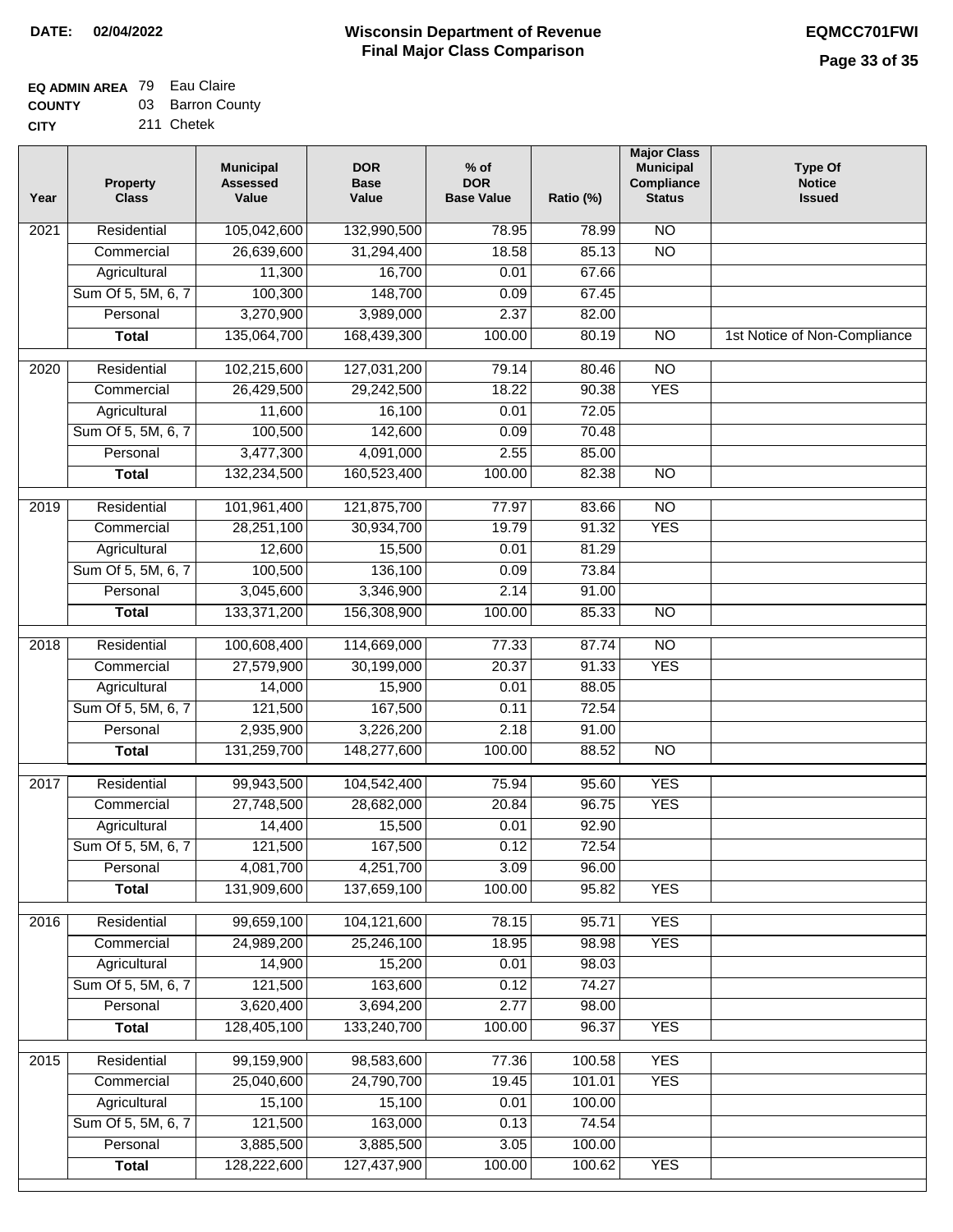# **EQ ADMIN AREA** 79 Eau Claire

**COUNTY CITY** 03 Barron County 212 Cumberland

| 147,122,800<br><b>YES</b><br>Residential<br>160,980,600<br>79.18<br>2021<br>91.39<br><b>YES</b><br>35,579,100<br>39,525,700<br>19.44<br>90.02<br>Commercial<br>Agricultural<br>35,100<br>35,000<br>100.29<br>0.02<br>337,600<br>345,200<br>97.80<br>Sum Of 5, 5M, 6, 7<br>0.17<br>2,435,900<br>2,435,900<br>Personal<br>1.20<br>100.00<br>185,510,500<br>203,322,400<br><b>YES</b><br>100.00<br>91.24<br><b>Total</b><br><b>YES</b><br>Residential<br>144,849,900<br>145,570,800<br>78.48<br>99.50<br>2020<br><b>YES</b><br>35,024,300<br>36,924,800<br>19.91<br>94.85<br>Commercial<br>32,600<br>32,700<br>0.02<br>99.69<br>Agricultural<br>337,700<br>328,500<br>102.80<br>Sum Of 5, 5M, 6, 7<br>0.18<br>2,630,300<br>Personal<br>2,630,300<br>1.42<br>100.00<br>182,874,800<br>185,487,100<br><b>YES</b><br>100.00<br>98.59<br><b>Total</b><br><b>YES</b><br>129,755,900<br>131,287,200<br>79.26<br>2019<br>Residential<br>98.83<br><b>YES</b><br>Commercial<br>29,723,600<br>31,831,900<br>19.22<br>93.38<br>99.70<br>Agricultural<br>33,100<br>33,200<br>0.02<br>Sum Of 5, 5M, 6, 7<br>221,300<br>203,600<br>108.69<br>0.12<br>Personal<br>2,291,200<br>2,291,200<br>1.38<br>100.00<br>162,025,100<br>165,647,100<br>100.00<br>97.81<br><b>YES</b><br><b>Total</b><br><b>YES</b><br>129,008,700<br>123,965,100<br>2018<br>Residential<br>78.96<br>104.07<br>92.85<br><b>YES</b><br>28,595,900<br>30,798,300<br>19.62<br>Commercial<br>Agricultural<br>22,000<br>21,900<br>0.01<br>100.46<br>Sum Of 5, 5M, 6, 7<br>215,400<br>195,700<br>110.07<br>0.12<br>2,022,000<br>2,022,000<br>Personal<br>1.29<br>100.00<br>159,864,000<br>157,003,000<br>100.00<br>101.82<br><b>YES</b><br><b>Total</b><br><b>YES</b><br>2017<br>Residential<br>128,956,400<br>123,888,300<br>79.01<br>104.09<br>27,719,100<br>29,949,000<br>92.55<br><b>YES</b><br>19.10<br>Commercial<br>21,700<br>21,500<br>0.01<br>100.93<br>Agricultural<br>Sum Of 5, 5M, 6, 7<br>215,400<br>182,300<br>0.12<br>118.16<br>2,758,800<br>2,758,800<br>1.76<br>100.00<br>Personal<br>159,671,400<br>156,799,900<br><b>YES</b><br>100.00<br>101.83<br><b>Total</b><br>Residential<br>128,428,100<br>122,122,900<br>78.91<br>105.16<br><b>YES</b><br>2016<br><b>YES</b><br>27,559,300<br>29,807,100<br>19.26<br>92.46<br>Commercial<br>21,100<br>21,100<br>100.00<br>Agricultural<br>0.01<br>232,800<br>186,000<br>Sum Of 5, 5M, 6, 7<br>125.16<br>0.12<br>2,617,400<br>2,617,400<br>Personal<br>100.00<br>1.69<br>158,858,700<br>154,754,500<br>100.00<br>102.65<br><b>YES</b><br><b>Total</b><br>128,406,600<br>114,976,300<br>78.20<br>N <sub>O</sub><br>2015<br>Residential<br>111.68<br><b>YES</b><br>Commercial<br>27,480,100<br>28,877,800<br>19.64<br>95.16<br>Agricultural<br>21,000<br>20,900<br>0.01<br>100.48<br>Sum Of 5, 5M, 6, 7<br>232,800<br>178,800<br>0.12<br>130.20<br>Personal<br>2,982,800<br>2,982,800<br>2.03<br>100.00<br>159,123,300<br>147,036,600<br>100.00<br>N <sub>O</sub><br><b>Total</b><br>108.22 | Year | <b>Property</b><br><b>Class</b> | <b>Municipal</b><br><b>Assessed</b><br>Value | <b>DOR</b><br><b>Base</b><br>Value | $%$ of<br><b>DOR</b><br><b>Base Value</b> | Ratio (%) | <b>Major Class</b><br><b>Municipal</b><br>Compliance<br><b>Status</b> | <b>Type Of</b><br><b>Notice</b><br><b>Issued</b> |
|-------------------------------------------------------------------------------------------------------------------------------------------------------------------------------------------------------------------------------------------------------------------------------------------------------------------------------------------------------------------------------------------------------------------------------------------------------------------------------------------------------------------------------------------------------------------------------------------------------------------------------------------------------------------------------------------------------------------------------------------------------------------------------------------------------------------------------------------------------------------------------------------------------------------------------------------------------------------------------------------------------------------------------------------------------------------------------------------------------------------------------------------------------------------------------------------------------------------------------------------------------------------------------------------------------------------------------------------------------------------------------------------------------------------------------------------------------------------------------------------------------------------------------------------------------------------------------------------------------------------------------------------------------------------------------------------------------------------------------------------------------------------------------------------------------------------------------------------------------------------------------------------------------------------------------------------------------------------------------------------------------------------------------------------------------------------------------------------------------------------------------------------------------------------------------------------------------------------------------------------------------------------------------------------------------------------------------------------------------------------------------------------------------------------------------------------------------------------------------------------------------------------------------------------------------------------------------------------------------------------------------------------------------------------------------------------------------------------------------------------------------------------------------------------------------------------------------------------------------------------------------------------------------------------------------------------------------------------------------------------------|------|---------------------------------|----------------------------------------------|------------------------------------|-------------------------------------------|-----------|-----------------------------------------------------------------------|--------------------------------------------------|
|                                                                                                                                                                                                                                                                                                                                                                                                                                                                                                                                                                                                                                                                                                                                                                                                                                                                                                                                                                                                                                                                                                                                                                                                                                                                                                                                                                                                                                                                                                                                                                                                                                                                                                                                                                                                                                                                                                                                                                                                                                                                                                                                                                                                                                                                                                                                                                                                                                                                                                                                                                                                                                                                                                                                                                                                                                                                                                                                                                                                 |      |                                 |                                              |                                    |                                           |           |                                                                       |                                                  |
|                                                                                                                                                                                                                                                                                                                                                                                                                                                                                                                                                                                                                                                                                                                                                                                                                                                                                                                                                                                                                                                                                                                                                                                                                                                                                                                                                                                                                                                                                                                                                                                                                                                                                                                                                                                                                                                                                                                                                                                                                                                                                                                                                                                                                                                                                                                                                                                                                                                                                                                                                                                                                                                                                                                                                                                                                                                                                                                                                                                                 |      |                                 |                                              |                                    |                                           |           |                                                                       |                                                  |
|                                                                                                                                                                                                                                                                                                                                                                                                                                                                                                                                                                                                                                                                                                                                                                                                                                                                                                                                                                                                                                                                                                                                                                                                                                                                                                                                                                                                                                                                                                                                                                                                                                                                                                                                                                                                                                                                                                                                                                                                                                                                                                                                                                                                                                                                                                                                                                                                                                                                                                                                                                                                                                                                                                                                                                                                                                                                                                                                                                                                 |      |                                 |                                              |                                    |                                           |           |                                                                       |                                                  |
|                                                                                                                                                                                                                                                                                                                                                                                                                                                                                                                                                                                                                                                                                                                                                                                                                                                                                                                                                                                                                                                                                                                                                                                                                                                                                                                                                                                                                                                                                                                                                                                                                                                                                                                                                                                                                                                                                                                                                                                                                                                                                                                                                                                                                                                                                                                                                                                                                                                                                                                                                                                                                                                                                                                                                                                                                                                                                                                                                                                                 |      |                                 |                                              |                                    |                                           |           |                                                                       |                                                  |
|                                                                                                                                                                                                                                                                                                                                                                                                                                                                                                                                                                                                                                                                                                                                                                                                                                                                                                                                                                                                                                                                                                                                                                                                                                                                                                                                                                                                                                                                                                                                                                                                                                                                                                                                                                                                                                                                                                                                                                                                                                                                                                                                                                                                                                                                                                                                                                                                                                                                                                                                                                                                                                                                                                                                                                                                                                                                                                                                                                                                 |      |                                 |                                              |                                    |                                           |           |                                                                       |                                                  |
|                                                                                                                                                                                                                                                                                                                                                                                                                                                                                                                                                                                                                                                                                                                                                                                                                                                                                                                                                                                                                                                                                                                                                                                                                                                                                                                                                                                                                                                                                                                                                                                                                                                                                                                                                                                                                                                                                                                                                                                                                                                                                                                                                                                                                                                                                                                                                                                                                                                                                                                                                                                                                                                                                                                                                                                                                                                                                                                                                                                                 |      |                                 |                                              |                                    |                                           |           |                                                                       |                                                  |
|                                                                                                                                                                                                                                                                                                                                                                                                                                                                                                                                                                                                                                                                                                                                                                                                                                                                                                                                                                                                                                                                                                                                                                                                                                                                                                                                                                                                                                                                                                                                                                                                                                                                                                                                                                                                                                                                                                                                                                                                                                                                                                                                                                                                                                                                                                                                                                                                                                                                                                                                                                                                                                                                                                                                                                                                                                                                                                                                                                                                 |      |                                 |                                              |                                    |                                           |           |                                                                       |                                                  |
|                                                                                                                                                                                                                                                                                                                                                                                                                                                                                                                                                                                                                                                                                                                                                                                                                                                                                                                                                                                                                                                                                                                                                                                                                                                                                                                                                                                                                                                                                                                                                                                                                                                                                                                                                                                                                                                                                                                                                                                                                                                                                                                                                                                                                                                                                                                                                                                                                                                                                                                                                                                                                                                                                                                                                                                                                                                                                                                                                                                                 |      |                                 |                                              |                                    |                                           |           |                                                                       |                                                  |
|                                                                                                                                                                                                                                                                                                                                                                                                                                                                                                                                                                                                                                                                                                                                                                                                                                                                                                                                                                                                                                                                                                                                                                                                                                                                                                                                                                                                                                                                                                                                                                                                                                                                                                                                                                                                                                                                                                                                                                                                                                                                                                                                                                                                                                                                                                                                                                                                                                                                                                                                                                                                                                                                                                                                                                                                                                                                                                                                                                                                 |      |                                 |                                              |                                    |                                           |           |                                                                       |                                                  |
|                                                                                                                                                                                                                                                                                                                                                                                                                                                                                                                                                                                                                                                                                                                                                                                                                                                                                                                                                                                                                                                                                                                                                                                                                                                                                                                                                                                                                                                                                                                                                                                                                                                                                                                                                                                                                                                                                                                                                                                                                                                                                                                                                                                                                                                                                                                                                                                                                                                                                                                                                                                                                                                                                                                                                                                                                                                                                                                                                                                                 |      |                                 |                                              |                                    |                                           |           |                                                                       |                                                  |
|                                                                                                                                                                                                                                                                                                                                                                                                                                                                                                                                                                                                                                                                                                                                                                                                                                                                                                                                                                                                                                                                                                                                                                                                                                                                                                                                                                                                                                                                                                                                                                                                                                                                                                                                                                                                                                                                                                                                                                                                                                                                                                                                                                                                                                                                                                                                                                                                                                                                                                                                                                                                                                                                                                                                                                                                                                                                                                                                                                                                 |      |                                 |                                              |                                    |                                           |           |                                                                       |                                                  |
|                                                                                                                                                                                                                                                                                                                                                                                                                                                                                                                                                                                                                                                                                                                                                                                                                                                                                                                                                                                                                                                                                                                                                                                                                                                                                                                                                                                                                                                                                                                                                                                                                                                                                                                                                                                                                                                                                                                                                                                                                                                                                                                                                                                                                                                                                                                                                                                                                                                                                                                                                                                                                                                                                                                                                                                                                                                                                                                                                                                                 |      |                                 |                                              |                                    |                                           |           |                                                                       |                                                  |
|                                                                                                                                                                                                                                                                                                                                                                                                                                                                                                                                                                                                                                                                                                                                                                                                                                                                                                                                                                                                                                                                                                                                                                                                                                                                                                                                                                                                                                                                                                                                                                                                                                                                                                                                                                                                                                                                                                                                                                                                                                                                                                                                                                                                                                                                                                                                                                                                                                                                                                                                                                                                                                                                                                                                                                                                                                                                                                                                                                                                 |      |                                 |                                              |                                    |                                           |           |                                                                       |                                                  |
|                                                                                                                                                                                                                                                                                                                                                                                                                                                                                                                                                                                                                                                                                                                                                                                                                                                                                                                                                                                                                                                                                                                                                                                                                                                                                                                                                                                                                                                                                                                                                                                                                                                                                                                                                                                                                                                                                                                                                                                                                                                                                                                                                                                                                                                                                                                                                                                                                                                                                                                                                                                                                                                                                                                                                                                                                                                                                                                                                                                                 |      |                                 |                                              |                                    |                                           |           |                                                                       |                                                  |
|                                                                                                                                                                                                                                                                                                                                                                                                                                                                                                                                                                                                                                                                                                                                                                                                                                                                                                                                                                                                                                                                                                                                                                                                                                                                                                                                                                                                                                                                                                                                                                                                                                                                                                                                                                                                                                                                                                                                                                                                                                                                                                                                                                                                                                                                                                                                                                                                                                                                                                                                                                                                                                                                                                                                                                                                                                                                                                                                                                                                 |      |                                 |                                              |                                    |                                           |           |                                                                       |                                                  |
|                                                                                                                                                                                                                                                                                                                                                                                                                                                                                                                                                                                                                                                                                                                                                                                                                                                                                                                                                                                                                                                                                                                                                                                                                                                                                                                                                                                                                                                                                                                                                                                                                                                                                                                                                                                                                                                                                                                                                                                                                                                                                                                                                                                                                                                                                                                                                                                                                                                                                                                                                                                                                                                                                                                                                                                                                                                                                                                                                                                                 |      |                                 |                                              |                                    |                                           |           |                                                                       |                                                  |
|                                                                                                                                                                                                                                                                                                                                                                                                                                                                                                                                                                                                                                                                                                                                                                                                                                                                                                                                                                                                                                                                                                                                                                                                                                                                                                                                                                                                                                                                                                                                                                                                                                                                                                                                                                                                                                                                                                                                                                                                                                                                                                                                                                                                                                                                                                                                                                                                                                                                                                                                                                                                                                                                                                                                                                                                                                                                                                                                                                                                 |      |                                 |                                              |                                    |                                           |           |                                                                       |                                                  |
|                                                                                                                                                                                                                                                                                                                                                                                                                                                                                                                                                                                                                                                                                                                                                                                                                                                                                                                                                                                                                                                                                                                                                                                                                                                                                                                                                                                                                                                                                                                                                                                                                                                                                                                                                                                                                                                                                                                                                                                                                                                                                                                                                                                                                                                                                                                                                                                                                                                                                                                                                                                                                                                                                                                                                                                                                                                                                                                                                                                                 |      |                                 |                                              |                                    |                                           |           |                                                                       |                                                  |
|                                                                                                                                                                                                                                                                                                                                                                                                                                                                                                                                                                                                                                                                                                                                                                                                                                                                                                                                                                                                                                                                                                                                                                                                                                                                                                                                                                                                                                                                                                                                                                                                                                                                                                                                                                                                                                                                                                                                                                                                                                                                                                                                                                                                                                                                                                                                                                                                                                                                                                                                                                                                                                                                                                                                                                                                                                                                                                                                                                                                 |      |                                 |                                              |                                    |                                           |           |                                                                       |                                                  |
|                                                                                                                                                                                                                                                                                                                                                                                                                                                                                                                                                                                                                                                                                                                                                                                                                                                                                                                                                                                                                                                                                                                                                                                                                                                                                                                                                                                                                                                                                                                                                                                                                                                                                                                                                                                                                                                                                                                                                                                                                                                                                                                                                                                                                                                                                                                                                                                                                                                                                                                                                                                                                                                                                                                                                                                                                                                                                                                                                                                                 |      |                                 |                                              |                                    |                                           |           |                                                                       |                                                  |
|                                                                                                                                                                                                                                                                                                                                                                                                                                                                                                                                                                                                                                                                                                                                                                                                                                                                                                                                                                                                                                                                                                                                                                                                                                                                                                                                                                                                                                                                                                                                                                                                                                                                                                                                                                                                                                                                                                                                                                                                                                                                                                                                                                                                                                                                                                                                                                                                                                                                                                                                                                                                                                                                                                                                                                                                                                                                                                                                                                                                 |      |                                 |                                              |                                    |                                           |           |                                                                       |                                                  |
|                                                                                                                                                                                                                                                                                                                                                                                                                                                                                                                                                                                                                                                                                                                                                                                                                                                                                                                                                                                                                                                                                                                                                                                                                                                                                                                                                                                                                                                                                                                                                                                                                                                                                                                                                                                                                                                                                                                                                                                                                                                                                                                                                                                                                                                                                                                                                                                                                                                                                                                                                                                                                                                                                                                                                                                                                                                                                                                                                                                                 |      |                                 |                                              |                                    |                                           |           |                                                                       |                                                  |
|                                                                                                                                                                                                                                                                                                                                                                                                                                                                                                                                                                                                                                                                                                                                                                                                                                                                                                                                                                                                                                                                                                                                                                                                                                                                                                                                                                                                                                                                                                                                                                                                                                                                                                                                                                                                                                                                                                                                                                                                                                                                                                                                                                                                                                                                                                                                                                                                                                                                                                                                                                                                                                                                                                                                                                                                                                                                                                                                                                                                 |      |                                 |                                              |                                    |                                           |           |                                                                       |                                                  |
|                                                                                                                                                                                                                                                                                                                                                                                                                                                                                                                                                                                                                                                                                                                                                                                                                                                                                                                                                                                                                                                                                                                                                                                                                                                                                                                                                                                                                                                                                                                                                                                                                                                                                                                                                                                                                                                                                                                                                                                                                                                                                                                                                                                                                                                                                                                                                                                                                                                                                                                                                                                                                                                                                                                                                                                                                                                                                                                                                                                                 |      |                                 |                                              |                                    |                                           |           |                                                                       |                                                  |
|                                                                                                                                                                                                                                                                                                                                                                                                                                                                                                                                                                                                                                                                                                                                                                                                                                                                                                                                                                                                                                                                                                                                                                                                                                                                                                                                                                                                                                                                                                                                                                                                                                                                                                                                                                                                                                                                                                                                                                                                                                                                                                                                                                                                                                                                                                                                                                                                                                                                                                                                                                                                                                                                                                                                                                                                                                                                                                                                                                                                 |      |                                 |                                              |                                    |                                           |           |                                                                       |                                                  |
|                                                                                                                                                                                                                                                                                                                                                                                                                                                                                                                                                                                                                                                                                                                                                                                                                                                                                                                                                                                                                                                                                                                                                                                                                                                                                                                                                                                                                                                                                                                                                                                                                                                                                                                                                                                                                                                                                                                                                                                                                                                                                                                                                                                                                                                                                                                                                                                                                                                                                                                                                                                                                                                                                                                                                                                                                                                                                                                                                                                                 |      |                                 |                                              |                                    |                                           |           |                                                                       |                                                  |
|                                                                                                                                                                                                                                                                                                                                                                                                                                                                                                                                                                                                                                                                                                                                                                                                                                                                                                                                                                                                                                                                                                                                                                                                                                                                                                                                                                                                                                                                                                                                                                                                                                                                                                                                                                                                                                                                                                                                                                                                                                                                                                                                                                                                                                                                                                                                                                                                                                                                                                                                                                                                                                                                                                                                                                                                                                                                                                                                                                                                 |      |                                 |                                              |                                    |                                           |           |                                                                       |                                                  |
|                                                                                                                                                                                                                                                                                                                                                                                                                                                                                                                                                                                                                                                                                                                                                                                                                                                                                                                                                                                                                                                                                                                                                                                                                                                                                                                                                                                                                                                                                                                                                                                                                                                                                                                                                                                                                                                                                                                                                                                                                                                                                                                                                                                                                                                                                                                                                                                                                                                                                                                                                                                                                                                                                                                                                                                                                                                                                                                                                                                                 |      |                                 |                                              |                                    |                                           |           |                                                                       |                                                  |
|                                                                                                                                                                                                                                                                                                                                                                                                                                                                                                                                                                                                                                                                                                                                                                                                                                                                                                                                                                                                                                                                                                                                                                                                                                                                                                                                                                                                                                                                                                                                                                                                                                                                                                                                                                                                                                                                                                                                                                                                                                                                                                                                                                                                                                                                                                                                                                                                                                                                                                                                                                                                                                                                                                                                                                                                                                                                                                                                                                                                 |      |                                 |                                              |                                    |                                           |           |                                                                       |                                                  |
|                                                                                                                                                                                                                                                                                                                                                                                                                                                                                                                                                                                                                                                                                                                                                                                                                                                                                                                                                                                                                                                                                                                                                                                                                                                                                                                                                                                                                                                                                                                                                                                                                                                                                                                                                                                                                                                                                                                                                                                                                                                                                                                                                                                                                                                                                                                                                                                                                                                                                                                                                                                                                                                                                                                                                                                                                                                                                                                                                                                                 |      |                                 |                                              |                                    |                                           |           |                                                                       |                                                  |
|                                                                                                                                                                                                                                                                                                                                                                                                                                                                                                                                                                                                                                                                                                                                                                                                                                                                                                                                                                                                                                                                                                                                                                                                                                                                                                                                                                                                                                                                                                                                                                                                                                                                                                                                                                                                                                                                                                                                                                                                                                                                                                                                                                                                                                                                                                                                                                                                                                                                                                                                                                                                                                                                                                                                                                                                                                                                                                                                                                                                 |      |                                 |                                              |                                    |                                           |           |                                                                       |                                                  |
|                                                                                                                                                                                                                                                                                                                                                                                                                                                                                                                                                                                                                                                                                                                                                                                                                                                                                                                                                                                                                                                                                                                                                                                                                                                                                                                                                                                                                                                                                                                                                                                                                                                                                                                                                                                                                                                                                                                                                                                                                                                                                                                                                                                                                                                                                                                                                                                                                                                                                                                                                                                                                                                                                                                                                                                                                                                                                                                                                                                                 |      |                                 |                                              |                                    |                                           |           |                                                                       |                                                  |
|                                                                                                                                                                                                                                                                                                                                                                                                                                                                                                                                                                                                                                                                                                                                                                                                                                                                                                                                                                                                                                                                                                                                                                                                                                                                                                                                                                                                                                                                                                                                                                                                                                                                                                                                                                                                                                                                                                                                                                                                                                                                                                                                                                                                                                                                                                                                                                                                                                                                                                                                                                                                                                                                                                                                                                                                                                                                                                                                                                                                 |      |                                 |                                              |                                    |                                           |           |                                                                       |                                                  |
|                                                                                                                                                                                                                                                                                                                                                                                                                                                                                                                                                                                                                                                                                                                                                                                                                                                                                                                                                                                                                                                                                                                                                                                                                                                                                                                                                                                                                                                                                                                                                                                                                                                                                                                                                                                                                                                                                                                                                                                                                                                                                                                                                                                                                                                                                                                                                                                                                                                                                                                                                                                                                                                                                                                                                                                                                                                                                                                                                                                                 |      |                                 |                                              |                                    |                                           |           |                                                                       |                                                  |
|                                                                                                                                                                                                                                                                                                                                                                                                                                                                                                                                                                                                                                                                                                                                                                                                                                                                                                                                                                                                                                                                                                                                                                                                                                                                                                                                                                                                                                                                                                                                                                                                                                                                                                                                                                                                                                                                                                                                                                                                                                                                                                                                                                                                                                                                                                                                                                                                                                                                                                                                                                                                                                                                                                                                                                                                                                                                                                                                                                                                 |      |                                 |                                              |                                    |                                           |           |                                                                       |                                                  |
|                                                                                                                                                                                                                                                                                                                                                                                                                                                                                                                                                                                                                                                                                                                                                                                                                                                                                                                                                                                                                                                                                                                                                                                                                                                                                                                                                                                                                                                                                                                                                                                                                                                                                                                                                                                                                                                                                                                                                                                                                                                                                                                                                                                                                                                                                                                                                                                                                                                                                                                                                                                                                                                                                                                                                                                                                                                                                                                                                                                                 |      |                                 |                                              |                                    |                                           |           |                                                                       |                                                  |
|                                                                                                                                                                                                                                                                                                                                                                                                                                                                                                                                                                                                                                                                                                                                                                                                                                                                                                                                                                                                                                                                                                                                                                                                                                                                                                                                                                                                                                                                                                                                                                                                                                                                                                                                                                                                                                                                                                                                                                                                                                                                                                                                                                                                                                                                                                                                                                                                                                                                                                                                                                                                                                                                                                                                                                                                                                                                                                                                                                                                 |      |                                 |                                              |                                    |                                           |           |                                                                       |                                                  |
|                                                                                                                                                                                                                                                                                                                                                                                                                                                                                                                                                                                                                                                                                                                                                                                                                                                                                                                                                                                                                                                                                                                                                                                                                                                                                                                                                                                                                                                                                                                                                                                                                                                                                                                                                                                                                                                                                                                                                                                                                                                                                                                                                                                                                                                                                                                                                                                                                                                                                                                                                                                                                                                                                                                                                                                                                                                                                                                                                                                                 |      |                                 |                                              |                                    |                                           |           |                                                                       |                                                  |
|                                                                                                                                                                                                                                                                                                                                                                                                                                                                                                                                                                                                                                                                                                                                                                                                                                                                                                                                                                                                                                                                                                                                                                                                                                                                                                                                                                                                                                                                                                                                                                                                                                                                                                                                                                                                                                                                                                                                                                                                                                                                                                                                                                                                                                                                                                                                                                                                                                                                                                                                                                                                                                                                                                                                                                                                                                                                                                                                                                                                 |      |                                 |                                              |                                    |                                           |           |                                                                       |                                                  |
|                                                                                                                                                                                                                                                                                                                                                                                                                                                                                                                                                                                                                                                                                                                                                                                                                                                                                                                                                                                                                                                                                                                                                                                                                                                                                                                                                                                                                                                                                                                                                                                                                                                                                                                                                                                                                                                                                                                                                                                                                                                                                                                                                                                                                                                                                                                                                                                                                                                                                                                                                                                                                                                                                                                                                                                                                                                                                                                                                                                                 |      |                                 |                                              |                                    |                                           |           |                                                                       |                                                  |
|                                                                                                                                                                                                                                                                                                                                                                                                                                                                                                                                                                                                                                                                                                                                                                                                                                                                                                                                                                                                                                                                                                                                                                                                                                                                                                                                                                                                                                                                                                                                                                                                                                                                                                                                                                                                                                                                                                                                                                                                                                                                                                                                                                                                                                                                                                                                                                                                                                                                                                                                                                                                                                                                                                                                                                                                                                                                                                                                                                                                 |      |                                 |                                              |                                    |                                           |           |                                                                       |                                                  |
|                                                                                                                                                                                                                                                                                                                                                                                                                                                                                                                                                                                                                                                                                                                                                                                                                                                                                                                                                                                                                                                                                                                                                                                                                                                                                                                                                                                                                                                                                                                                                                                                                                                                                                                                                                                                                                                                                                                                                                                                                                                                                                                                                                                                                                                                                                                                                                                                                                                                                                                                                                                                                                                                                                                                                                                                                                                                                                                                                                                                 |      |                                 |                                              |                                    |                                           |           |                                                                       |                                                  |
|                                                                                                                                                                                                                                                                                                                                                                                                                                                                                                                                                                                                                                                                                                                                                                                                                                                                                                                                                                                                                                                                                                                                                                                                                                                                                                                                                                                                                                                                                                                                                                                                                                                                                                                                                                                                                                                                                                                                                                                                                                                                                                                                                                                                                                                                                                                                                                                                                                                                                                                                                                                                                                                                                                                                                                                                                                                                                                                                                                                                 |      |                                 |                                              |                                    |                                           |           |                                                                       |                                                  |